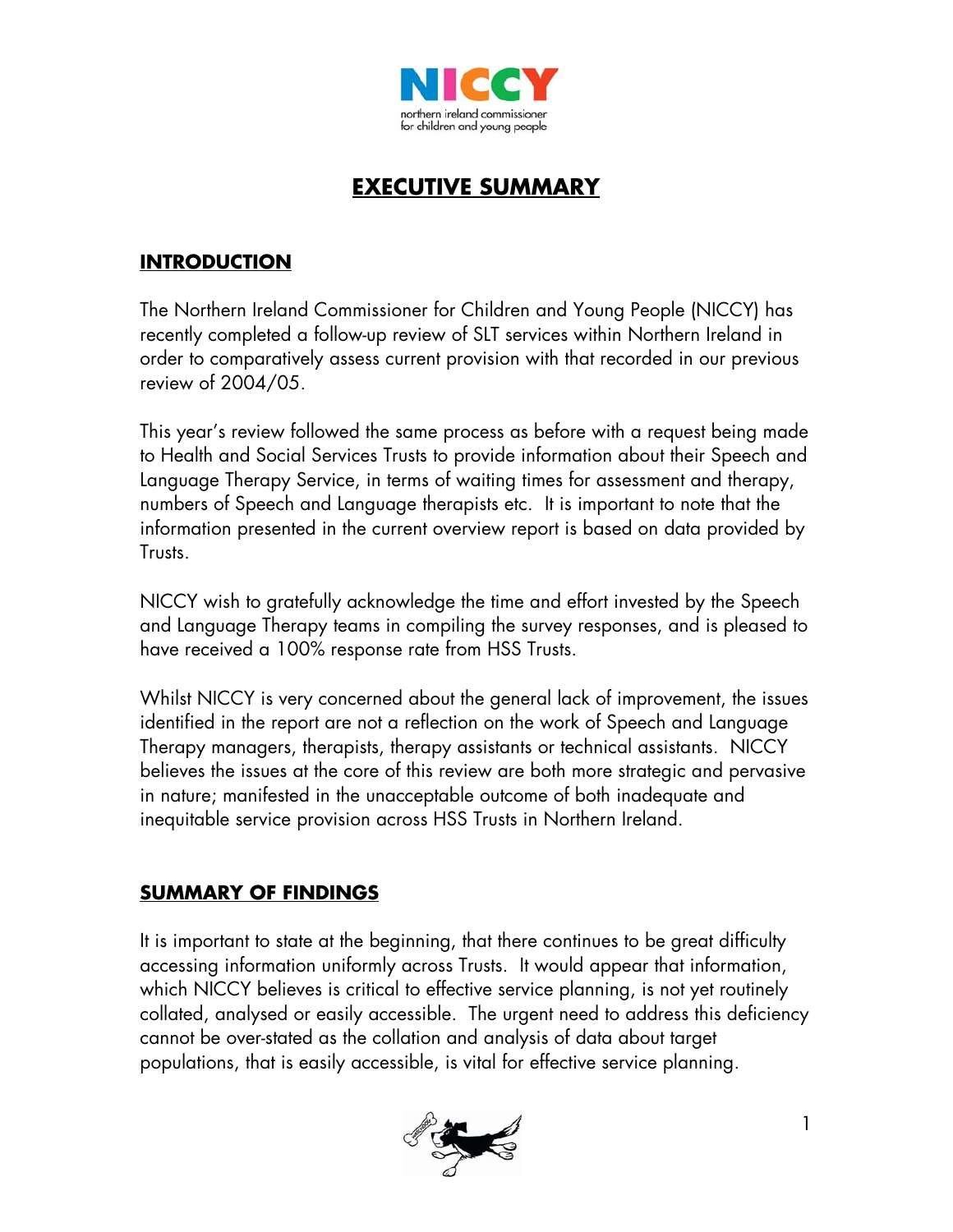

## **The Extent of the Need**

## **Numbers Receiving SLT**

Statistics provided by the HSS Trusts reveal that up to 21,004 children and young people may presently require access to SLT services within Northern Ireland. This equates to 4.5% of the overall 0-18 year old population within NI.

A total of 15,547 children and young people are currently receiving SLT within Northern Ireland. This means that just under three-quarters (74%) of all children and young people who may require SLT (i.e. those awaiting assessment, those between assessment and therapy and those in receipt of therapy) are currently in receipt of the service.

## **Numbers Awaiting Assessment**

A further 2,055 children and young people are currently awaiting assessment for SLT. Although this represents a 17.4% decrease from last year's figures, it is difficult to ascertain whether this lower figure means that greater numbers of children and young people are actually receiving therapy or whether, as has been suggested to NICCY by some professionals in the field, these children are now alternatively recorded amongst those who have been assessed but not yet received the therapy they require (see below).

Although there is an overall decrease across all four Boards, a closer look at the figures reveals that the WHSSB has actually experienced a 14.5% increase within the last year in numbers of children and young people waiting for assessment.

Furthermore in spite of the overall decrease, it is still the case that one in every ten children who potentially need SLT have not yet even received an assessment (this ranges from one in every six children in the SHSSB to one in every twenty in the NHSSB).

## **Numbers Awaiting Therapy Post Assessment**

A further 3,402 children and young people within NI are still waiting to commence any form of therapy, despite having been assessed to be in need.

As highlighted below, these individuals can experience delays of up to 24 months (Homefirst Trust) between assessment and therapy. Average delays between assessment and actual receipt of therapy range from 2.5 weeks in South and East Belfast Trust to 9 months in Causeway and Sperrin Lakeland Trusts; this is clearly

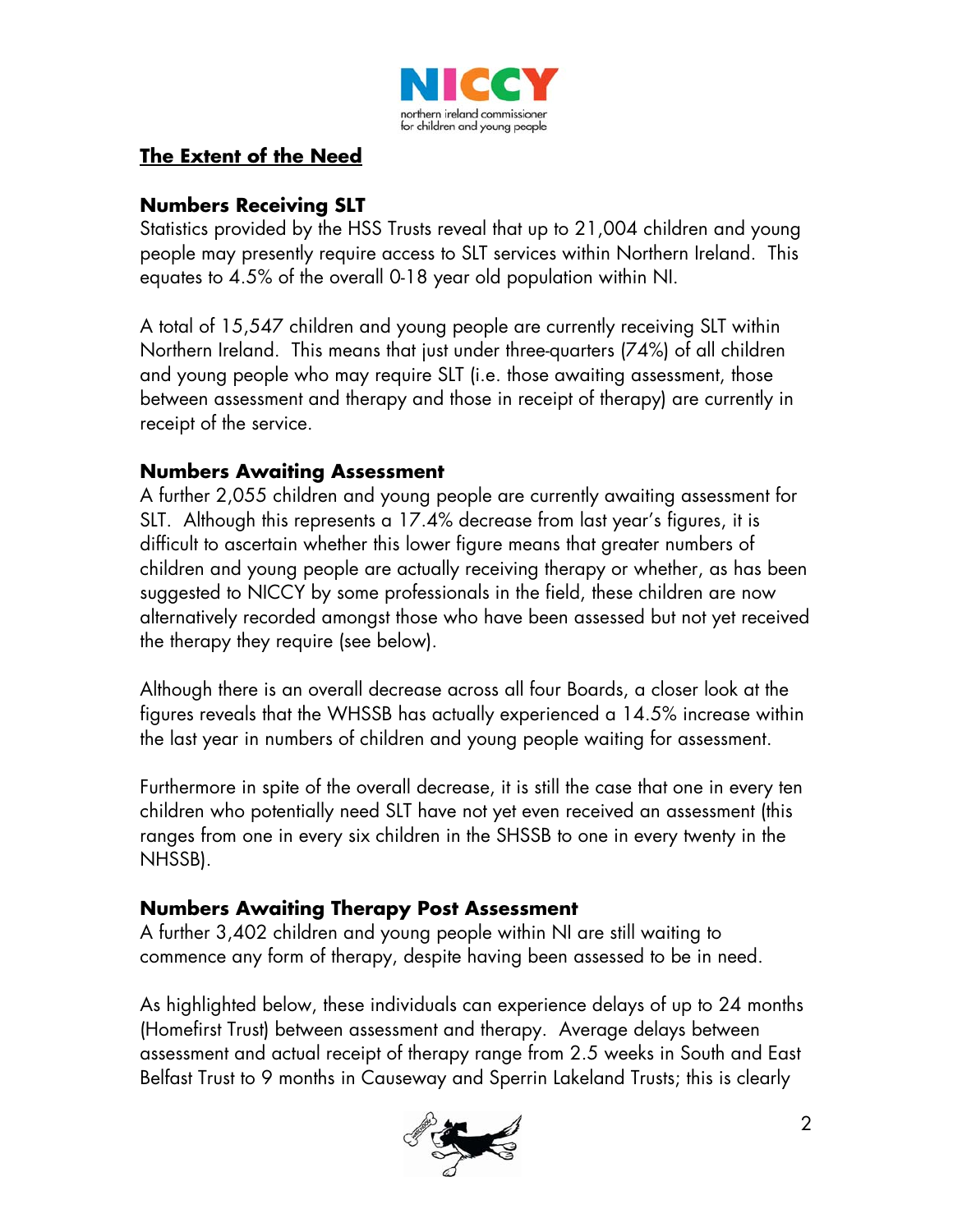

an unacceptable situation given the identified need of these children and young people.

In terms of numbers awaiting therapy as a percentage of those potentially in need of the service, figures range from only 1.9% in the EHSSB to 42.9% in the WHSSB. Taken as a percentage of those assessed as definitely requiring SLT, the figures at the upper end of the scale are even more alarming. Whilst only 2.1% of those assessed as in need of SLT are not currently receiving therapy in the EHSSB, 48.2% are not yet receiving the service they require in the WHSSB.

## **Numbers Awaiting Assessment or Therapy**

Considered together, these figures reveal that 5,457 children and young people are still awaiting assessment and/or therapy. Over one third (34.7%) of these children and young people are within the WHSSB, where there are actually more children and young people awaiting assessment or therapy (1894) than those currently receiving the service (1619).

In short, over one quarter (26%) of children and young people who require SL assessment or therapy are still waiting to access the services they require. As highlighted above, the situation is particularly dire in the WHSSB where over half (53.9%) of all children and young people requiring assessment or therapy are not accessing the required services.

## **Waiting Times**

The geographical inequity observed last year between Trusts is still very much evident in terms of both assessment and therapy waiting times. Whilst some Trusts have managed to decrease their overall waiting times (with varying degrees of success), many others note little change or indeed an increase in possible waiting times.

Not all Trusts have provided directly comparable figures but of particular note at the positive end of the scale is South and East Belfast Trust which has managed to decrease its maximum waiting times for assessment from 7 to 4 months and therapy from 7 months to 5 weeks. Particularly notable at the other end of the scale are Belfast City Hospital Trust whose maximum waiting time for assessment has doubled from 12 to 24 weeks within the past 12 months and Sperrin Lakeland

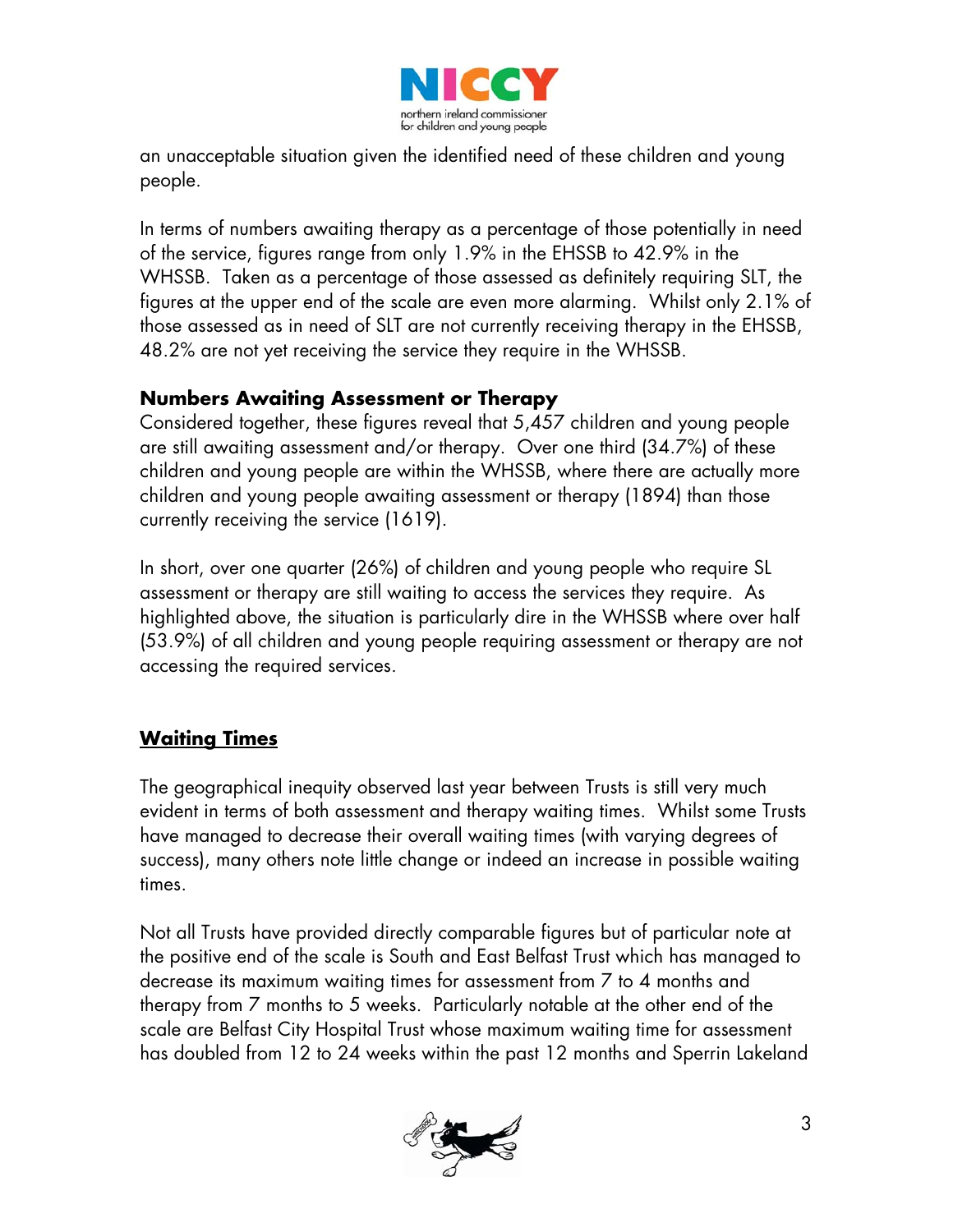

Trust whose corresponding figures have risen from 4 to 7 months within the same period.

## **Community settings**

There appears to be some degree of progress in terms of overall waiting times for assessment, although the situation remains far from satisfactory. For example, in 2004/05 children and young people could wait up to 15 months for assessment within a community setting; this year the maximum wait stated by any Trust for community settings was just over 10 months (North & West Belfast), a decrease of 5 months.

Unfortunately, this progress is not repeated in terms of subsequent waiting times for therapy. Whereas the maximum waiting time recorded between assessment and therapy last year was 16 months, this year the corresponding figure is 24 months (Homefirst), an increase of 8 months.

The geographical inequity observed last year is still very much evident in terms of both assessment and therapy waiting times.

Average waiting times for assessment currently range from 3 weeks (Foyle) to 5 months (Armagh & Dungannon), while average waiting times for therapy following assessment range from nil (UCHT) to 9 months (Causeway and Sperrin Lakeland).

The lowest average waiting time, from referral to therapy in a community setting, is 6.5 weeks within South & East Belfast Trust. This compares to an average of 13 months in Sperrin Lakeland Trust at the other end of the scale. Maximum possible waiting times from referral to therapy range from 15 weeks (South and East Belfast) to 29 months (Homefirst); an increase on last year's corresponding figures of 3 to 20 months across all Trusts.

## **Special School settings**

The waiting times recorded for special schools are of particular concern to NICCY given that 95% of all SLT complaints registered with us in the past year have related to this setting.

Waiting times for assessment and therapy within special schools is similarly varied across Trusts, with average waiting times for assessment ranging from nil (Armagh

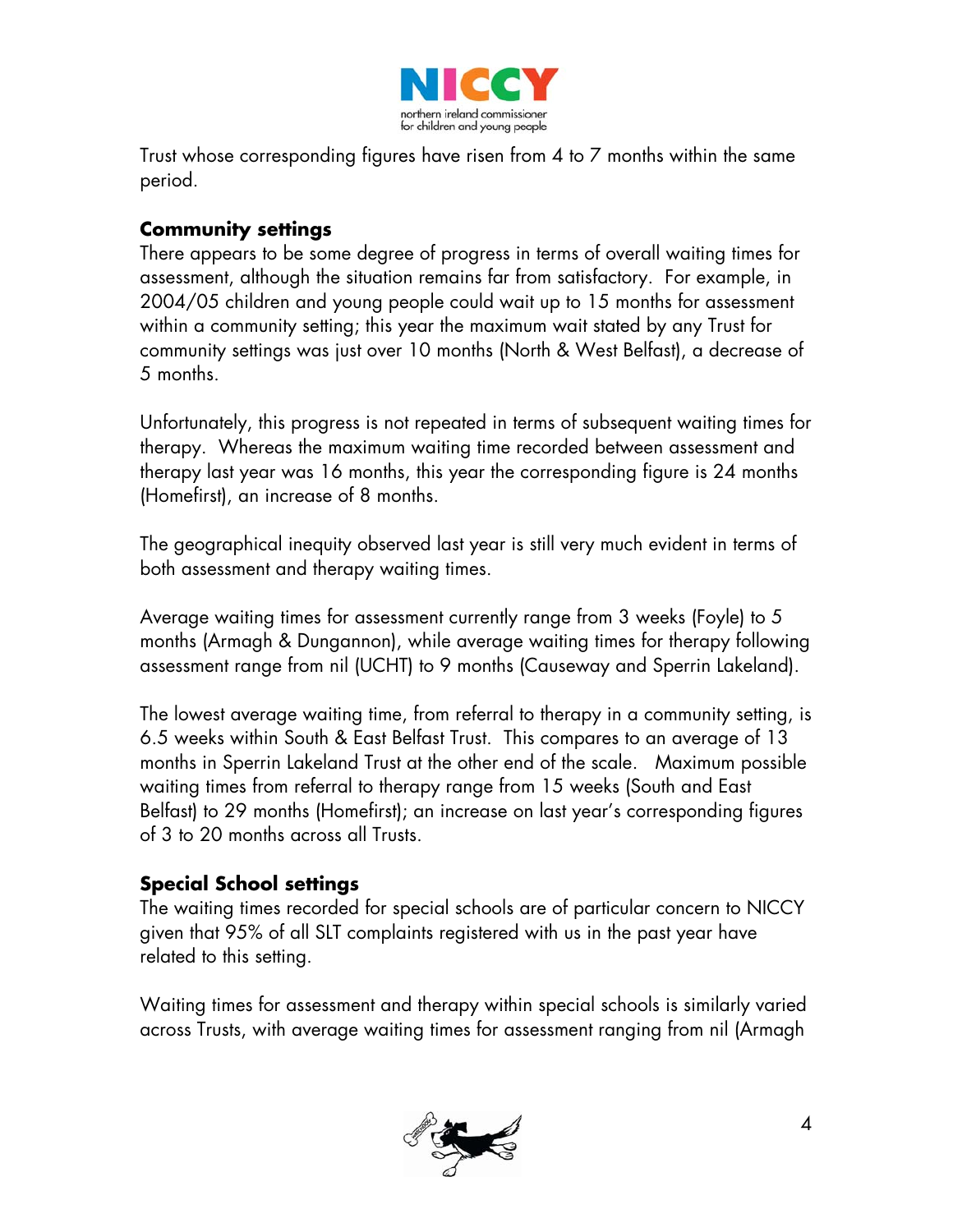

& Dungannon and Foyle) to 2 months (Sperrin Lakeland), and average waiting times for therapy ranging from nil in five Trusts $^{\rm !}$  to 7 months in Foyle.

The lowest possible waiting time from initial referral to receipt of therapy in a special school setting ranges from nil in eight Trusts to 4 months (Sperrin Lakeland). The corresponding maximum waiting times range from nil in Armagh & Dungannon Trust to 14 months in Foyle.

## **Other Settings**

Four Trusts provided information on waiting times for assessment and therapy within hospital settings. Their average figures for assessment ranged from 1-2 days in UCHT and Royal Hospitals to 12 weeks in Belfast City Hospital Trust, whilst maximum waiting times for assessment across these Trusts ranged from 2 days (Causeway) to 24 weeks (City Hospital). Only one of the four Trusts (Royal Hospitals) recorded any subsequent wait for therapy post assessment; this ranged from 1-2 days on an inpatient basis to 3-4 weeks if an outpatient.

Minimum waiting times from referral to therapy within 'other' recorded settings range from nil in UCHT Scrabo Children's Centre to 3 months plus in Homefirst Autism Social Skills Programme. Corresponding maximum waiting times range from 4 weeks in Craigavon and Banbridge Learning Support Centres to 24 months plus, again in Homefirst Social Skills Programme.

## **Block Therapy**

 $\overline{a}$ 

It is of further significance that over half of all Trusts (9 out of  $14)^2$  $14)^2$  indicate that they operate additional waiting lists for subsequent treatment sessions once the original block of therapy has ended. Initial access to treatment does not therefore guarantee continuous receipt of the same. Again, the length of time between subsequent treatment sessions varies according to where a child lives, with maximum waiting times between treatments ranging from 2 months in UCHT to 15 months in Foyle.

Considering this alongside previous waiting times for assessment and therapy, only one conclusion can be drawn: It is still, and possibly more so, the case that

<span id="page-4-1"></span> $^{\text{2}}$  UCHT; Down Lisburn; North & West Belfast; Armagh & Dungannon; Craigavon & Banbridge; Newry & Mourne; Causeway; Homefirst; Foyle



<span id="page-4-0"></span><sup>1</sup> UCHT; North & West Belfast; Armagh & Dungannon; Craigavon & Banbridge and Causeway Trusts.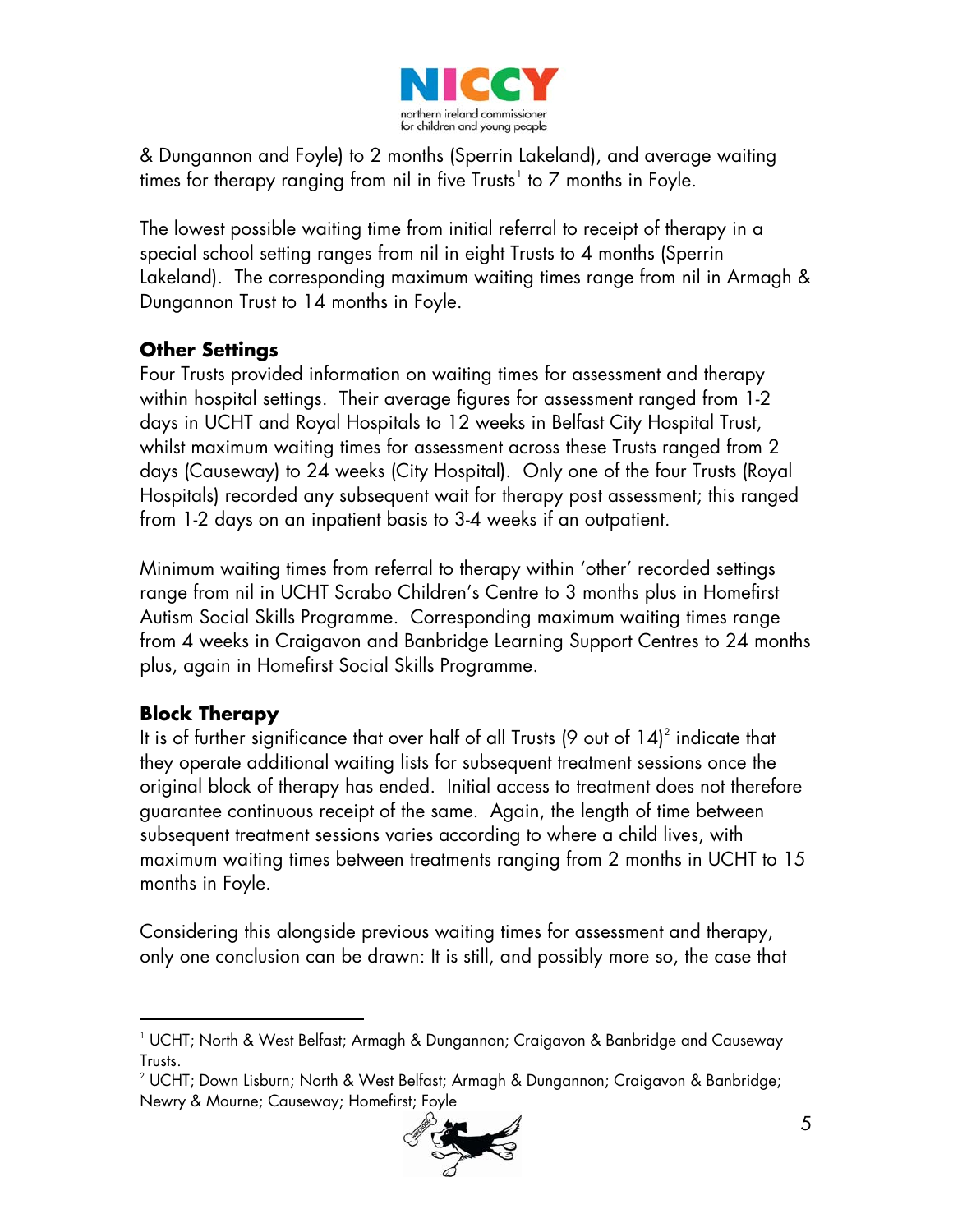

where a child or young person lives in Northern Ireland determines the length of wait for receipt of Speech and Language Therapy.

# **Identified Gaps**

The two most frequently identified difficulties as regard to service provision were inadequate financial resources and insufficient numbers of SLTs, both of which were identified by 11 of the 14 Trusts this year, compared to 9 last year.

Other issues identified by over half of all Trusts were:

- Lack of clerical administrative support, highlighted by 9 of the 14 Trusts (3 more than the previous year);
- Speech and Language Therapy Assistants, identified by 8 Trusts as opposed to 5 last year;
- Numbers on waiting lists and prolonged waiting times, identified by only 3 Trusts last year and 8 Trusts this year;
- Inadequate appointments system, identified by 8 of the 14 Trusts.<sup>[3](#page-5-0)</sup>

# **Complaints**

-

The number of formal complaints recorded across Trusts has significantly decreased, from 101 last year to 32 this year. One should not automatically assume however that this represents increased satisfaction with service provision; based on what many parents have told NICCY, it may be more reflective of disillusionment regarding the effectiveness of complaints procedures.

In stark contrast to Trust figures, a total of 86 new complaints about SLT provision within NI have been received by NICCY between March 2005 and March 2006. This represents more than a fourfold increase on the number of comparable complaints received in 2004/05. The significant majority of these complaints (95%) are in relation to SLT provision within Special Schools.

The recording of informal complaints to Trusts remains patchy, as was the case last year. It is therefore difficult to obtain a comprehensive overview of the number and nature of informal complaints.

<span id="page-5-0"></span> $^3$  There are no comparative figures for last year.

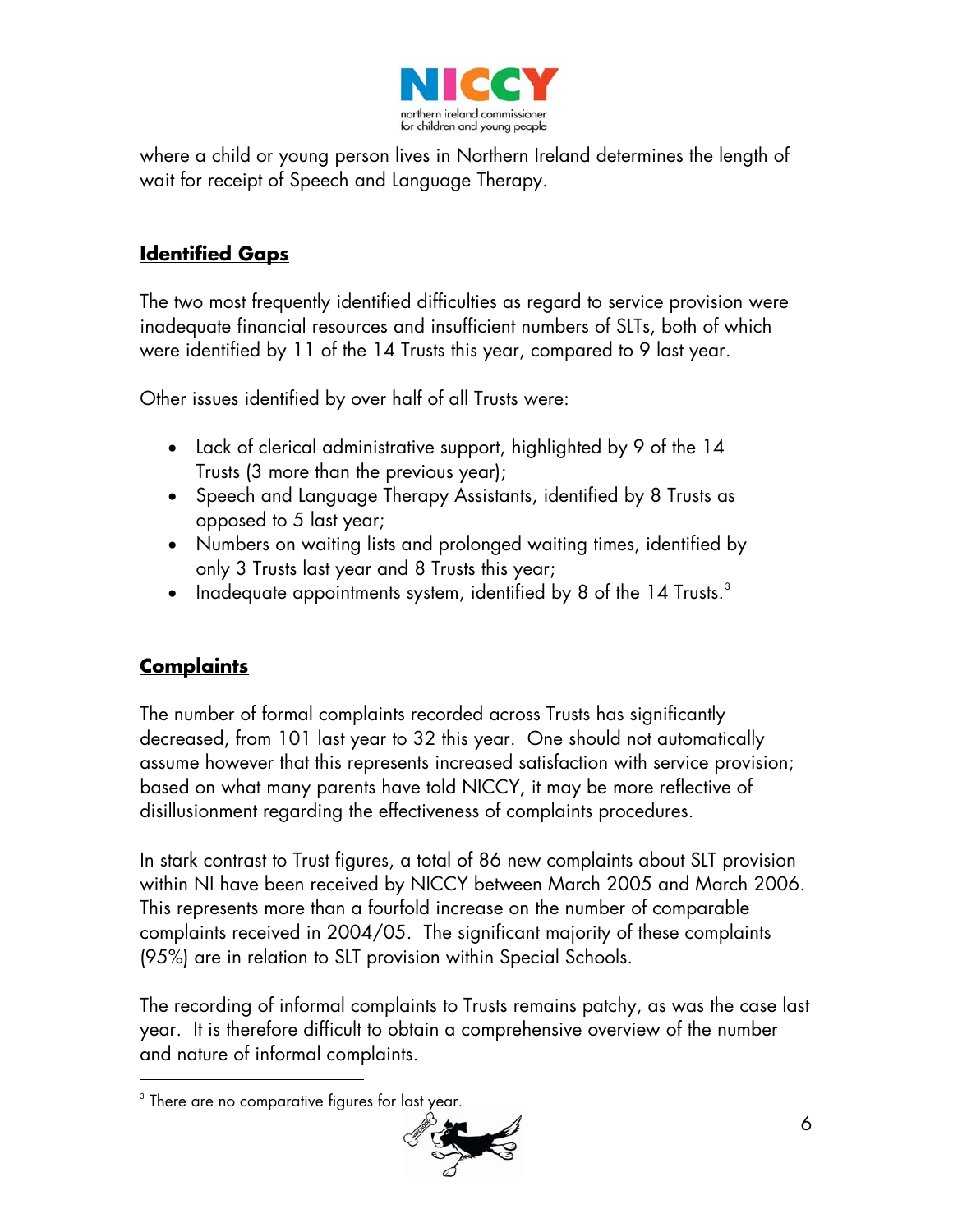

## **Statementing**

One third (33%) of all children and young people who have a Statement of Special Educational Needs (SEN) are 'statemented with SLT'. This represents a slight increase on the figure of 29% recorded last year.

## **Funding**

According to figures provided by the Trusts, there has been an overall increase in funding for SLT provision (for children and adults) within NI of 33.2% over the last year.

This increase in funding has not, however, been uniformly distributed across Trusts. Whilst ten Trusts recorded an increased SLT budget in 2005/06 compared to the previous year, the remaining four reported decreased funding levels over the same period.

Of the ten Trusts who reported increased funding levels, Homefirst reported the greatest increase, noting almost double (91.8%) levels of funding this year compared to last. Other particularly significant increases were recorded by Down and Lisburn Trust (51.2%), Sperrin Lakeland (28.6%), Foyle (27.3%) and Armagh and Dungannon (22.4%).

At the other end of the scale, the Trust which reported the greatest decrease in funding at almost one third (31.9%) less than the previous years budget was UCHT. The percentage decrease recorded by the other three Trusts with diminished budgets were 8.1% in Newry and Mourne, 1.8% in Royal Hospitals and 1.2% in South and East Belfast Trust.

Looking towards the future, NICCY welcomes the Government's recent announcement of an additional funding package for services to children and young people in Northern Ireland.

However, when asked to identify what percentage of funding from this package would be used to specifically target Speech and Language services for children and young people in Northern Ireland, the Department of Health and Public Safety (DHSSPS) indicated that no money had been specifically targeted for this service. According to their statement, money for SLT has been included in the £4 million

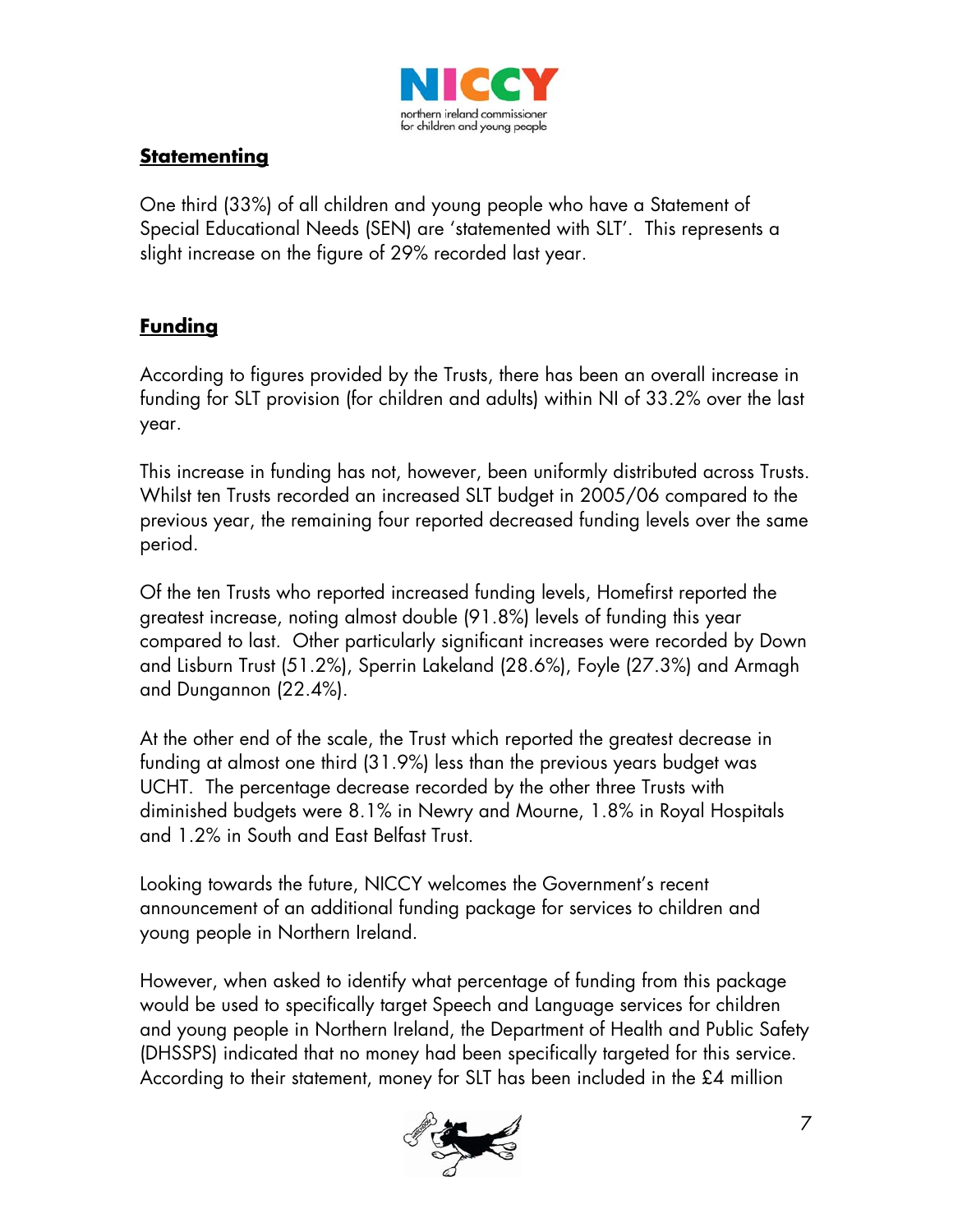

budget which has been allocated to establish Multi-Disciplinary Support Teams, some of which will be used to "further enhance services for children with speech and language difficulties".

## **SLT Personnel**

Across Northern Ireland as a whole there has been a slight increase in numbers of both therapists and assistants within the last year, with the former increasing from 186.71 to 189.94 WTE for the whole of NI (an increase of 1.7%) and the latter increasing from 24.95 to 27.67 WTE (a 10.9% increase).

These increased personnel figures are to be welcomed, but given the situation presented elsewhere in this report there is clearly a need for further development within this field. It should also be noted that while three of the four Boards record increased personnel capacity overall, the Northern Board recorded an overall decrease of 1.55 WTE in therapists.

## **Administrative Support for SLT Services**

The lack of sufficient administrative support for SLT services is a key gap in service provision for the majority of Trusts, with 9 Trusts identifying this issue as a current problem.

When asked whether they had either received, or been allocated, additional resources for administrative support in the last twelve months, only 5 out of 14 Trusts (36%) reported that they had (South & East Belfast; North & West Belfast; Craigavon & Banbridge; Homefirst and Foyle Trusts).

The remaining 9 Trusts stated that they had neither received nor been allocated any additional resources for administrative support, despite recognising the acute need for such provision.

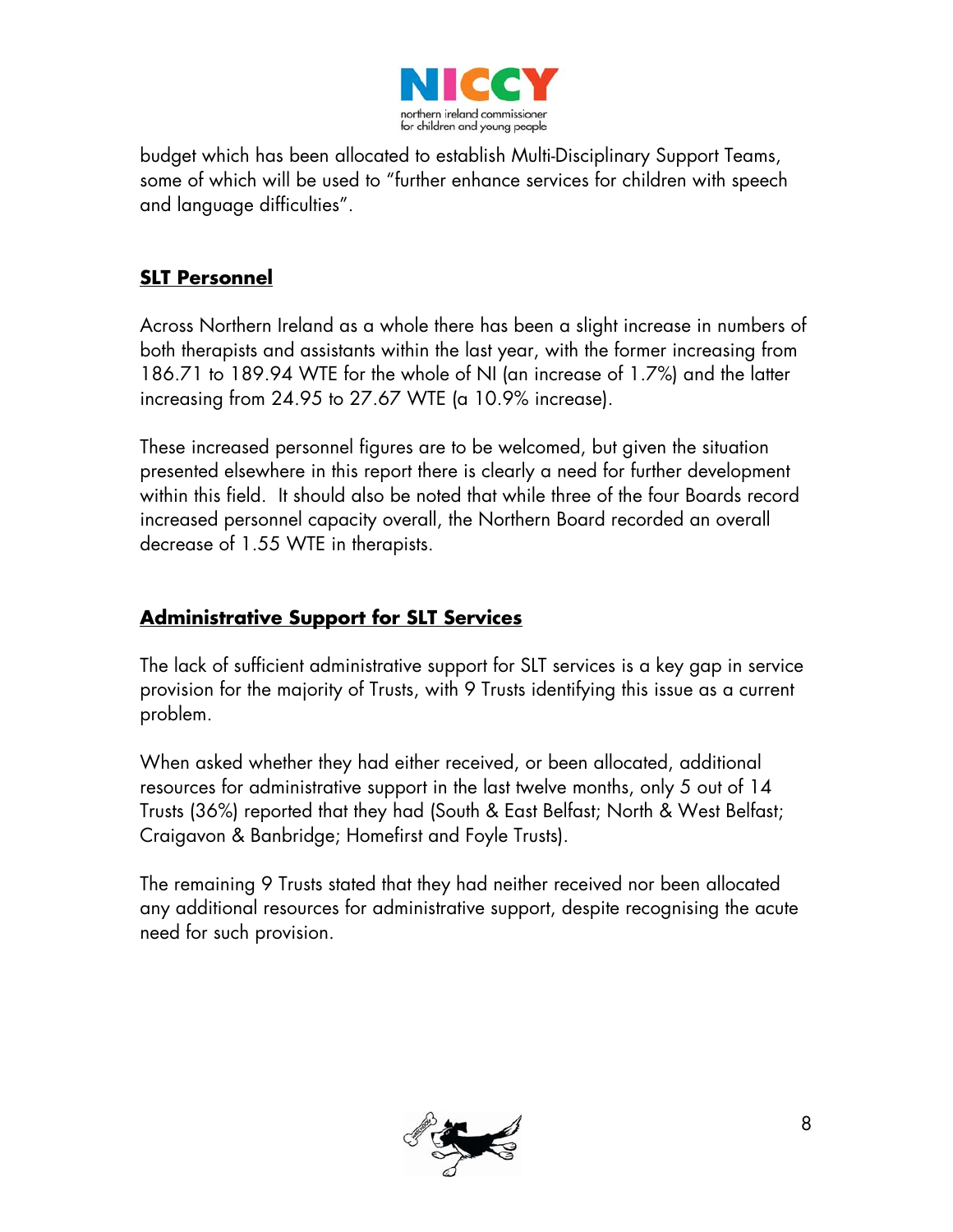

## **Developments within HSS Trusts**

The self-audit questionnaire circulated by NICCY offered Trusts an opportunity to share details of any positive changes or developments within the last year relating to their provision of SLT to children and young people.

When asked if any changes in recording, practice or employment had taken place within the last twelve months, 12 out of 14 Trusts indicated that such changes had occurred. When further asked if any new models of service delivery had been implemented within the past twelve months, again 12 out of 14 Trusts indicated that this was the case, citing a variety of examples of how this has taken place.

## **Comment by NICCY**

This time last year, NICCY met with the Chairpersons and Chief Executives of all Boards and HSS Trusts to inform them of the findings of our 2004/05 review and seek their cooperation in implementing our recommendations for service improvement.

Six key recommendations were made at this time, most notably that the Ministers for Health and Education should set up a Regional Task Force in order to identify, agree and implement an action plan as regards SLT provision within Northern Ireland.

One year on, this recommendation has not yet been implemented; nor indeed is there much evidence of any significant action having taken place with regard to the other five recommendations made by NICCY this time last year.

The findings of this year's review reveal that just over one quarter (26%) of children and young people who are in need of either assessment or therapy are still waiting to access the service. In terms of waiting times experienced by such young people, the geographical inequity observed last year between Trusts is still very much evident. Whilst some Trusts have managed to decrease their overall waiting times (with varying degrees of success), many others note little change or indeed an increase in possible waiting times.

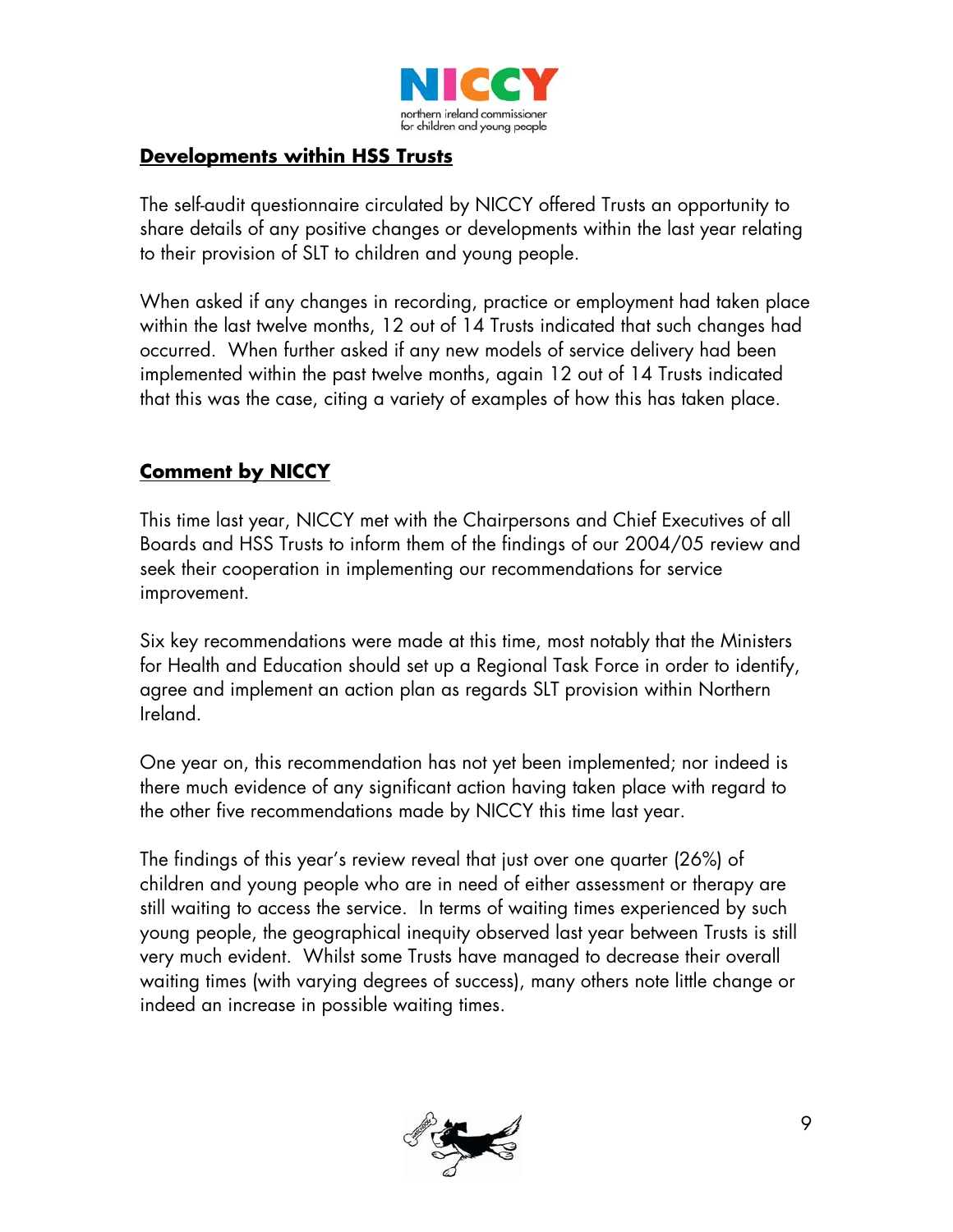

With regard to such figures, NICCY is particularly concerned to observe some Trusts indicating that there are no waiting times for accessing therapy in Special Schools, as this is contrary to information NICCY has received from parents and head-teachers via our complaints procedures.

Amongst the range of concerns identified within this overview, NICCY wishes to particularly highlight:

- The continued existence of a **postcode lottery**. NICCY would question why waiting times and service delivery are not uniformly satisfactory across all Trusts within Northern Ireland.
- The **significant number** of children and young people who require access to SLT services, particularly those who are presently **awaiting assessment and/or therapy,** both in the community and special schools.
- The **inadequate** provision of resources specifically targeted at SLT services for children and young people.
- The **disparity** between the increased volume of complaints received by NICCY and the reduced number of formal complaints recorded by Trusts.
- The overall **lack of action** at a strategic and or policy level as regards the concerns raised by NICCY, professionals in the field and parents/carers.

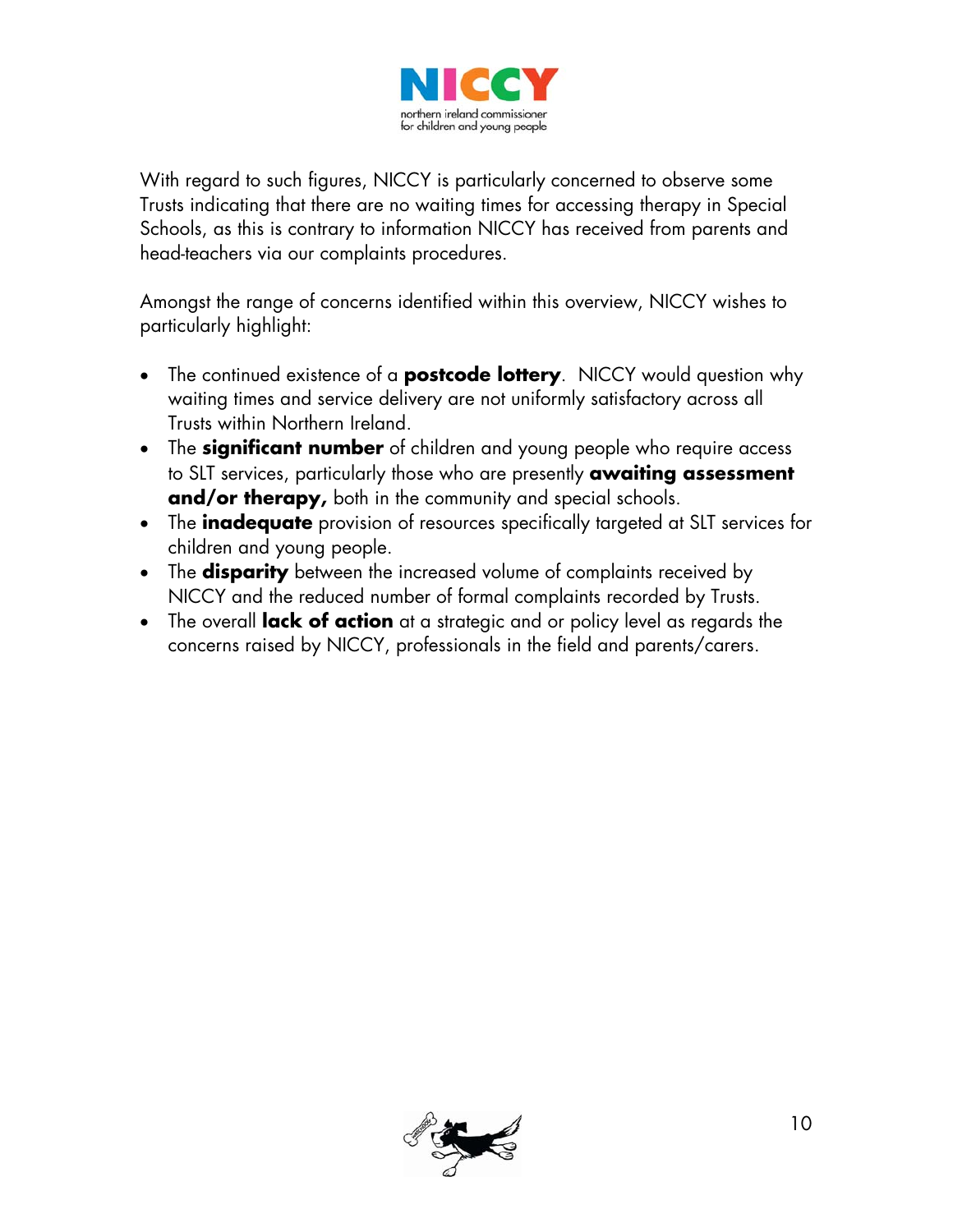

## **Recommendations and Actions**

**1. NICCY would urge the Children's Minister to set up the Task Force recommended one year ago to review SLT provision within NI. NICCY recommends that the Task Force develops a time-bound action plan to address the issues raised in both this and the previous year's review. These actions must ensure that children and young people's rights under Articles 6 and 23 of the United Nations Convention on the Rights of the Child are fulfilled, through the provision of timely and adequate access to speech and language therapy.** 

**Article 6: Survival and Development** 

**The child has an inherent right to life, and the State has an obligation to ensure to the maximum extent possible the survival and development of the child.** 

**Article 23: Children with Disability** 

**Children with a physical disability or learning difficulties have the right to special care, education and training, designed to help them to achieve the greatest possible self-reliance and to lead a full and active life in society.**

**2. NICCY will be seeking a legal opinion in order to establish if we can assist complainants to challenge the existing inadequacy of speech and language therapy provision for relevant children and young people within Northern Ireland.** 

**3. In the absence of any significant progress within the area under review, NICCY will be reporting to the UNCRC on the current SLT related breach of children's rights.** 

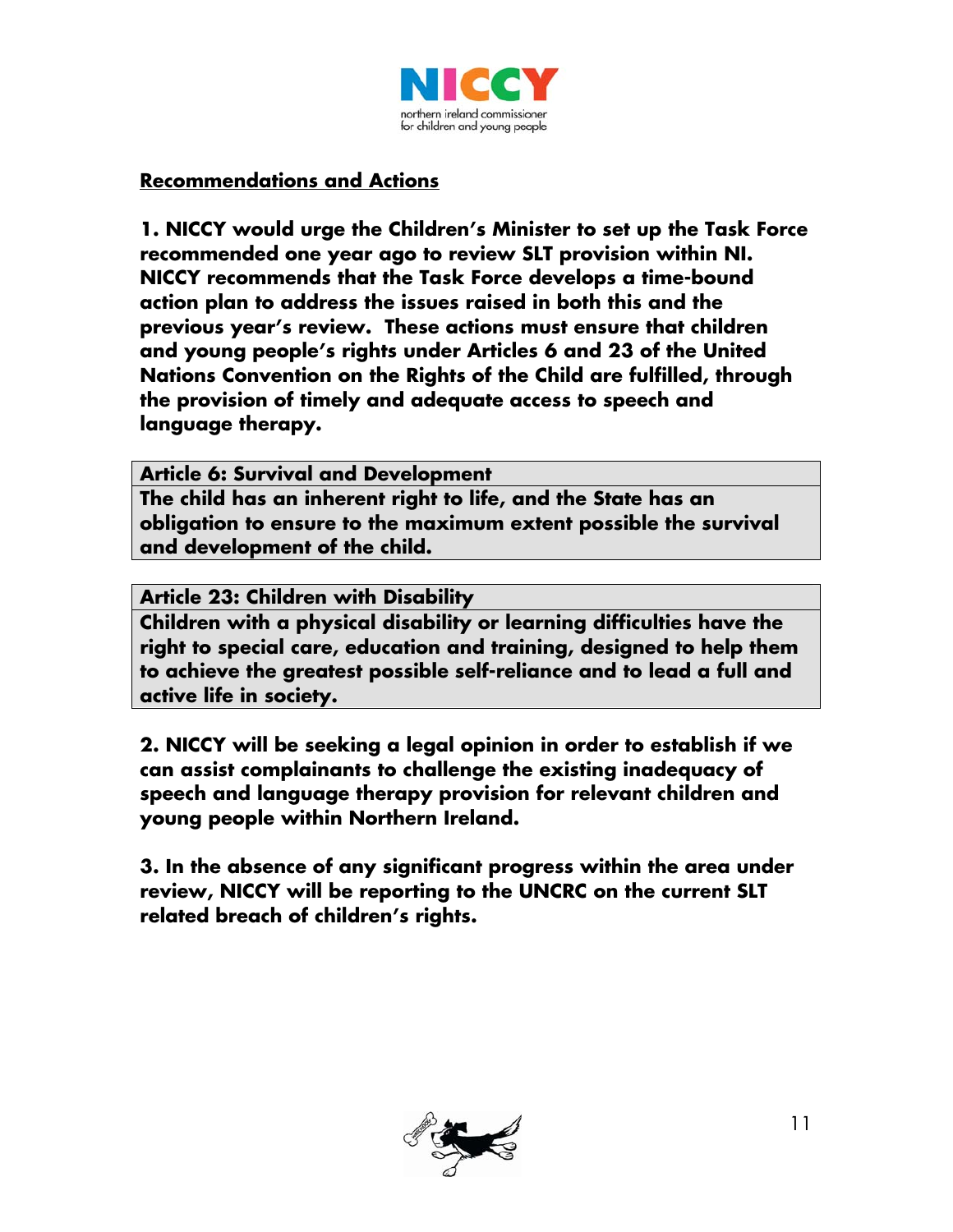

# **Chapter One: Introduction to the 2005/06 Review**

# **1.1 The Role of NICCY**

-

The Northern Ireland Commissioner for Children and Young People (NICCY) was appointed with the principal aim of safeguarding and promoting the rights and best interests of children and young people within Northern Ireland.

The Commissioner for Children and Young People (Northern Ireland) Order 2003 states under Article 6(2)(a) that 'in determining whether and, if so, how to exercise his functions under this Order in relation to any particular child or young person, the Commissioner's paramount consideration shall be the rights of the child or young person'. The legislation also states in Article 6(3) (a) that 'in determining whether and, if so, how to exercise his functions under this Order, the Commissioner shall have regard to the importance of the role of parents in the upbringing and development of their children'; and (b) 'any relevant provisions of the United Nations Convention on the Rights of the Child' (UNCRC).

## **1.2 NICCY and the Provision of Speech and Language Therapy (SLT)**

Under Article 6 of the UNCRC, the State has an obligation to ensure, to the maximum extent possible, the survival and development of the child.

NICCY considers that communication is vital to children's development. As stated by the Royal College for Speech and Language Therapy:

"children are surrounded by language and for those who have difficulties acquiring language, their difficulties pervade most aspects of their everyday lives – interactions with families, attempts to make and keep friends, learning about their world and their education"[4](#page-11-0)

In response to a series of complaints from across Northern Ireland concerning the inadequate level of speech and language therapy provision for children and

<span id="page-11-0"></span><sup>4</sup> Gasgoigne, M. (2006:12) 'Supporting Children with Speech, Language and Communication Needs within Integrated Children's Services' RCSLT

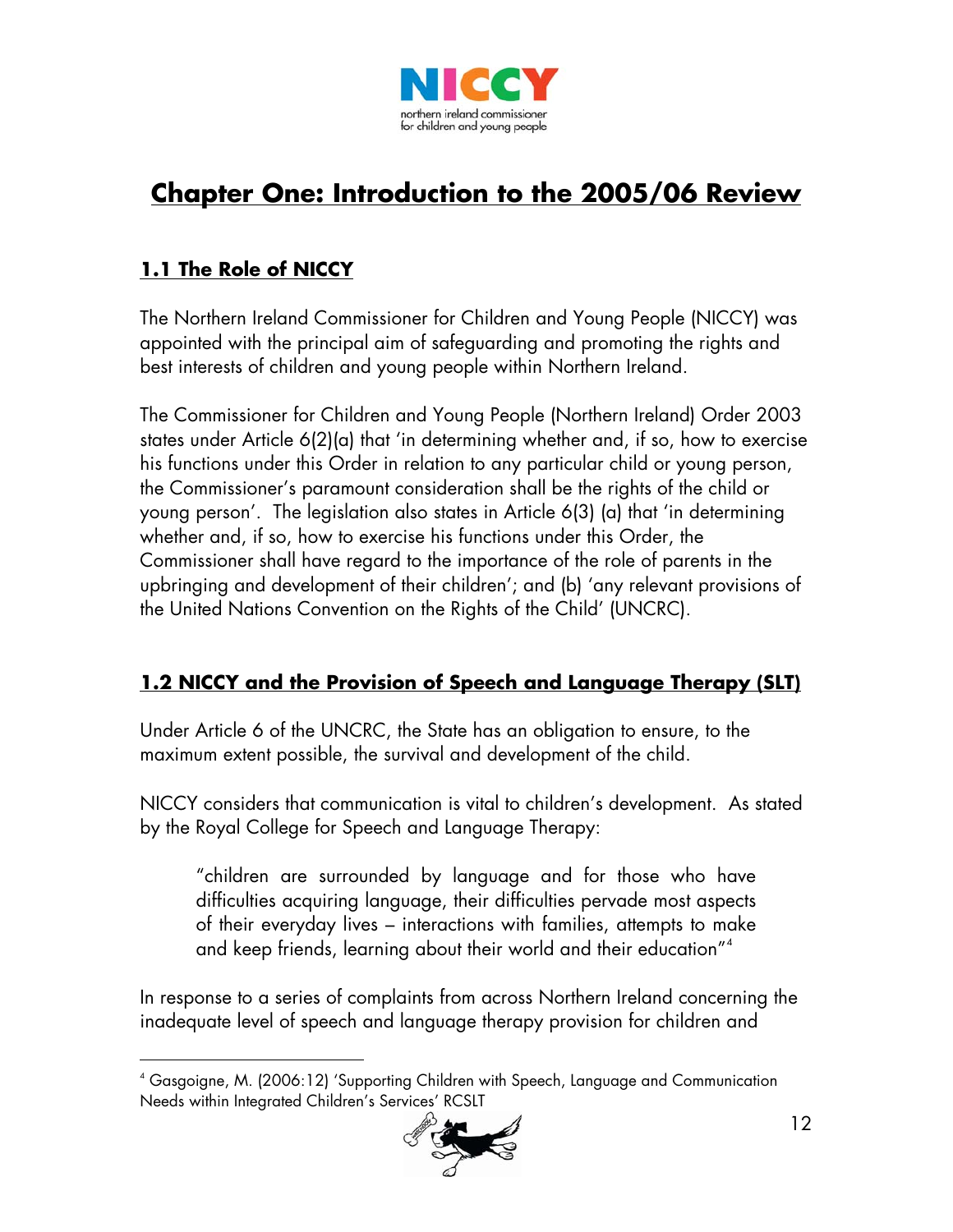

young people in need of the service, NICCY invoked its powers under Article 7 (3) of the Commissioner's Order and undertook a review of SLT service provision within NI in 2004/05.

The Commissioner, Nigel Williams, was so concerned by the findings of this review that he convened meetings with the Chairs and Chief Executives of Health and Social Services Boards to impress upon them the urgent need for remedial action. At this time, he further advised those he met that NICCY would review the situation again one year on in order to ascertain what progress had been made in the interests of children and young people in need of SLT. The information presented in this report is the outcome of this follow-up review.

NICCY has also been involved in other initiatives aimed at improving SLT services for children and young people within NI. Alongside our colleagues from the Royal College of Speech and Language Therapists (RCSLT), NICCY has been working with representatives from DHSSPS, DE, SLT services, parents and the voluntary sector to bring together a range of professionals and policy makers at a conference addressing the challenge of meeting children's future language and learning needs.

Issues to be explored and addressed at this conference in late March 2006 include:

- how a child-centred approach can be developed through strengthening policy, planning and service commissioning at a strategic level;
- collaborative working;
- improved integration of SLT into classroom practice;
- effective delivery of SLT services within a multi-professional and multiagency context;
- supporting transitional periods throughout education;
- funding;
- models of service delivery; and
- development of standards.

It is hoped that the main outcome of this initiative will be the development of action plans with both short and long-term objectives that include informing government strategy, informing the commissioning of services and developing best practice. Within this, NICCY would hope to see the development and implementation of a

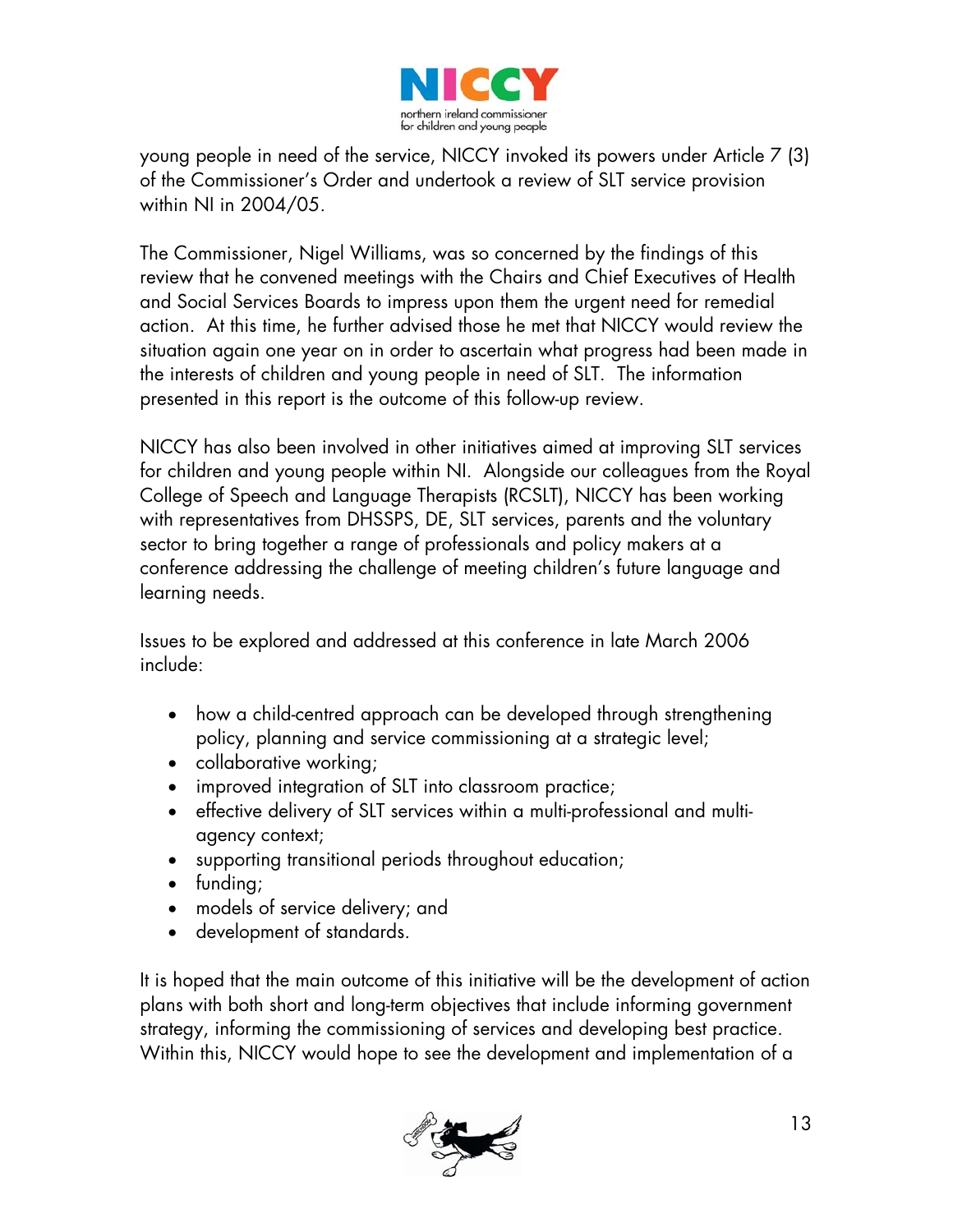

detailed, time bound action plan for improving SLT services for children and young people within Northern Ireland.

## **1.3 Overview of the Findings of the 2004/05 Review**

The findings from the 2004/05 review revealed that significant numbers of children and young people across Northern Ireland in need of speech and language therapy were unable to access adequate levels of appropriately timed service provision.

The review revealed clear inequity across HSS Trusts in relation to waiting times for both speech and language therapy assessment and initial therapy appointments. The waiting times experienced by children and young people requiring SLT varied considerably depending on where they lived; so in effect children and young people's access to SLT services was determined by a postcode lottery system. The existence of lengthy waiting times was of particular concern to NICCY, given that delays in assessment and provision run contrary to the effective operation of preventative health care and equality provision.

In responding to a self-audit questionnaire, Trusts highlighted a range of concerns regarding their ability to deliver quality services. Most notable of these were a lack of resources; insufficient numbers of speech and language therapists and assistants to meet present need; vacant posts; recruitment and retention difficulties; lack of/non-existent clerical support; inability of current services to address increasingly complex needs and the lack of collaborative working and joint health care planning between the Departments of Health and Education.

On the strength of these findings, the 2004/05 report made the following six key recommendations:

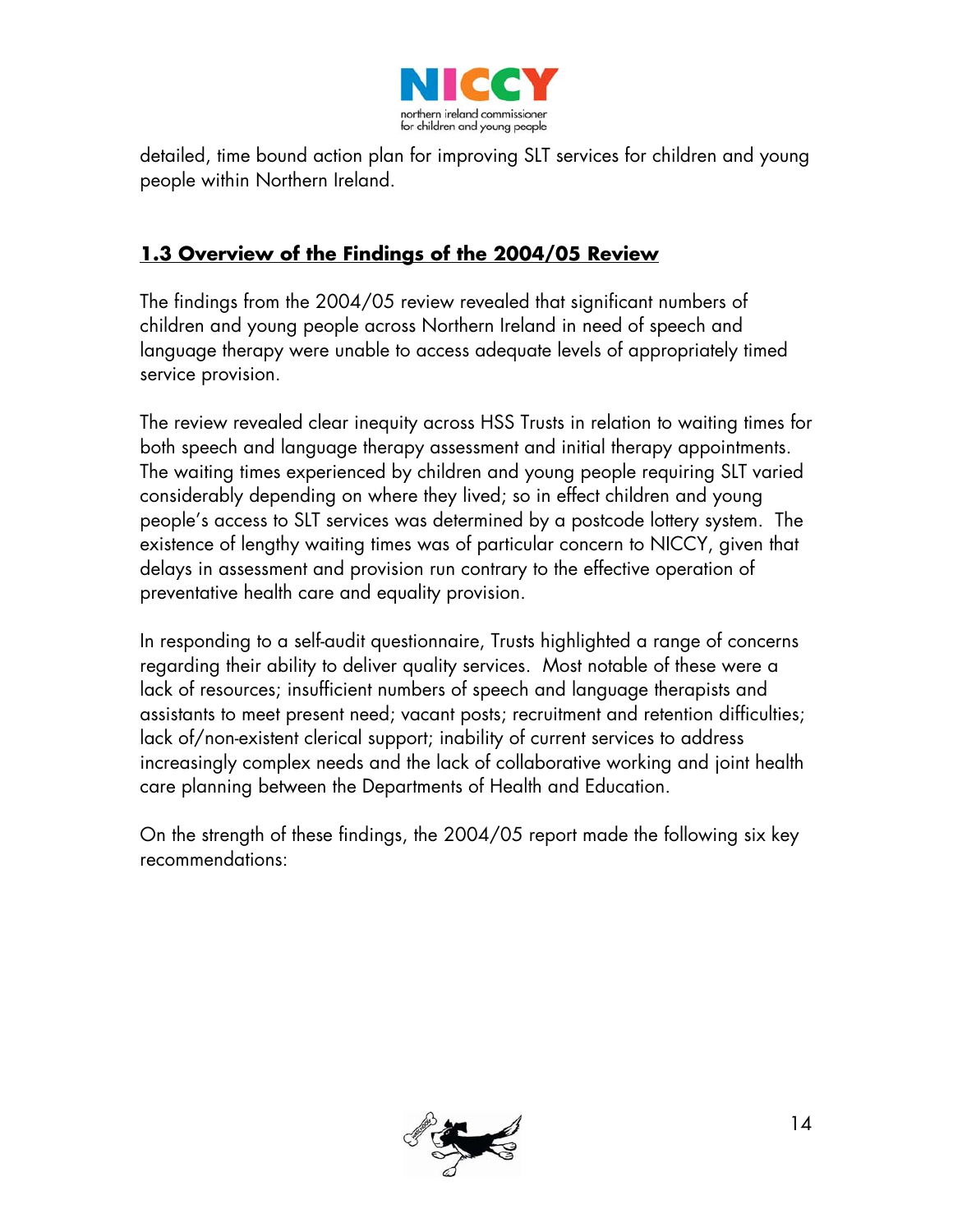

## **Recommendations**

1. The Secretary of State for Northern Ireland should ensure that children's right to speech and language therapy is accepted and prioritised by relevant Government Departments and Commissioners and Providers of Service.

2. The Ministers for Health and Education should make this right a reality by ensuring that policy, planning and service commissioning at a strategic level is strengthened to allow a child centred approach to be developed which meets children's speech, language, communication and swallowing needs.

3. The Ministers for Health and Education should set up a regional Task Force consisting of Government Officials and Commissioners/ Providers of Services, Health and Social Services Boards/Trusts, Education and Library Boards, School Principals, Parents, Carers, Children/Young People and NGO representatives in order to identify, agree and develop an action plan. This group should consider the following actions:

- More in-depth, detailed research to identify the full extent of the relevant issues.
- A joined up child-centred strategy which incorporates policy; resources, including funding of service and workforce planning; models of delivery; skill mix and service improvement methods.

4. The Task Force should agree maximum waiting times for assessment and followup intervention programmes; continuity of SLT programmes to meet the needs of the child and review and evaluation.

5. Specific consideration should be given by the Task Force to SLT provision for school aged children being provided within the curriculum. A full evaluation of the benefits of the school service being funded and/or managed by the Education sector should be carried out.

6. Speech and Language Therapy Managers should continue to audit and evaluate the services provided and ensure that good practice is shared.

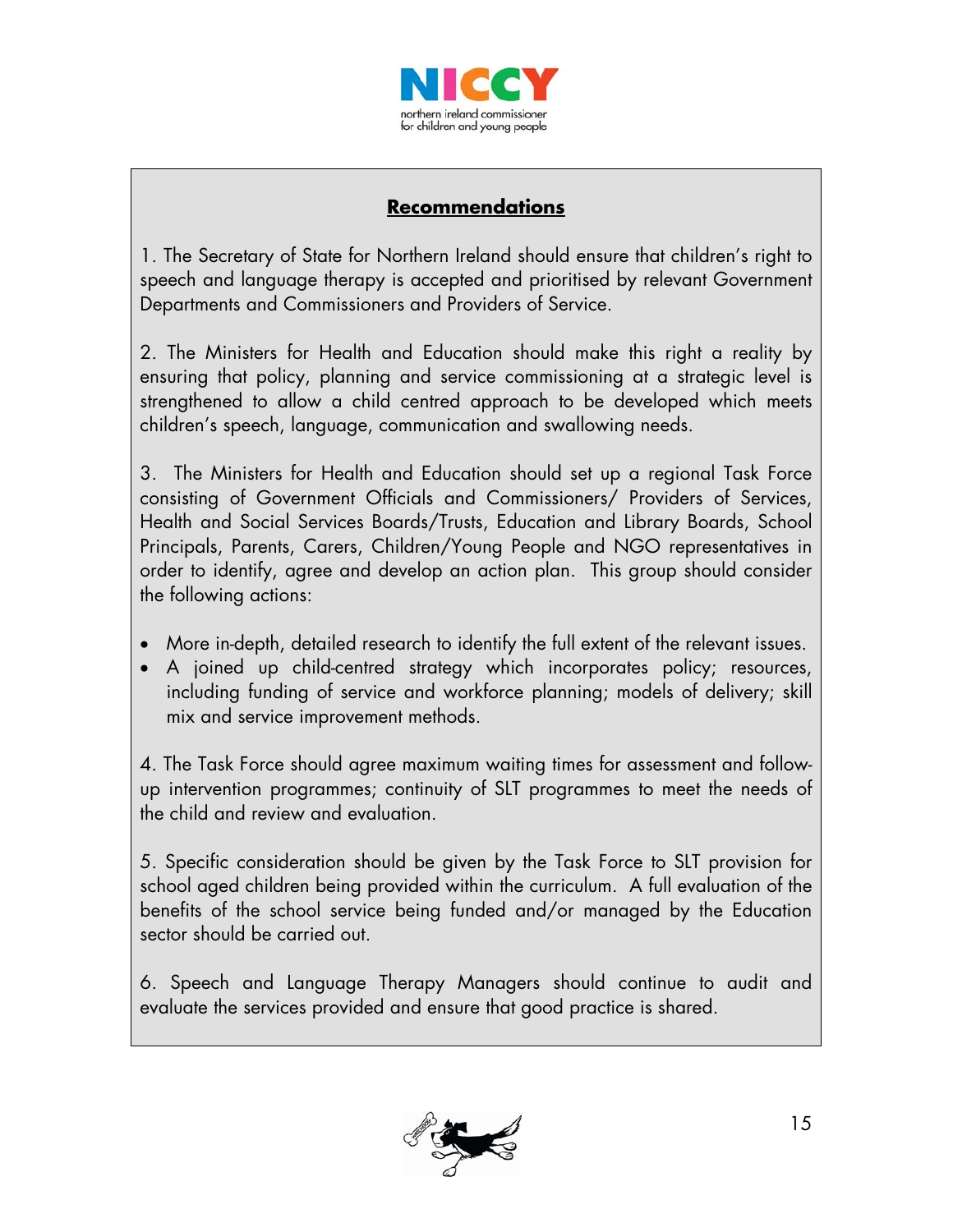

## **1.4 Introduction to the Current Review**

Actioning a previous commitment to reassess the state of service provision one year on, NICCY has recently completed a follow-up review of SLT services across NI in order to assess how the current situation compares to that previously recorded.

NICCY were particularly keen to undertake this next stage of the work in light of the fact our Legal and Complaints Department has received 86 new complaints about SLT provision post production of the original report one year ago. The significant majority of these complaints (95%) concern SLT provision in Special Schools.

## **1.5 The Process of Review**

This year's review followed a similar process to the 2004/05 review.

A self audit questionnaire was circulated to the Chief Executives of fourteen Health and Social Services Trusts in December 2005. This questionnaire requested information about speech and language therapy services within the Trust, in terms of waiting times for assessment and therapy, numbers of children and young people awaiting treatment, numbers of Speech and Language therapists etc.

A more comprehensive range of information was requested of Trusts this year than last, having learned from our experience of undertaking the initial review and identified gaps in the information previously obtained (e.g. provision within Special Schools). Whilst this has allowed us to offer a more comprehensive insight into current SLT services across the Trusts, the absence of some key information from last year's review does somewhat restrict the comparative analysis that can be undertaken.

It is important to clarify parameters at this stage and highlight that the findings presented within this report are not based on a formal and robust investigative piece of research. Much of the information subsequently presented is derived solely from data provided by individual Trusts, the accuracy of which we cannot guarantee in the absence of a comprehensive cross-analysis of varying sources of data which is, unfortunately, beyond the capacity of this follow-up review.

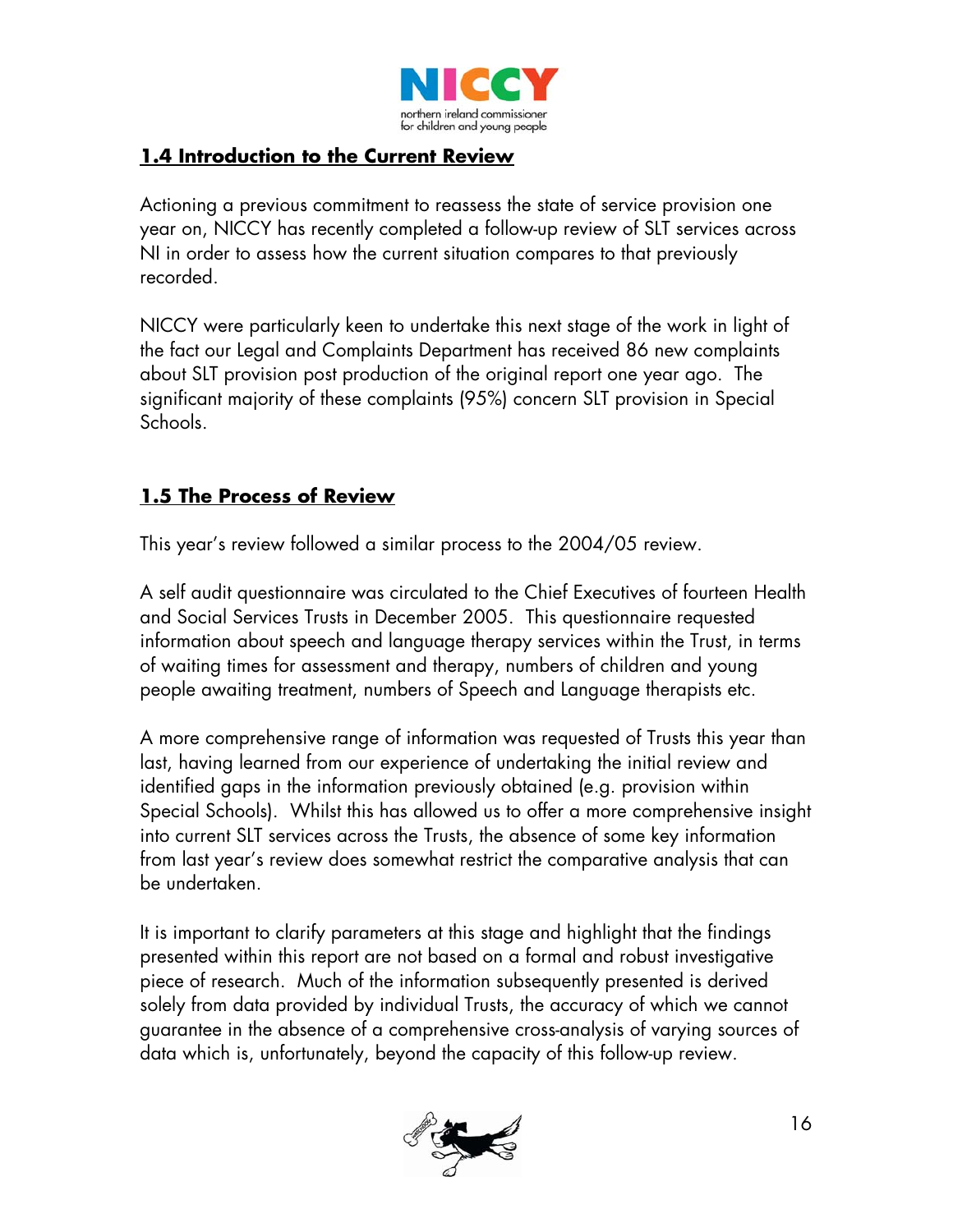

Furthermore, though the report does reference the situation in special schools and other settings, the primary focus remains that of community settings, as was the case last year.

In spite of these limitations, the messages contained within this report are important to hear and heed. Although the data on which the findings are based emanates from those with responsibility for service provision, they do not portray an overly positive picture of their achievements regarding service delivery.

The data provided by Trusts both this year and last has enabled us to comparatively assess current provision with that recorded in the 2004/05 review. Analysis of the data has also enabled us to highlight both good practice and gaps in service provision across the Trusts and to identify key issues requiring further attention and redress at strategic level. The findings are presented in Chapter Two.

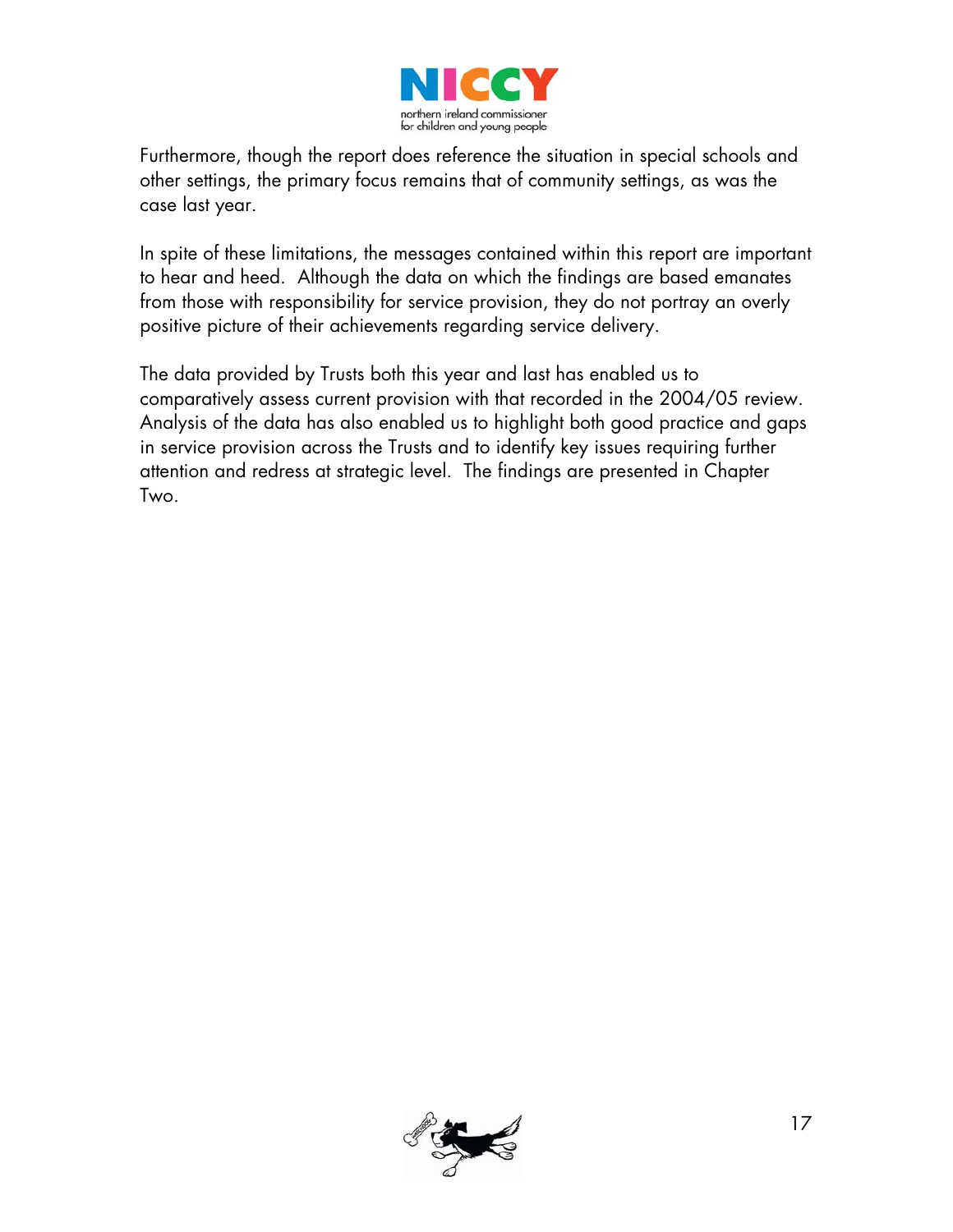

# **Chapter Two: Findings of the Current Review**

## **2.1 Introduction**

Table 1 below presents a list of the 14 Health and Social Services (HSS) Trusts, operating within 4 Health & Social Services (HSS) Boards in Northern Ireland, who offer a Speech and Language Therapy service to children and young people. The table also indicates those Trusts who, upon request, provided NICCY with information about this service.

NICCY wish to gratefully acknowledge the time and effort invested by the Speech and Language Therapy teams in compiling the survey responses, and is pleased to have received a 100% response rate from HSS Trusts.

| <b>Health &amp; Social Services (HSS) Boards/Trusts</b>                              | <b>Response Received</b> |
|--------------------------------------------------------------------------------------|--------------------------|
| <b>Eastern Health &amp; Social Services Board</b>                                    | 7                        |
| South & East Belfast Trust                                                           | yes                      |
| Green Park Healthcare Trust                                                          | yes                      |
| <b>Belfast City Hospital Trust</b>                                                   | yes                      |
| <b>Ulster Community &amp; Hospitals Trust</b>                                        | yes                      |
| Royal Group of Hospitals Trust                                                       | yes                      |
| Down Lisburn Trust                                                                   | yes                      |
| North & West Belfast Trust                                                           | yes                      |
| Southern Health & Social Services Board                                              | 3                        |
| Armagh & Dungannon Trust                                                             | yes                      |
| Craigavon & Banbridge Community Trust/CAHGT (Craigavon<br>Area Hospital Group Trust) | yes                      |
| Newry & Mourne Trust                                                                 | yes                      |
| <b>Northern Health &amp; Social Services Board</b>                                   | $\mathbf 2$              |
| <b>Causeway Trust</b>                                                                | yes                      |
| <b>Homefirst Community Trust</b>                                                     | yes                      |
| <b>Western Health &amp; Social Services Board</b>                                    | $\mathbf 2$              |
| Foyle Trust                                                                          | yes                      |
| Sperrin & Lakeland Trust                                                             | yes                      |
| <b>Total Number of Responses Received:</b>                                           | 14                       |

### **Table 1: Health & Social Services (HSS) Boards/Trusts (Northern Ireland)**

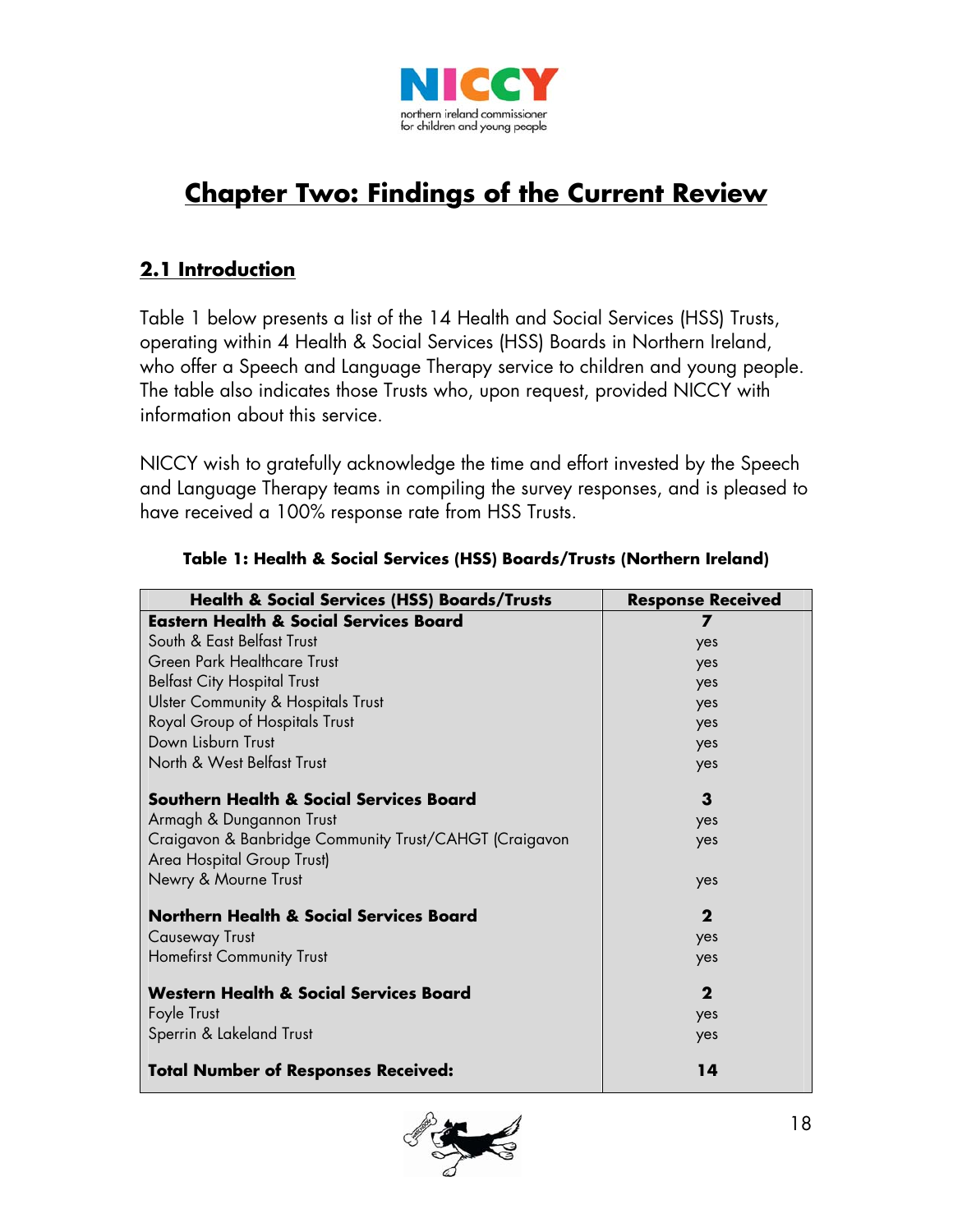

## **2.2 Collation of Data by Trusts/Boards**

It is important to state at the beginning of this chapter that there continues to be great difficulty accessing information uniformly across Trusts. It would appear that information, which NICCY believes is critical to effective service planning, is not yet routinely collated, analysed or easily accessible. The urgent need to address this deficiency cannot be over-stated as the collation and analysis of data about target populations, that is easily accessible, is vital for effective service planning.

To expand, both the findings of this review and feedback from managers and parents clearly indicate that sourcing accurate comprehensive statistics is problematic. Poor recording systems in some Trusts mean basic information such as age and gender ratios is not readily available. Subsequently, when required, such information has to be manually collected by SLT Managers or Therapists; a time consuming and complicated exercise that should not be necessary in this technological age.

It is indeed our understanding, based on anecdotal evidence, that clinics in a Child Development Clinic (CDC) in one Trust were actually suspended for one week to enable therapists to manually process the information required for this report from individual case files. A Speech and Language Therapist from another Trust further advised NICCY that "in the absence of any sophisticated databases from which to source the information, this has been a manual exercise, mainly undertaken by Community Speech and Language Therapists. There has been significant investment of clinic time."

Personnel from yet another Trust reported that the absence of an adequate IT system means collecting information is a manual exercise. They highlighted that this takes up potential therapy time and noted that the present system means it can be difficult to locate client details. As well as being very time consuming, this process is not always accurate.

Further evidence for the absence of comprehensive recording systems is found in the fact that Trusts in one Board area were unable to provide a breakdown of the numbers of pre-school children receiving SLT, stating that they do not collect this information separately from primary and post primary figures. One Trust indicated that collating this data would have required a manual check of all dates of birth.

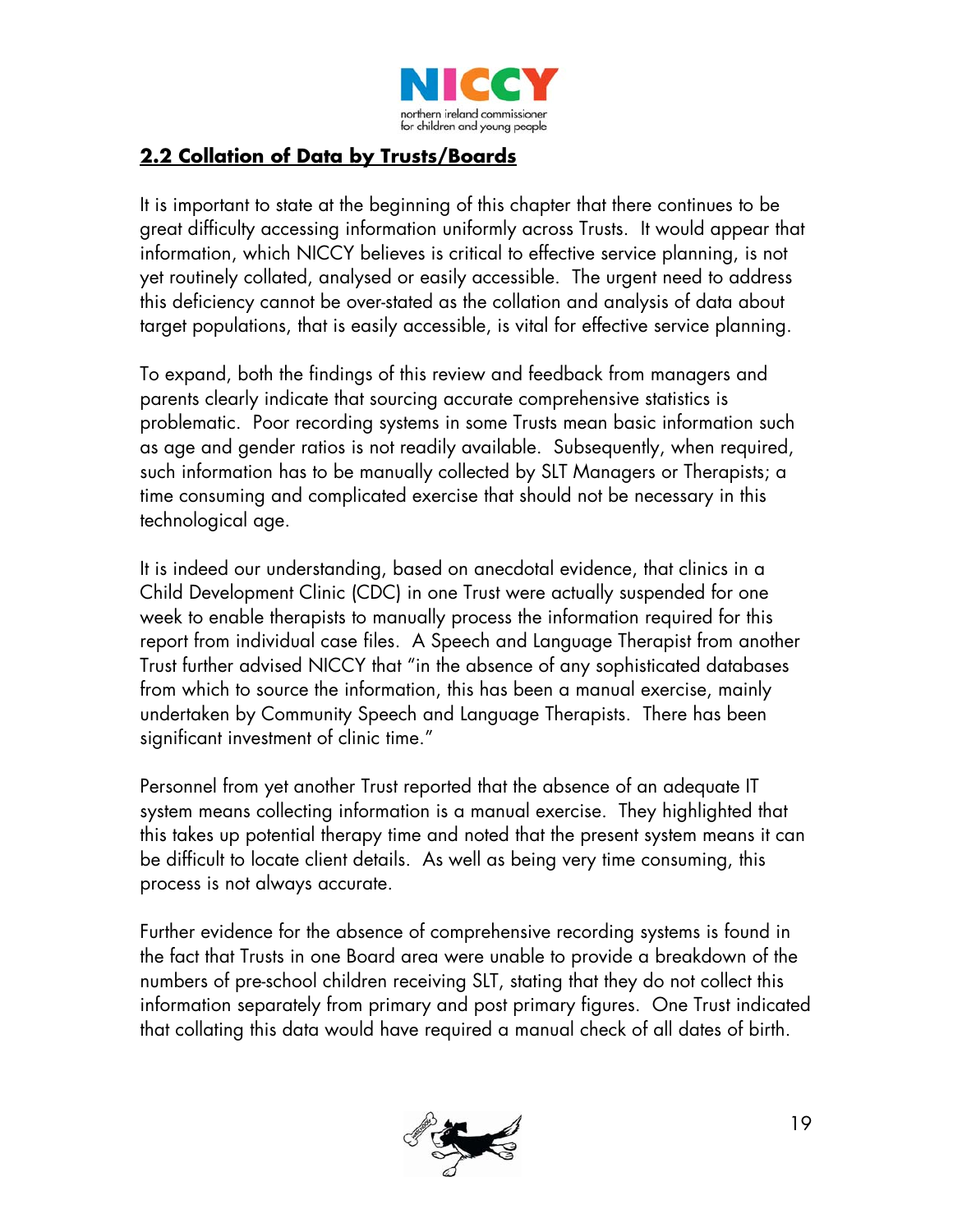

The difficulties of extrapolating accurate detailed statistical data illustrated above offer explanation for the occasional gaps in data or contradictory information found within this report, despite concerted efforts to address these.

The examples cited above also offer some insight into the difficulties posed by an absence of effective data collection. The time required to access statistical information is, however, only the tip of the iceberg in terms of the potential consequences of inadequate data collection and analysis. The question must be asked: "how can Trusts ensure effective use of resources and targeted service provision in the absence of detailed knowledge about the extent and nature of need across their diverse client population?"

## **2.3 The Extent of the Need**

On the basis of information supplied by the 14 HSS Trusts, it can be estimated that up to 21,004 children and young people within Northern Ireland may presently require access to SLT services (see Table 2 below).

At its maximum, this figure of 21,004 includes all those who are currently receiving treatment, those who are waiting to commence treatment post assessment and those who are currently awaiting initial assessment. This figure of 21,004 equates to 4.5% of the overall 0-18 year old population within NI.

Even restricting the calculations to those officially assessed as definitely in need of therapy (i.e. excluding those still awaiting assessment) the figure remains high at 18,949 (4.1% of the total 0-18 year population in NI).

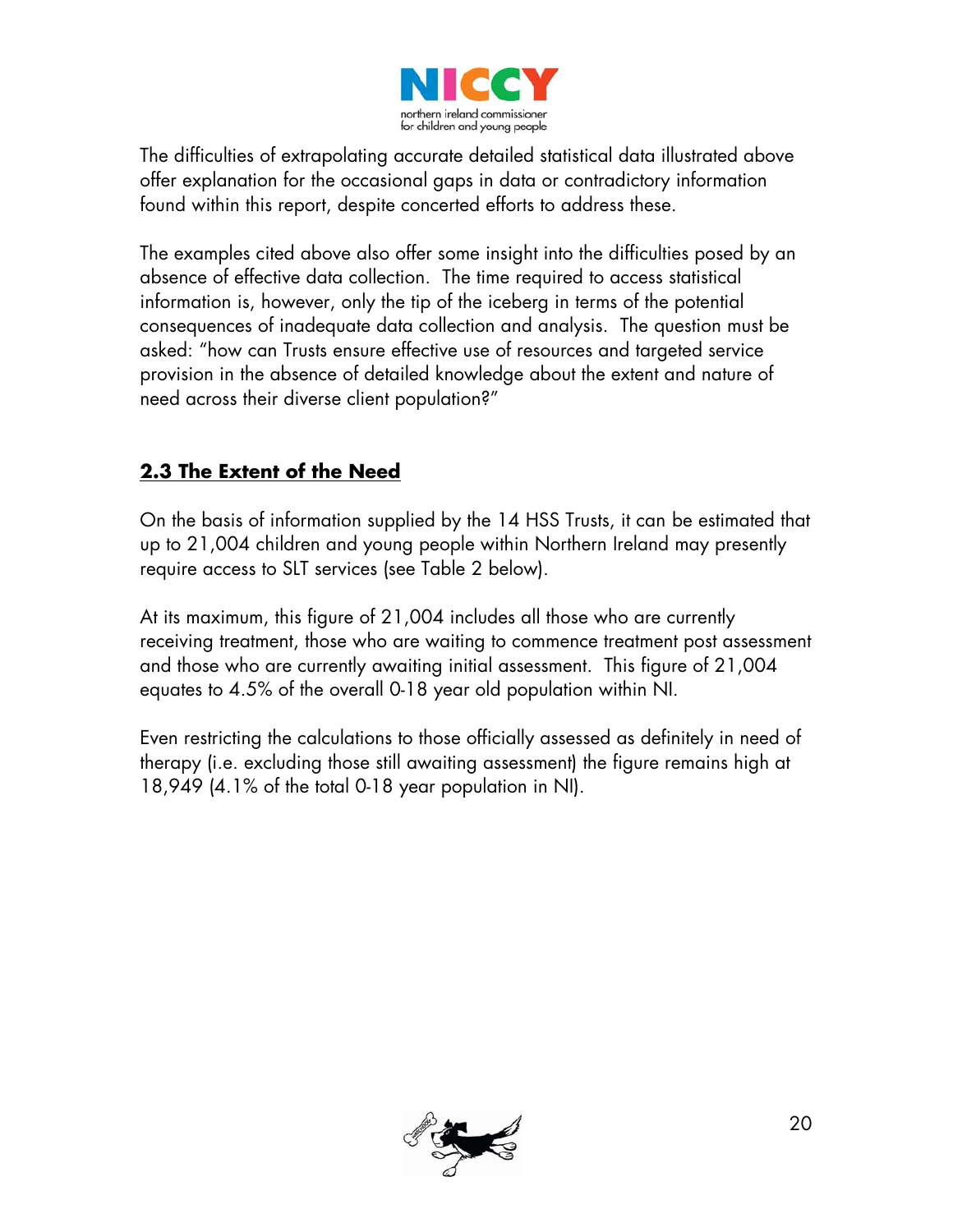

|  | Table 2: Numbers of Children and Young People Potentially Requiring SLT |
|--|-------------------------------------------------------------------------|
|--|-------------------------------------------------------------------------|

| <b>HSS Trust</b>             | <b>Numbers</b><br><b>Receiving SLT</b> | <b>Numbers</b><br><b>Waiting for</b><br><b>Assessment</b> | <b>Numbers</b><br><b>Waiting for</b><br><b>First Appt</b><br><b>Post</b><br><b>Assessment</b> | Total<br><b>Numbers</b><br><b>Potentially</b><br><b>Requiring</b><br><b>Access to SLT</b> |
|------------------------------|----------------------------------------|-----------------------------------------------------------|-----------------------------------------------------------------------------------------------|-------------------------------------------------------------------------------------------|
| <b>EHSSB</b>                 | 6624                                   | 683                                                       | 142                                                                                           | 7449                                                                                      |
| South & East                 | 892                                    | 205                                                       | 3                                                                                             | 1100                                                                                      |
| Green Park                   | 156                                    | $\mathbf 0$                                               | $\mathbf 0$                                                                                   | 156                                                                                       |
| <b>Belfast City Hospital</b> | $\overline{4}$                         | $\overline{2}$                                            | $\overline{O}$                                                                                | $\ddot{\circ}$                                                                            |
| <b>UCHT</b>                  | 954                                    | $\overline{143}$                                          | $\overline{O}$                                                                                | 1097                                                                                      |
| Royal Hospitals              | 790                                    | 15                                                        | $\overline{O}$                                                                                | 805                                                                                       |
| Down Lisburn                 | 1829                                   | 186                                                       | 78                                                                                            | 2093                                                                                      |
| North & West                 | 1999                                   | 132                                                       | 61                                                                                            | 2192                                                                                      |
| <b>SHSSB</b>                 | 2995                                   | 639                                                       | 326                                                                                           | 3960                                                                                      |
| Armagh &<br>Dungannon        | 1047                                   | 161                                                       | 53                                                                                            | 1261                                                                                      |
| Craigavon &<br>Banbridge     | 1012                                   | 255                                                       | 93                                                                                            | 1360                                                                                      |
| Newry & Mourne               | 936                                    | 223                                                       | 180                                                                                           | 1339                                                                                      |
| <b>NHSSB</b>                 | 4309                                   | 347                                                       | 1426                                                                                          | 6082                                                                                      |
| Causeway                     | 1103                                   | 155                                                       | 185                                                                                           | 1443                                                                                      |
| Homefirst                    | 3206                                   | 192                                                       | 1241                                                                                          | 4639                                                                                      |
| <b>WHSSB</b>                 | 1619                                   | 386                                                       | 1508                                                                                          | 3513                                                                                      |
| Foyle                        | 820                                    | 87                                                        | 728                                                                                           | 1635                                                                                      |
| Sperrin Lakeland             | 799                                    | 299                                                       | 780                                                                                           | 1878                                                                                      |
| <b>Total</b>                 | 15,547                                 | 2,055                                                     | 3,402                                                                                         | 21,004                                                                                    |

As illustrated in Table 3 below, all but one Board have less children and young people waiting for assessment or therapy than those currently in receipt of the service.

The notable exception is the WHSSB within which Foyle exhibits largely comparable figures (820 in receipt of treatment; 815 waiting assessment/therapy) and, even more alarmingly, Sperrin Lakeland which records significantly more children and young people awaiting assessment/therapy (1079) than those actually receiving the same (799).

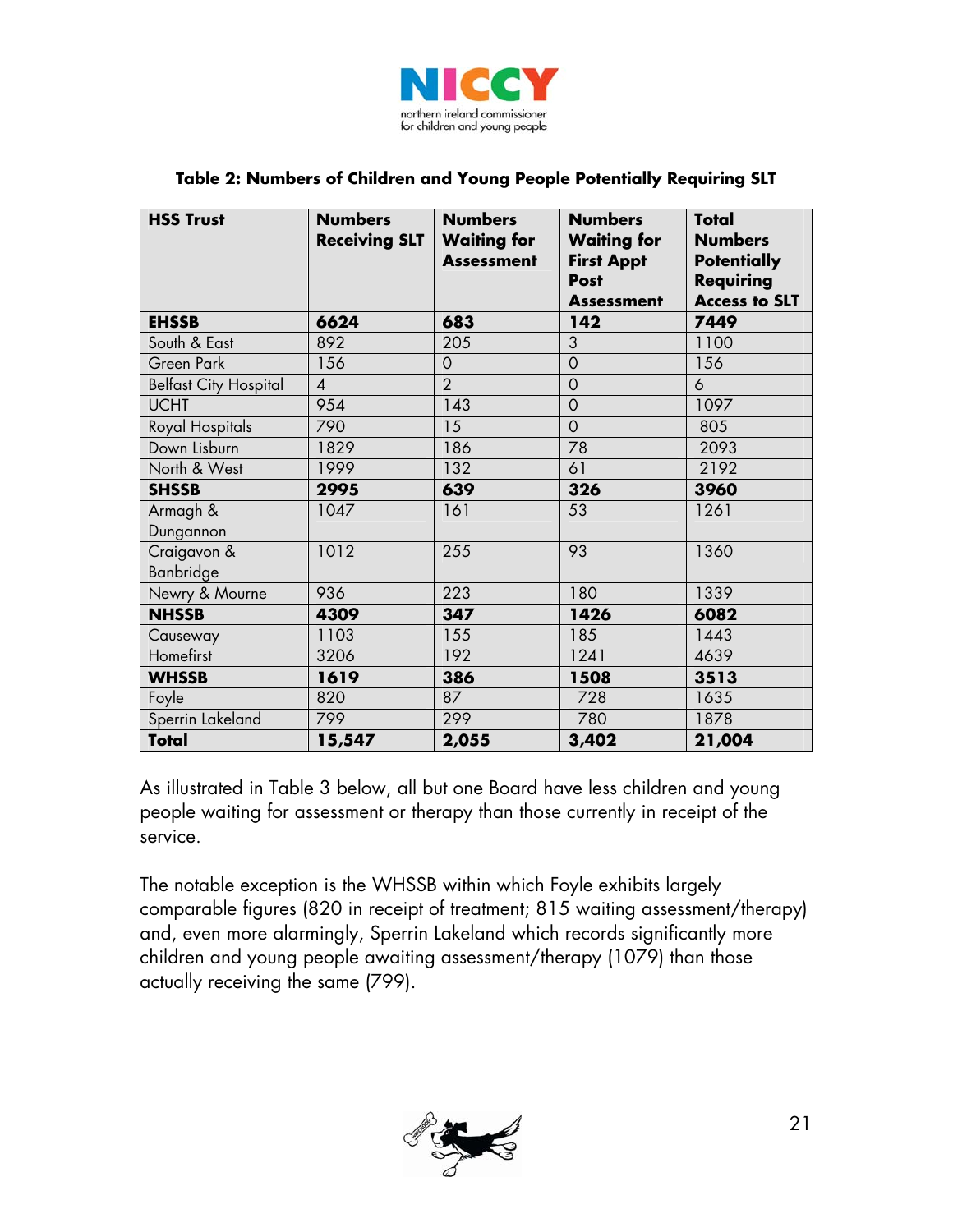

#### **Table 3: Numbers Waiting for Assessment/Therapy Compared to Numbers Currently In Receipt of Treatment.**

|                              | <b>Numbers Receiving</b> | <b>Numbers Waiting for</b>   |  |  |
|------------------------------|--------------------------|------------------------------|--|--|
|                              | <b>Therapy</b>           | <b>Assessment or Therapy</b> |  |  |
| <b>EHSSB</b>                 | 6624                     | 825                          |  |  |
| South & East                 | 892                      | 208                          |  |  |
| Green Park                   | 156                      | $\mathbf 0$                  |  |  |
| <b>Belfast City Hospital</b> | $\boldsymbol{4}$         | $\overline{2}$               |  |  |
| <b>UCHT</b>                  | 954                      | 143                          |  |  |
| Royal Hospitals              | 790                      | 15                           |  |  |
| Down Lisburn                 | 1829                     | 264                          |  |  |
| North & West                 | 1999                     | 193                          |  |  |
| <b>SHSSB</b>                 | 2995                     | 965                          |  |  |
| Armagh & Dungannon           | 1047                     | 214                          |  |  |
| Craigavon & Banbridge        | 1012                     | 348                          |  |  |
| Newry & Mourne               | 936                      | 403                          |  |  |
| <b>NHSSB</b>                 | 4309                     | 1773                         |  |  |
| Causeway                     | 1103                     | 340                          |  |  |
| Homefirst                    | 3206                     | 1433                         |  |  |
| <b>WHSSB</b>                 | 1619                     | 1894                         |  |  |
| Foyle                        | 820                      | 815                          |  |  |
| Sperrin Lakeland             | 799                      | 1079                         |  |  |
| Total                        | 15,547                   | 5457                         |  |  |

Although, as stated above, 3 of the 4 Boards have lesser numbers awaiting assessment or therapy than those receiving the same, this does not necessarily mean the overall picture is a positive one.

Whilst 15,547 children and young people are receiving some form of SLT at present, 3402 of their peers, who have been identified as in need of SLT, are still not receiving any therapy. A further 2055 children and young people are still waiting for initial assessment post referral.

In short, over one quarter (26%) of children and young people who require SL assessment or therapy are still waiting to access the services they require.

The situation is particularly dire in the WHSSB where over half (53.9%) of all children and young people requiring assessment or therapy are not accessing the service they require (see Table 5).

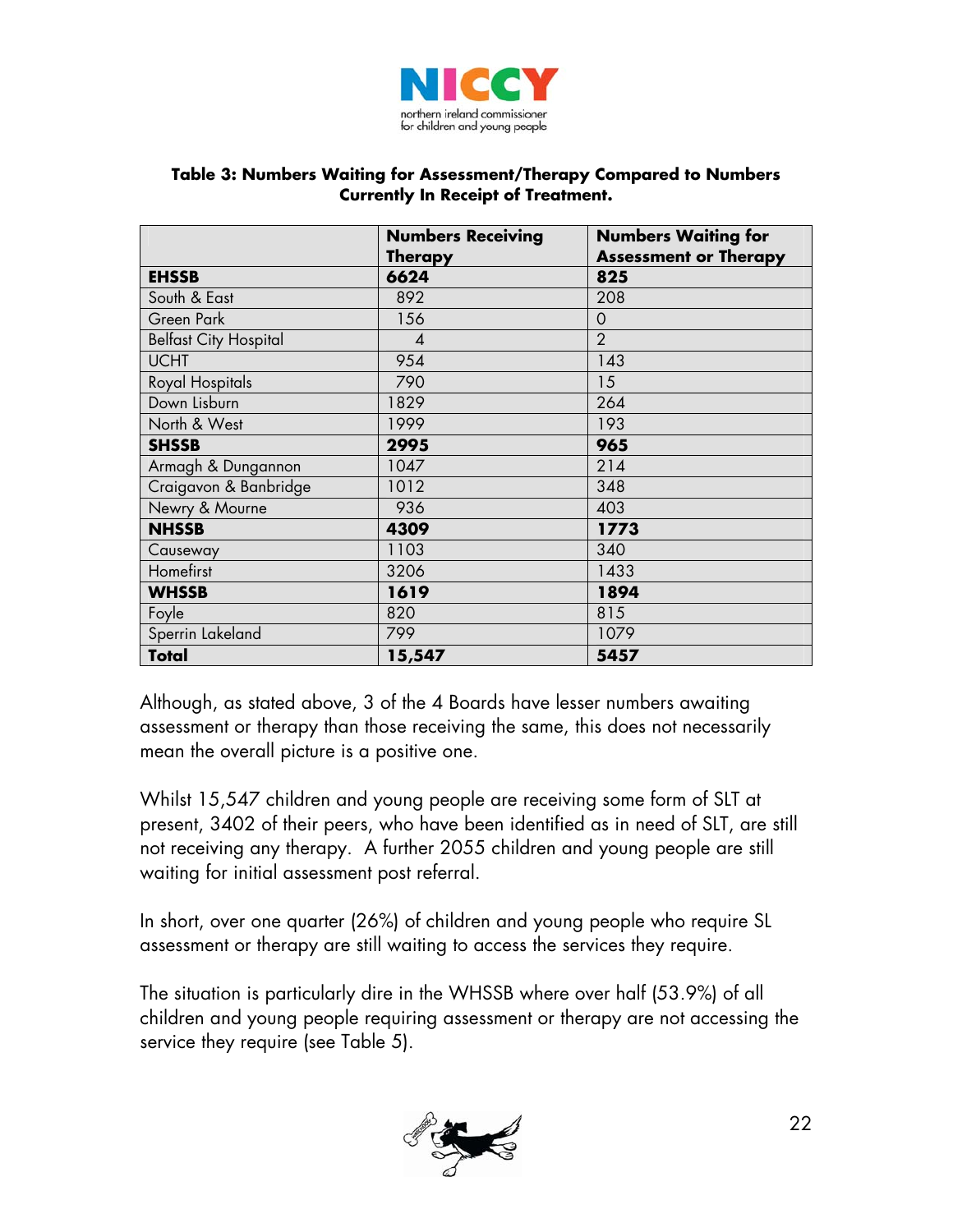

# **2.4 Children and Young People Currently Receiving SLT**

According to figures provided by the fourteen HSS Trusts, a total of 15,547 children and young people are currently in receipt of SLT across Northern Ireland. This figure excludes both those who are awaiting assessment and those who are waiting for therapy post assessment, which together total a further 5,457 children.

The numbers of children and young people receiving SLT are broken down by age band and Trust in Table 4 below. Unfortunately neither Trust in the Western Board was able to provide a breakdown by age, therefore, while the total numbers of children and young people in receipt of therapy is provided for each Trust, an age-breakdown is absent from the WHSSB figures.

|                              | <b>Pre-school</b>                               | <b>Primary</b> | <b>Post Primary</b> | <b>Total</b>              |
|------------------------------|-------------------------------------------------|----------------|---------------------|---------------------------|
| <b>EHSSB</b>                 | 1988                                            | 3784           | 852                 | 6624                      |
| South & East                 | 364                                             | 472            | 56                  | 892                       |
| Green Park                   | 18                                              | 76             | 62                  | 156                       |
| <b>Belfast City Hospital</b> | $\Omega$                                        | $\overline{2}$ | $\overline{2}$      | $\boldsymbol{\varLambda}$ |
| <b>UCHT</b>                  | 256                                             | 638            | 60                  | 954                       |
| Royal Hospitals              | 260                                             | 350            | 180                 | 790                       |
| Down Lisburn                 | 737                                             | 959            | 133                 | 1829                      |
| North & West                 | 353                                             | 1287           | 359                 | 1999                      |
| <b>SHSSB</b>                 | 721                                             | 1978           | 296                 | 2995                      |
| Armagh &                     | 233                                             | 676            | 138                 | 1047                      |
| Dungannon                    |                                                 |                |                     |                           |
| Craigavon &                  | 282                                             | 694            | 36                  | 1012                      |
| <b>Banbridge</b>             |                                                 |                |                     |                           |
| Newry & Mourne               | 206                                             | 608            | 122                 | 936                       |
| <b>NHSSB</b>                 | 1547                                            | 2258           | 504                 | 4309                      |
| Causeway                     | 385                                             | 623            | 95                  | 1103                      |
| Homefirst                    | 1162                                            | 1635           | 409                 | 3206                      |
| <b>WHSSB</b>                 | <b>Cannot</b>                                   | <b>Cannot</b>  | <b>Cannot</b>       | 1619                      |
|                              | calculate                                       | calculate      | calculate           |                           |
| Foyle                        | 672 in pre-school and primary:                  |                | 148                 | 820                       |
|                              | system cannot differentiate                     |                |                     |                           |
| Sperrin Lakeland             | Trust's system cannot provide age breakdown for |                | 799 <sup>5</sup>    |                           |
|                              | those currently receiving treatment             |                |                     |                           |
| <b>TOTAL</b>                 | <b>Cannot</b>                                   | <b>Cannot</b>  | <b>Cannot</b>       | 15,547                    |
|                              | calculate                                       | calculate      | calculate           |                           |

### **Table 4: Children and Young People Receiving SLT by Trust and Age Band**

 $\overline{a}$ 



<span id="page-22-0"></span><sup>5</sup> Estimated from manual count by Trust personnel.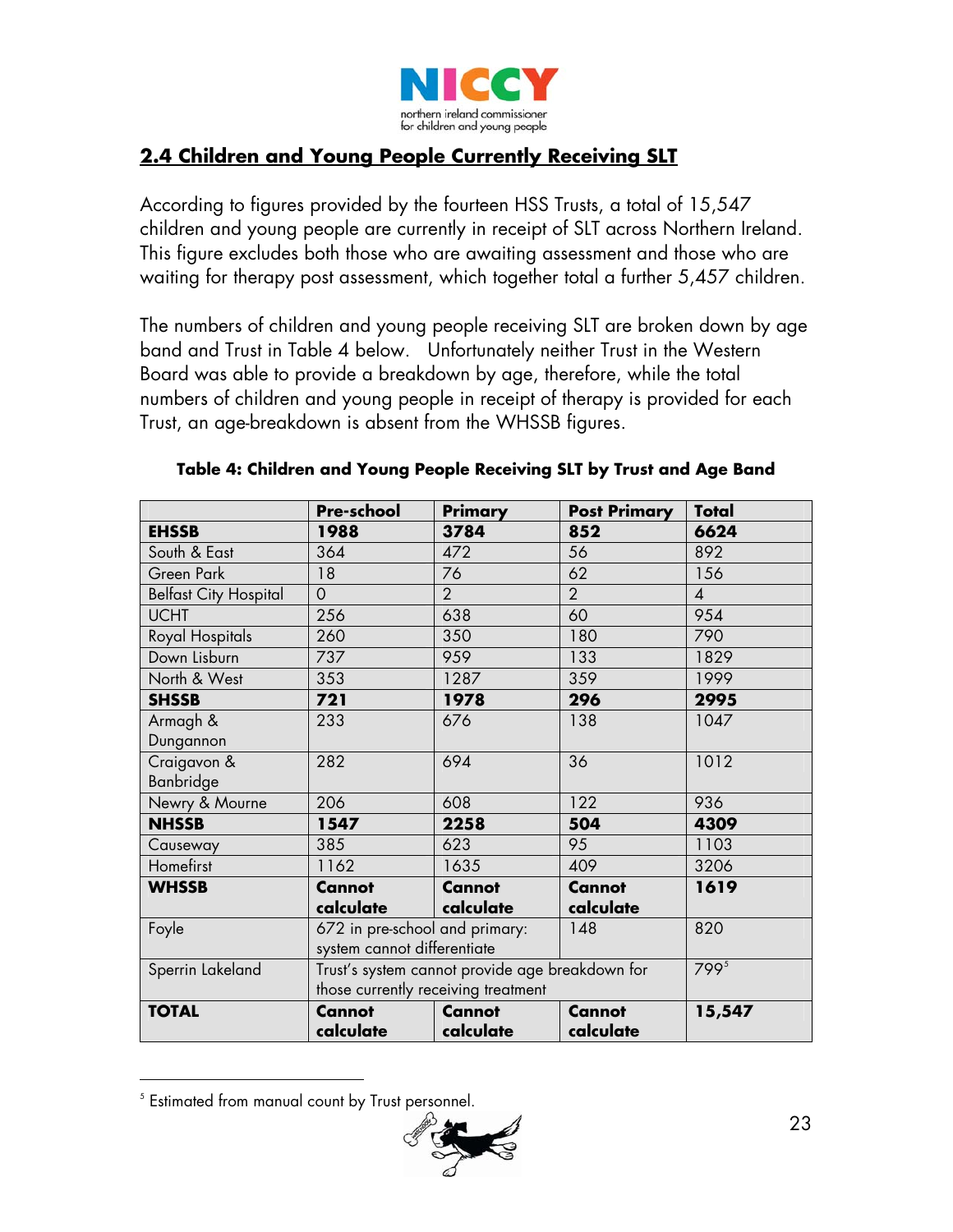

Table 5 below reveals that, on average, just under three-quarters (74%) of all children and young people who may require SLT (i.e. those awaiting assessment, those between assessment and therapy and those in receipt of therapy) are currently in receipt of the service.

|              | <b>Numbers Receiving</b><br><b>SLT</b> | <b>Total Numbers</b><br><b>Potentially</b><br><b>Requiring Access to</b><br><b>SLT</b> | <b>Numbers Receiving</b><br>as % of Those<br><b>Potentially Requiring</b><br><b>Access to SLT</b> |
|--------------|----------------------------------------|----------------------------------------------------------------------------------------|---------------------------------------------------------------------------------------------------|
| <b>EHSSB</b> | 6624                                   | 7449                                                                                   | 88.9%                                                                                             |
| SHSSB        | 2995                                   | 3960                                                                                   | 75.6%                                                                                             |
| <b>NHSSB</b> | 4309                                   | 6082                                                                                   | 70.8%                                                                                             |
| <b>WHSSB</b> | 1619                                   | 3513                                                                                   | 46.1%                                                                                             |
| Total:       | 5,547                                  | 21,004                                                                                 | 74.0%                                                                                             |

### **Table 5: Numbers Receiving SLT as a Percentage of Those Potentially Requiring the Service**

Considering these figures by Board, the EHSSB must be both commended and encouraged to further build on its success, as its current figures reveal that 88.9% of all children and young people within its catchment area, who may be in need of SLT, are currently receiving the same.

Alarmingly at the other end of the spectrum, only 46.1% of children and young people potentially in need of SLT within the WHSSB are actually accessing the service at present.

## **2.5 Children and Young People Awaiting Assessment for SLT**

A total of 2,055 children and young people within NI are currently awaiting assessment for SLT (Table 6). This figure represents 9.8% of all children and young people who may require SLT, which means that one in every ten children who potentially need SLT have not yet even received an assessment (this ranges from one in every six children in the SHSSB to one in every twenty in the NHSSB).

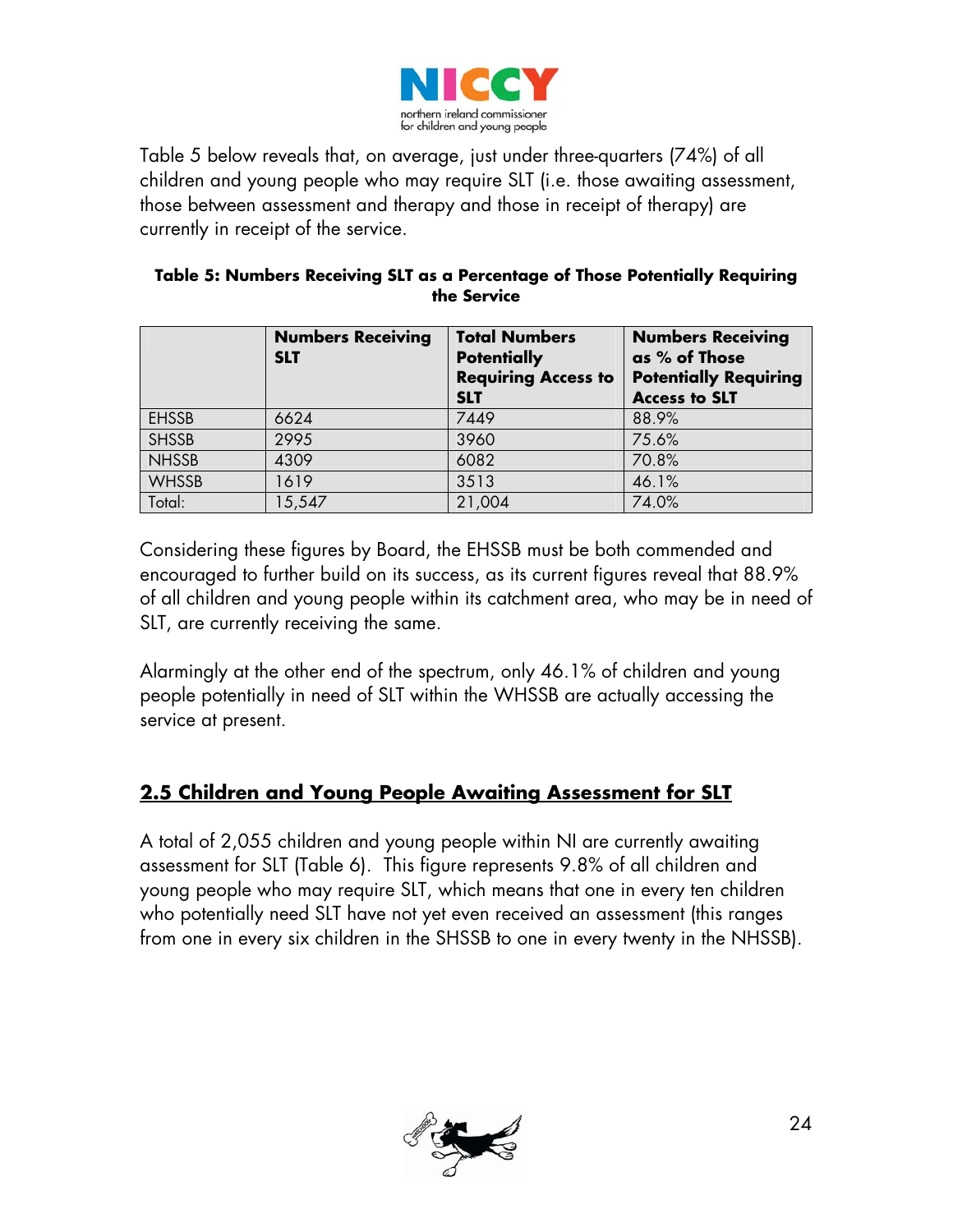

### **Table 6: Children and Young People Awaiting Assessment As Percentage of Those Potentially Requiring SLT**

|              | <b>Numbers</b><br><b>Awaiting</b><br><b>Assessment</b> | <b>Total Numbers</b><br><b>Potentially</b><br><b>Requiring Access</b><br>to SLT | <b>Numbers Receiving as</b><br>% of Those Potentially<br><b>Requiring Access to</b><br><b>SLT</b> |
|--------------|--------------------------------------------------------|---------------------------------------------------------------------------------|---------------------------------------------------------------------------------------------------|
| <b>EHSSB</b> | 683                                                    | 7449                                                                            | 9.2%                                                                                              |
| <b>SHSSB</b> | 639                                                    | 3960                                                                            | 16.1%                                                                                             |
| <b>NHSSB</b> | 347                                                    | 6082                                                                            | 5.7%                                                                                              |
| <b>WHSSB</b> | 386                                                    | 3513                                                                            | 11.0%                                                                                             |
| Total:       | 2055                                                   | 21,004                                                                          | 9.8%                                                                                              |

The numbers of children and young people awaiting assessment for SLT are broken down by age band and Trust in Table 7 below. Unfortunately neither Trust in the Western Board nor Homefirst Trust in the Northern Board were able to provide a comprehensive breakdown by age. Therefore, while the overall numbers of children and young people still waiting assessment is provided for each Trust, an age-breakdown is absent from the NHSSB and WHSSB figures.

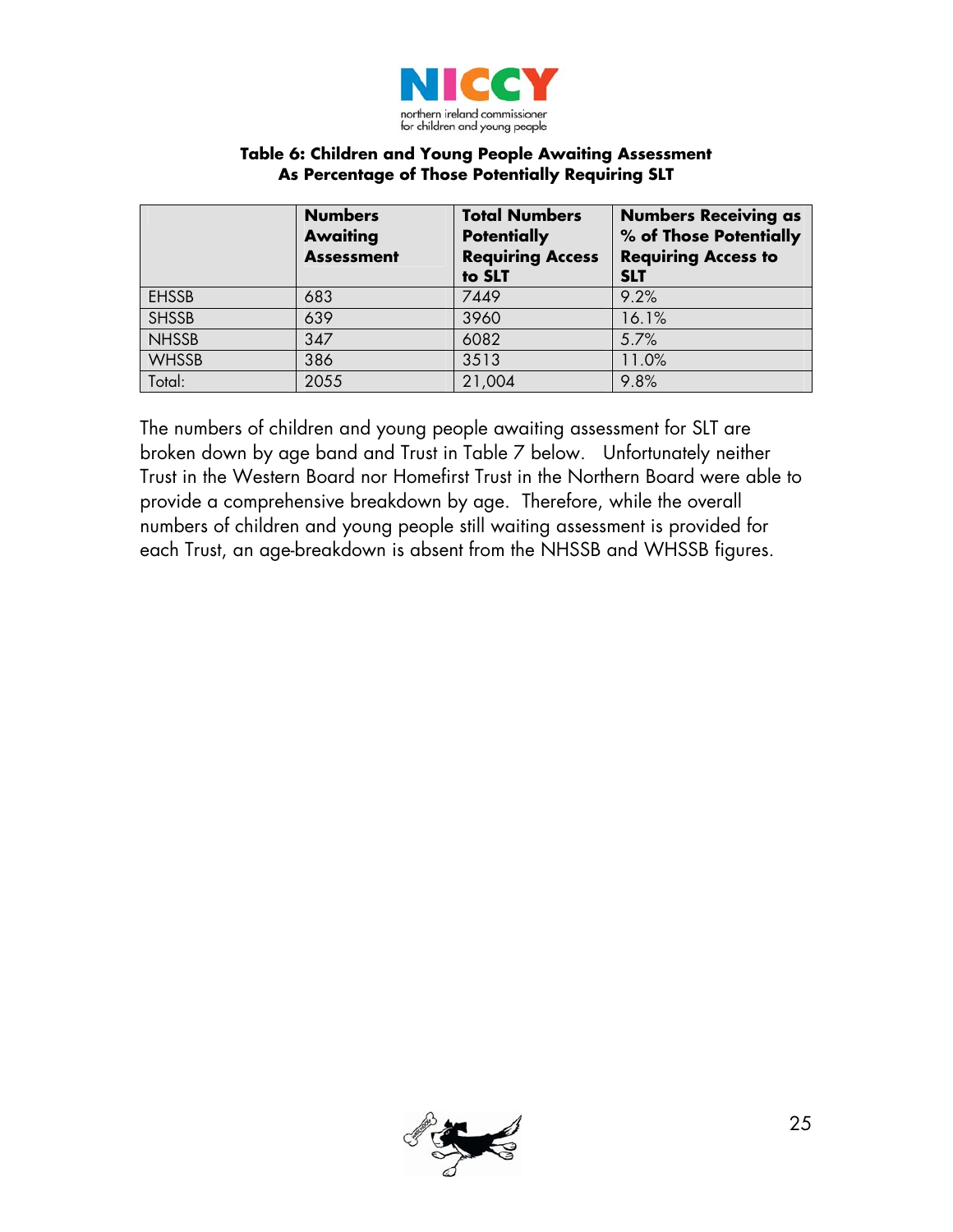

#### **Table 7: Children and Young People Waiting for Assessment**

|                              | <b>Pre-school</b>            | <b>Primary</b>                    | <b>Post Primary</b> | <b>Total</b>   |
|------------------------------|------------------------------|-----------------------------------|---------------------|----------------|
| <b>EHSSB</b>                 | 435                          | 236                               | 12                  | 683            |
| South & East                 | 167                          | 38                                | $\mathbf 0$         | 205            |
| Green Park                   | $\overline{O}$               | $\mathbf 0$                       | $\mathbf 0$         | $\circ$        |
| <b>Belfast City Hospital</b> | $\overline{O}$               | $\mathbf{1}$                      | $\mathbf{I}$        | $\overline{2}$ |
| <b>UCHT</b>                  | 72                           | 69                                | $\overline{2}$      | 143            |
| Royal Hospitals              | $\overline{0}$               | 13                                | $\overline{2}$      | 15             |
| Down Lisburn                 | 126                          | 58                                | $\overline{2}$      | 186            |
| North & West                 | 70                           | 57                                | $\overline{5}$      | 132            |
| <b>SHSSB</b>                 | 439                          | 197                               | $\mathbf{3}$        | 639            |
| Armagh &                     | 117                          | 42                                | $\overline{2}$      | 161            |
| Dungannon                    |                              |                                   |                     |                |
| Craigavon &                  | 155                          | 99                                | $\mathbf{1}$        | 255            |
| Banbridge                    |                              |                                   |                     |                |
| Newry & Mourne               | 167                          | 56                                | $\Omega$            | 223            |
| <b>NHSSB</b>                 | <b>Cannot</b>                | <b>Cannot</b>                     | <b>Cannot</b>       | 347            |
|                              | calculate                    | calculate                         | calculate           |                |
| Causeway                     | 112                          | 20                                | 23                  | 155            |
| Homefirst                    |                              | Not able to provide age breakdown |                     | 192            |
| <b>WHSSB</b>                 | <b>Cannot</b>                | <b>Cannot</b>                     | 25                  | 386            |
|                              | calculate                    | calculate                         |                     |                |
| Foyle                        | 80 in pre-school and primary |                                   | $\overline{7}$      | 87             |
| Sperrin Lakeland             | Not provided                 | $281^6$                           | 18                  | 299            |
| <b>TOTAL</b>                 | <b>Cannot</b>                | <b>Cannot</b>                     | <b>Cannot</b>       | 2055           |
|                              | calculate                    | calculate                         | calculate           |                |

As highlighted above, a total of 2,055 children and young people are currently awaiting assessment for SLT across NI. This represents a 17.4% decrease on last year's comparative figure of 2488.

Although the figures presented by the Trusts reveal a 17.4% decrease in numbers waiting for assessment within the last year, it is difficult to ascertain whether this lower figure means that greater numbers of children and young people are actually receiving therapy. Another possible explanation, suggested to NICCY by some professionals in the field, is that these children are now alternatively recorded amongst those who have been assessed but not yet received the therapy they require.

<span id="page-25-0"></span> 6 It is not clear from Trust information whether this figure includes pre-school children

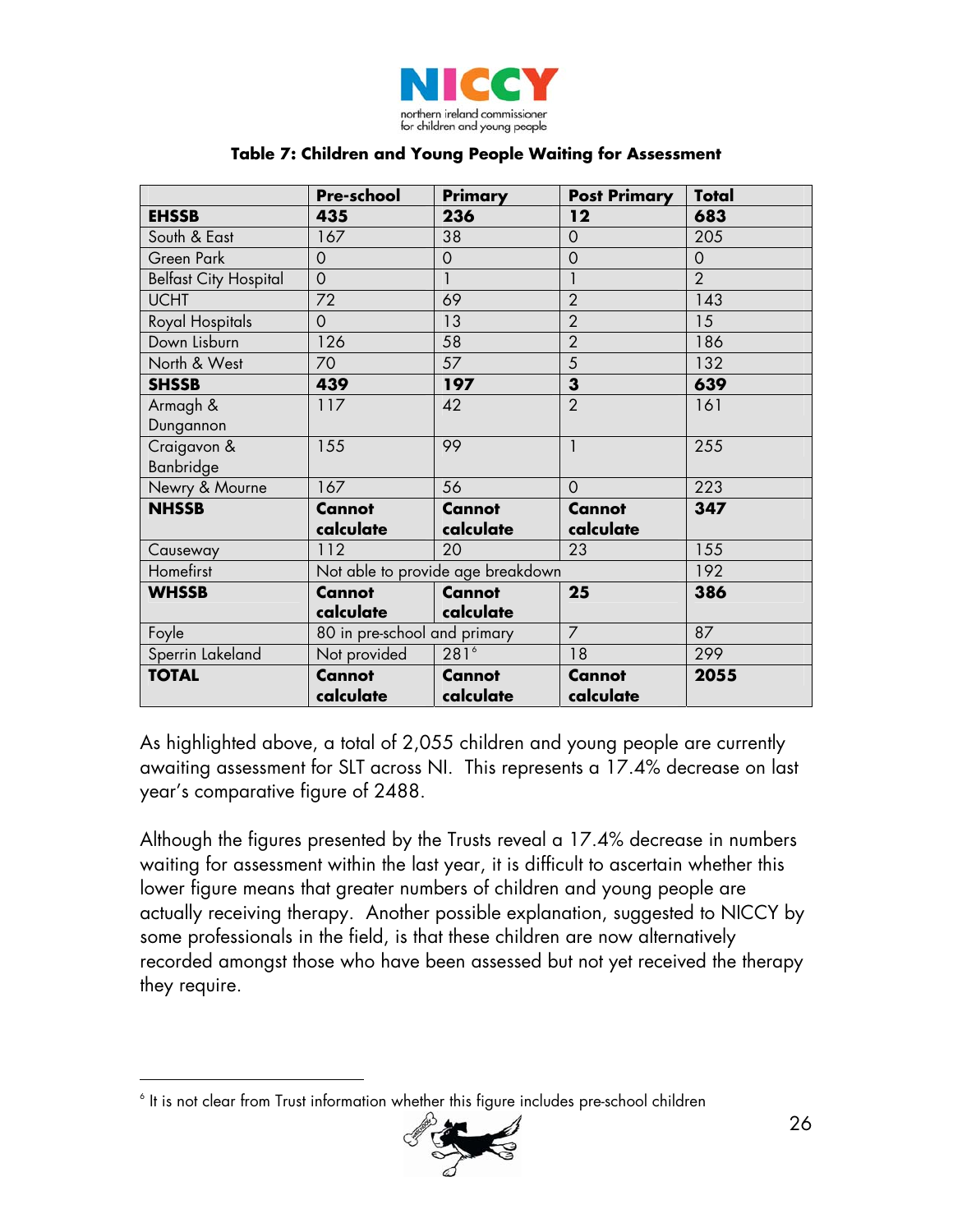

Furthermore, although there is an overall decrease across all four Boards, a closer look at the figures reveals that the WHSSB has actually experienced a 14.5% increase within the last year in numbers of children and young people waiting for assessment.

Examining the figures by Trust, even greater variation can be observed, with seven Trusts recording decreases ranging from 3% to 100% and seven Trusts recording increases ranging from to 16% to an alarming 270% (see Table 8 below). The two extremes are represented by Green Park, recording a 100% decrease in numbers waiting for assessment, and Craigavon and Banbridge recording a 270% increase in the same.

| <b>Trust</b>        | 2004/05         | 2005/06        | <b>Numerical</b><br><b>Difference</b> | <b>Percentage Change</b> |
|---------------------|-----------------|----------------|---------------------------------------|--------------------------|
| <b>EHSSB</b>        | 978             | 683            | $-295$                                | 30.2% decrease           |
| South & East        | 104             | 205            | $+101$                                | 97% increase             |
| Green Park          | 14              | $\overline{O}$ | $-14$                                 | 100% decrease            |
| <b>Belfast City</b> | $\overline{0}$  | $\overline{2}$ | $+2$                                  | 200% increase            |
| Hospital            |                 |                |                                       |                          |
| <b>UCHT</b>         | 123             | 143            | $+20$                                 | 16.3% increase           |
| Royal Hospitals     | 10 <sup>°</sup> | 15             | $+5$                                  | 50.0% increase           |
| Down Lisburn        | 559             | 186            | $-373$                                | 66.7% decrease           |
| North & West        | 168             | 132            | $-36$                                 | 21.4% decrease           |
| <b>SHSSB</b>        | 806             | 639            | $-167$                                | 20.7% decrease           |
| Armagh &            | 507             | 161            | $-346$                                | 68.2% decrease           |
| Dungannon           |                 |                |                                       |                          |
| Craigavon &         | 69              | 255            | $+186$                                | 269.6% increase          |
| Banbridge           |                 |                |                                       |                          |
| Newry & Mourne      | 230             | 223            | $-7$                                  | 3.0% decrease            |
| <b>NHSSB</b>        | 367             | 347            | $-20$                                 | 5.4% decrease            |
| Causeway            | 64              | 155            | $+91$                                 | 142.2% increase          |
| Homefirst           | 303             | 192            | $-111$                                | 36.6% decrease           |
| <b>WHSSB</b>        | 337             | 386            | $+49$                                 | 14.5% increase           |
| Foyle               | 104             | 87             | $-17$                                 | 16.3% decrease           |
| Sperrin Lakeland    | 233             | 299            | $+66$                                 | 28.3% increase           |
| <b>Totals:</b>      | 2488            | 2055           | $-433$                                | 17.4% decrease           |

### **Table 8: Numbers of Children and Young People Awaiting Assessment 2004/05 to 2005/06**

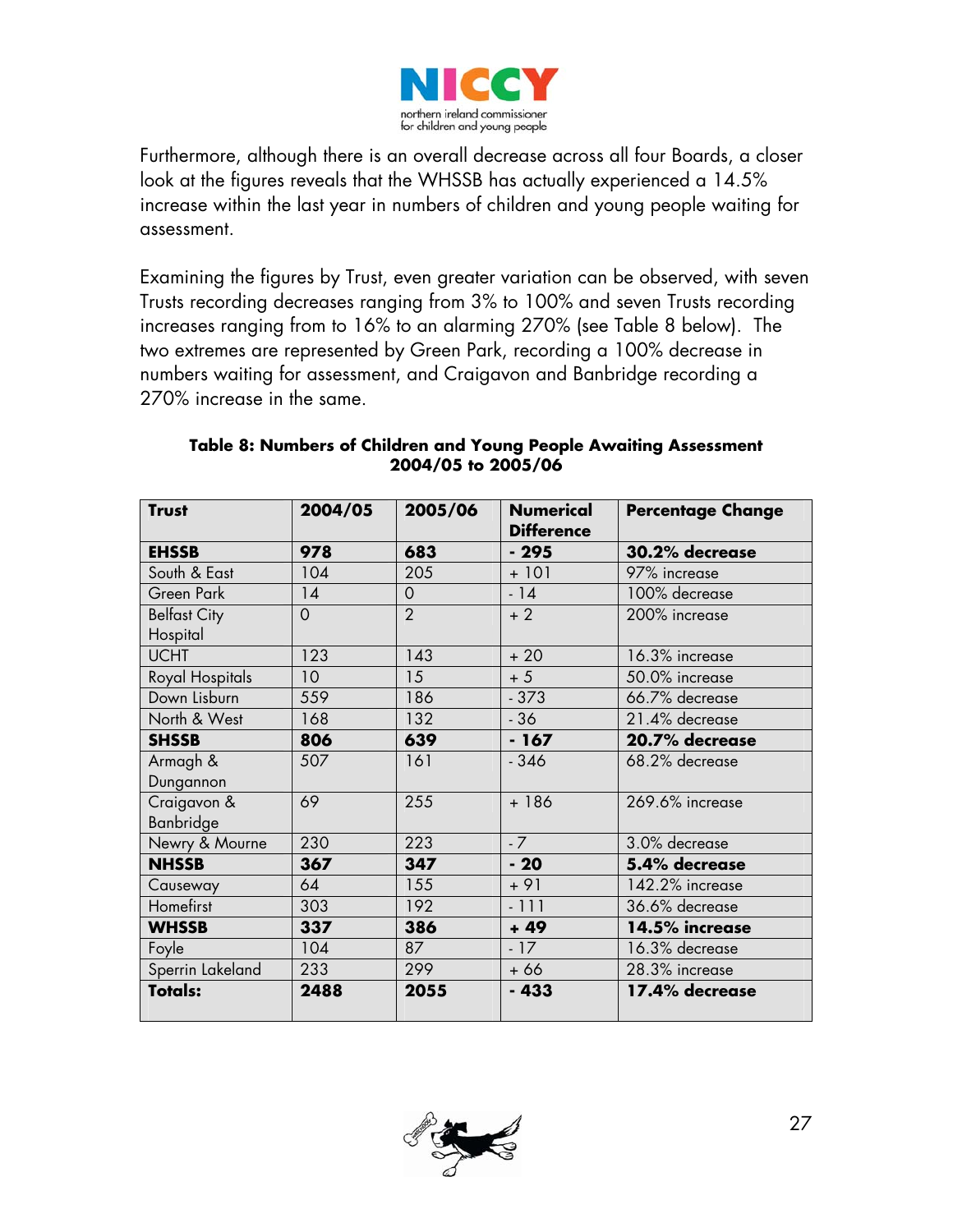

## **2.6 Children and Young People Awaiting Therapy Post Assessment**

In addition to those 2,055 individuals who are currently waiting for assessment, there exist a further 3,402 children and young people who, despite having been assessed as definitely in need of SLT, are still waiting to commence any form of therapy.

### **Table 9: Children and Young People Awaiting Therapy Post Assessment as Percentage of Those Potentially Requiring SLT**

|              | <b>Numbers</b><br><b>Awaiting</b><br><b>Therapy</b><br><b>Post</b><br><b>Assessment</b> | <b>Overall</b><br><b>Numbers</b><br><b>Potentially</b><br><b>Requiring</b><br><b>SLT</b> | <b>Numbers</b><br><b>Awaiting</b><br>Therapy as<br>% of Those<br><b>Potentially</b><br><b>Requiring</b><br><b>SLT</b> | <b>Overall</b><br>numbers<br><b>Assessed as</b><br><b>Requiring</b><br><b>SLT</b> | <b>Numbers</b><br><b>Awaiting</b><br>Therapy as<br>% of Those<br><b>Assessed to</b><br><b>Require SLT</b> |
|--------------|-----------------------------------------------------------------------------------------|------------------------------------------------------------------------------------------|-----------------------------------------------------------------------------------------------------------------------|-----------------------------------------------------------------------------------|-----------------------------------------------------------------------------------------------------------|
| <b>EHSSB</b> | 142                                                                                     | 7449                                                                                     | 1.9%                                                                                                                  | 6766                                                                              | 2.1%                                                                                                      |
| <b>SHSSB</b> | 326                                                                                     | 3960                                                                                     | 8.2%                                                                                                                  | 3321                                                                              | 9.8%                                                                                                      |
| <b>NHSSB</b> | 1426                                                                                    | 6082                                                                                     | 23.4%                                                                                                                 | 5735                                                                              | 24.9%                                                                                                     |
| <b>WHSSB</b> | 1508                                                                                    | 3513                                                                                     | 42.9%                                                                                                                 | 3127                                                                              | 48.2%                                                                                                     |
| Total:       | 3402                                                                                    | 21,004                                                                                   | 16.2%                                                                                                                 | 18,949                                                                            | 18.0%                                                                                                     |

As illustrated in Table 9 above, the numbers awaiting therapy, both as a percentage of those potentially requiring SLT and those assessed as definitely in need of the same, vary significantly across Boards.

In terms of numbers awaiting therapy as a percentage of those potentially in need of the service, figures range from only 1.9% in the EHSSB to 42.9% in the WHSSB.

Taken as a percentage of those assessed as definitely requiring SLT, the figures at the upper end of the scale are even more alarming. Whilst only 2.1% of those assessed as in need of SLT are not currently receiving therapy in the EHSSB, 48.2% are not yet receiving the service they require in the WHSSB.

Put simply, virtually half of all children and young people assessed as requiring SLT in the WHSSB are, in spite of the recognised need, currently receiving no form of therapy. Table 10 below presents these figures numerically, by Trust.

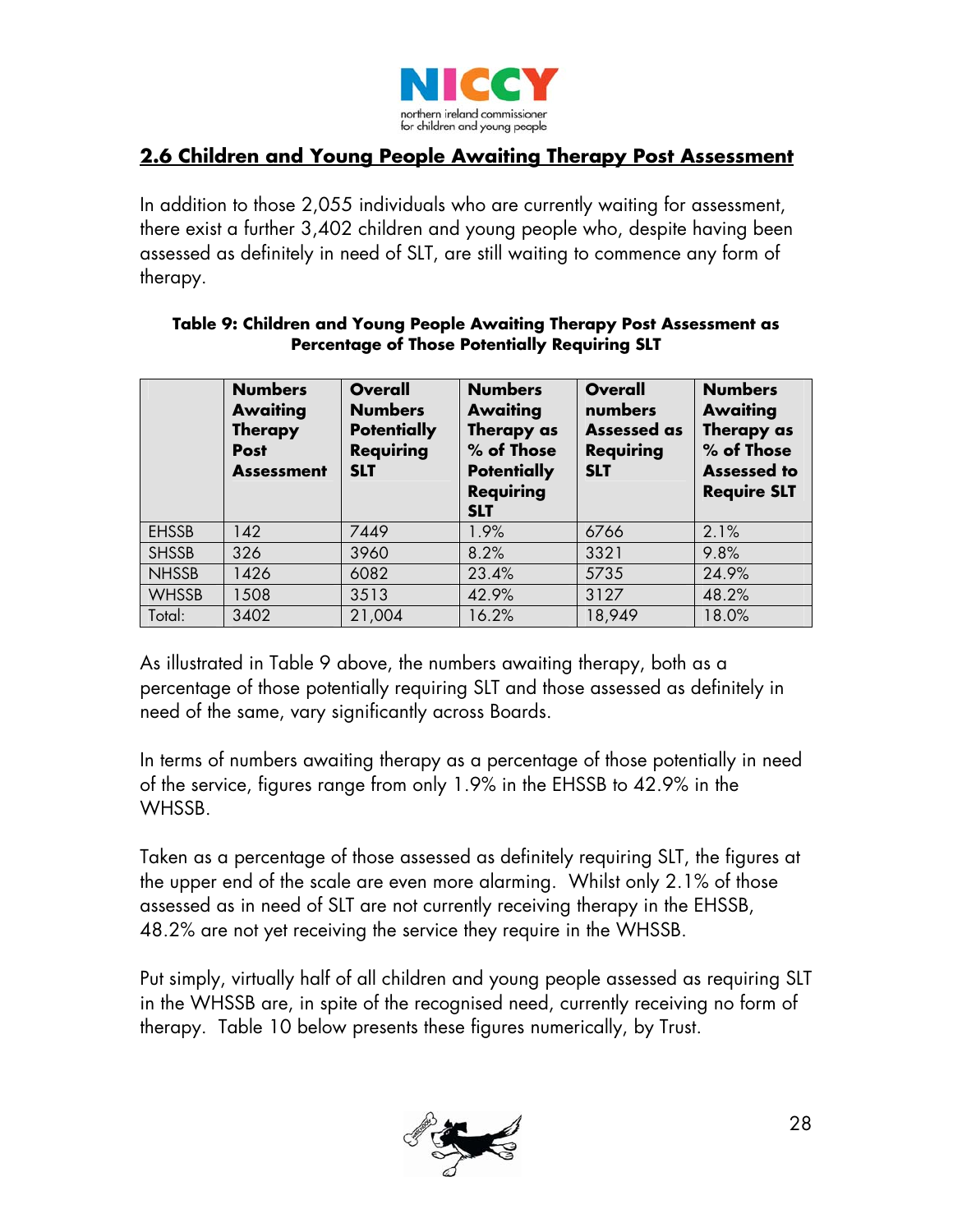

### **Table 10: Numbers of Children and Young People Currently Waiting For Therapy Post Assessment, by Trust**

| <b>Health &amp; Social Services (HSS)</b><br><b>Boards/Trusts</b>                    | <b>Numbers Waiting For Therapy Post</b><br><b>Assessment</b> |
|--------------------------------------------------------------------------------------|--------------------------------------------------------------|
| <b>Eastern Health &amp; Social Services Board</b>                                    | 142                                                          |
| South & East Belfast Trust                                                           | 3                                                            |
| Green Park Healthcare Trust                                                          | $\overline{0}$                                               |
| <b>Belfast City Hospital Trust</b>                                                   | $\mathbf 0$                                                  |
| <b>Ulster Community &amp; Hospitals Trust</b>                                        | $\mathbf 0$                                                  |
| Royal Group of Hospitals Trust                                                       | $\overline{O}$                                               |
| Down Lisburn Trust                                                                   | 78                                                           |
| North & West Belfast Trust                                                           | 61                                                           |
| <b>Southern Health &amp; Social Services Board</b>                                   | 326                                                          |
| Armagh & Dungannon Trust                                                             | 53                                                           |
| Craigavon & Banbridge Community Trust/CAHGT<br>(Craigavon Area Hospital Group Trust) | 93                                                           |
| Newry & Mourne Trust                                                                 | 180                                                          |
| <b>Northern Health &amp; Social Services Board</b>                                   | 1426                                                         |
| <b>Causeway Trust</b>                                                                | 185                                                          |
| <b>Homefirst Community Trust</b>                                                     | 1241                                                         |
| <b>Western Health &amp; Social Services Board</b>                                    | 1508                                                         |
| Foyle Trust                                                                          | 728                                                          |
| Sperrin & Lakeland Trust                                                             | 780                                                          |
| Total                                                                                | 3402                                                         |

Table 10 above confirms the particularly alarming situation in the Western Board, which accounts for 44.3% of all those children and young people awaiting therapy post assessment, despite having the smallest 0-18 year population of all four Boards.

At a Trust level, concern must be raised regarding Homefirst Trust which alone accounts for 36.5% of all children and young people waiting for therapy post assessment. This figure offers interesting insight into the previously cited figure of a 16.3% decrease in numbers waiting for assessment within the Trust and raises the question "have these individuals simply moved to the post assessment waiting list and not yet received any treatment?"

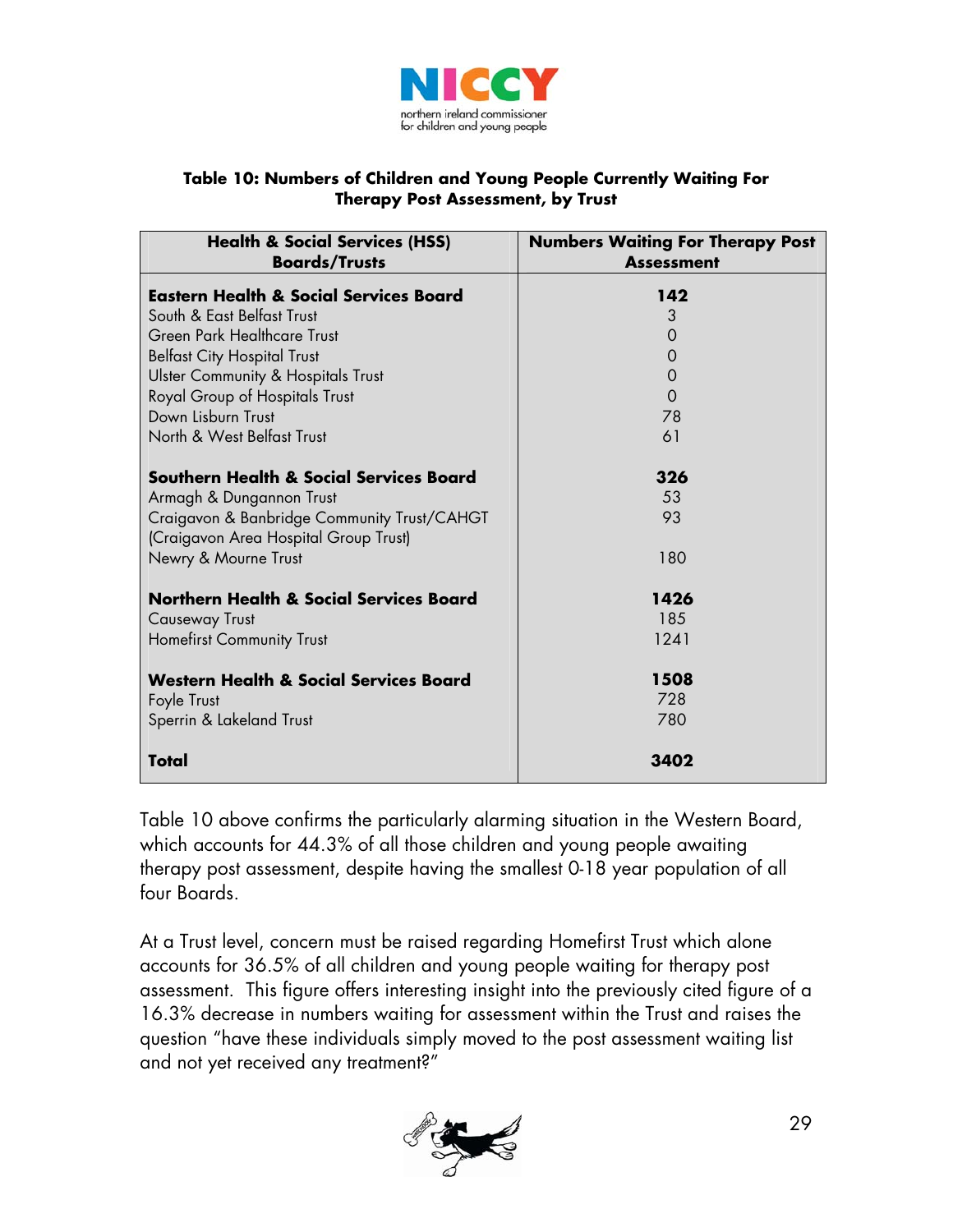

As highlighted below, children and young people can experience delays of up to 24 months between assessment and therapy, as indeed is the case in Homefirst Trust. Average delays between assessment and actual receipt of therapy range from 2.5 weeks in South and East Belfast Trust to 9 months in Causeway and Sperrin Lakeland Trusts. This is a clearly unacceptable situation given the identified need of these children and young people.

# **2.7 Waiting Times for Assessment and Therapy**

Table 11 below indicates waiting periods for assessment and therapy in community settings across all four Boards, highlighting the minimum, maximum and average waiting times within each applicable Trust. The minimum and maximum possible waiting times from initial referral to commencement of therapy are also indicated.

Tables 12 and 13 provide comparative data for Special School and Hospital settings, whilst Table 14 presents waiting times for alternative settings recorded under 'other setting' in Trust responses.

## **Community Settings**

Average waiting times for assessment in community settings currently range from 3 weeks in Foyle to 5 months in Armagh & Dungannon, while average waiting times for therapy following assessment range from nil in UCHT to 9 months in both Causeway and Sperrin Lakeland Trusts.

The lowest average waiting time from initial referral to actual receipt of therapy in a community setting is 6.5 weeks within South & East Belfast Trust. This compares to an average of 13 months in Sperrin Lakeland Trust at the other end of the scale.

Maximum possible waiting times from referral to therapy range from 15 weeks in South and East Belfast to 29 months in Homefirst; an increase on last year's corresponding figures of 3 to 20 months across all Trusts.

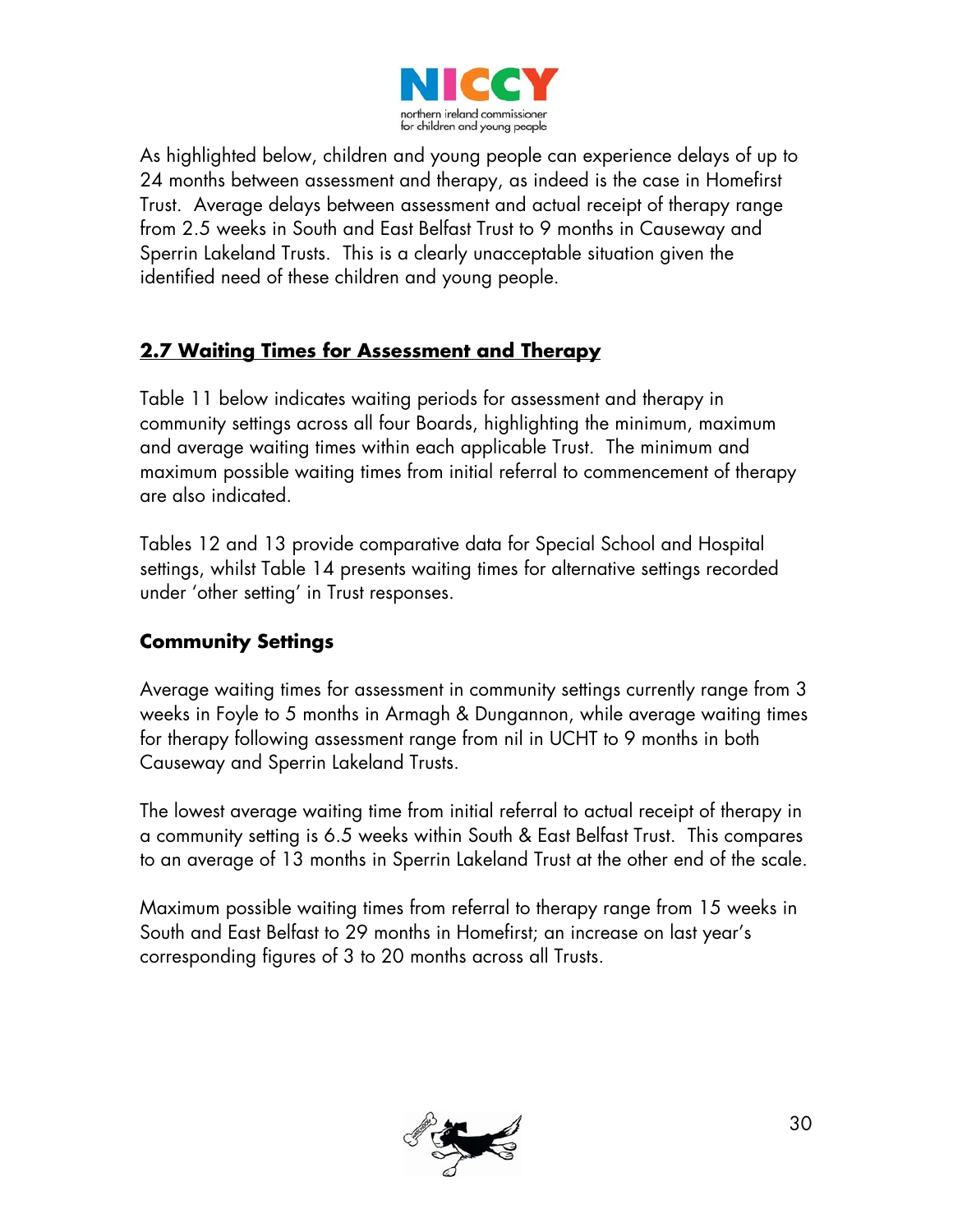

### **Table 11: Waiting Times for Assessment and Therapy (Community Setting)**

| <b>Trust</b>                       | <b>Assessment Wait</b> |                 |           | <b>Therapy Wait</b> |                                                         |                   | <b>Possible Waiting</b><br><b>Time from Referral</b><br>to Therapy |
|------------------------------------|------------------------|-----------------|-----------|---------------------|---------------------------------------------------------|-------------------|--------------------------------------------------------------------|
|                                    | Min                    | Max             | Ave       | Min                 | Max                                                     | Ave               |                                                                    |
| South & East<br><b>Belfast</b>     | $1$ wk                 | $10$ wk         | 4 wk      | 1 wk                | $5 \text{ wk}$                                          | $2.5$ wk          | 2 weeks - 15 weeks<br>(Ave 6.5wk)                                  |
| <b>Green Park</b>                  | below                  |                 |           |                     | not applicable - see figures for special school setting |                   |                                                                    |
| <b>Belfast</b><br>City<br>Hospital |                        |                 |           |                     | not applicable - see figures for hospital setting below |                   |                                                                    |
| Ulster<br>Community                | Nil                    | 22 wk           | $11$ wk   | nil                 | nil                                                     | nil               | 0 weeks - 22 weeks<br>(Ave 11wk)                                   |
| Royal Group                        |                        |                 |           |                     | not applicable - see figures for hospital setting below |                   |                                                                    |
| Down<br>Lisburn                    | $1$ mth                | 8 mth           | 3 mth     | $1$ mth             | 7 mth                                                   | 4 mth             | $2$ months $-15$ months<br>(Ave 7mth)                              |
| &<br>North<br><b>West Belfast</b>  | Nil                    | 301<br>$days^7$ | 91 day    | nil                 | 308<br>day                                              | 88 day            | 0 weeks - 609 days<br>(approx 20 mths)<br>(Ave 6mth)               |
| $\&$<br>Armagh<br>Dungannon        | 3 days                 | 7 mth           | 5 mth     | nil                 | $12$ wk                                                 | 6 wk              | $3$ days $-10$ mths<br>(Ave 6.5 mth)                               |
| Craigavon &<br>Banbridge           | 8 wk                   | 32 wk           | 16 wk     | nil                 | 30 wk                                                   | 20 wk             | 8 weeks - 62 weeks<br>(Ave 9 mth)                                  |
| $\alpha$<br>Newry<br>Mourne        | $1$ mth                | 6 mth           | 3 mth     | 2 <sub>mth</sub>    | 7 mth                                                   | $4-5$ mth         | $3$ months $-13$ months<br>(Ave 7-8 mth)                           |
| Causeway                           | $3$ wk                 | 15 wk           | $8$ wk    | $2$ mth             | $\overline{1}3$ mth                                     | 9 mth             | $3$ months $-17$ months<br>(Ave 11mth)                             |
| Homefirst                          | $<$ 1 mth              | 5 mth           | $0-2$ mth | 9 mth               | 24 mth                                                  | $8 \text{ mth}^8$ | 9 months $-29$ months<br>(Ave 8-10 mth)                            |
| Foyle                              | Nil                    | 6 wk            | $3$ wk    | nil                 | $15$ mth                                                | 8 mth             | 0 weeks $-16.5$ months<br>(Ave 9 mth)                              |
| Sperrin<br>Lakeland                | $1$ mth                | 7 mth           | 4 mth     | 2 mth               | $15$ mth                                                | 9 mth             | $3$ months $-22$ months<br>(Ave 13 mth)                            |

Considering these figures against the corresponding data from last year (see Table 15) there appears to be some degree of progress in terms of overall waiting times for assessment in community settings, although it must be reiterated that the

 $\overline{a}$ 

<span id="page-30-1"></span> $^{\circ}$  It is recognised that the average time stated is less than that given as the minimum, but these were  $\,$ the figures provided by the Trust.



<span id="page-30-0"></span> $^7$  According to the Trust, "this is an unusual occurrence. The next maximum wait is 205 days, which is more reflective of maximum waiting time for assessment in the Service". However, taking 205 days as maximum waiting time for assessment, the possible waiting time from referral to therapy could still be 17months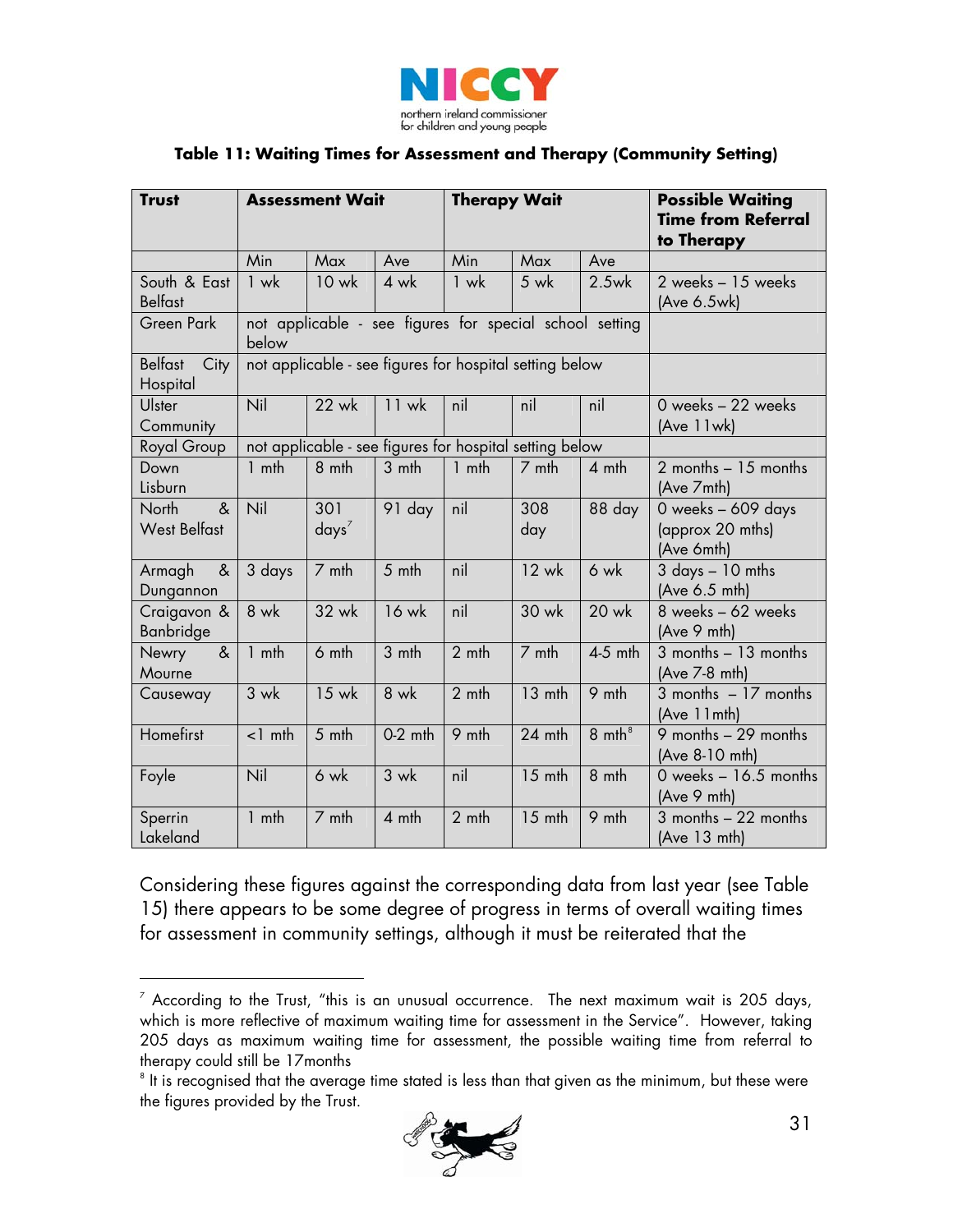

situation remains far from adequate. In 2004/05, for example, children and young people could wait up to 15 months for assessment within a community setting; this year the maximum wait stated by any Trust for community settings was just over 10 months (North & West Belfast), a decrease of 5 months.

Unfortunately, this progress is not repeated in terms of subsequent waiting times for therapy. Whereas the maximum waiting time recorded between assessment and therapy last year was 16 months, this year the corresponding figure is 24 months in Homefirst, an increase of 8 months.

## **Special School Settings**

-

The waiting times recorded for Special Schools are of particular concern to NICCY given that 95% of all SLT complaints registered with us in the past year have related to this setting.

The information provided by Trusts (see Table 12 below) reveals that maximum waiting times for assessment in Special School settings range from 2 weeks in UCHT to 4 months in Sperrin Lakeland. Average waiting times for assessment within this setting range from nil in Armagh and Dungannon and Foyle Trusts to 2 months in Sperrin Lakeland.

Trust statistics also reveal that maximum waiting times between assessment and therapy within Special School settings range from nil in five Trusts $^{\circ}$  to 14 months in Foyle Trust. Average waiting times between assessment and therapy range from nil in the same five Trusts to 7 months in Foyle, closely followed by Newry and Mourne and Sperrin Lakeland Trusts, both of whom record an average wait of 6 months.

The lowest possible waiting time from initial referral to receipt of therapy in a special school setting ranges from nil in a number of Trusts to 4 months in Sperrin Lakeland. The corresponding maximum waiting times range from nil in Armagh & Dungannon to 14 months in Foyle.

Although, as highlighted above, five Trusts have indicated that there are no waiting times for therapy in their Special Schools, information received by NICCY's Legal & Complaints Department appears to contradict this. Further investigation is therefore recommended.

<span id="page-31-0"></span> $^\circ$  UCHT, North & West, Armagh & Dungannon, Craigavon & Banbridge and Causeway Trusts.

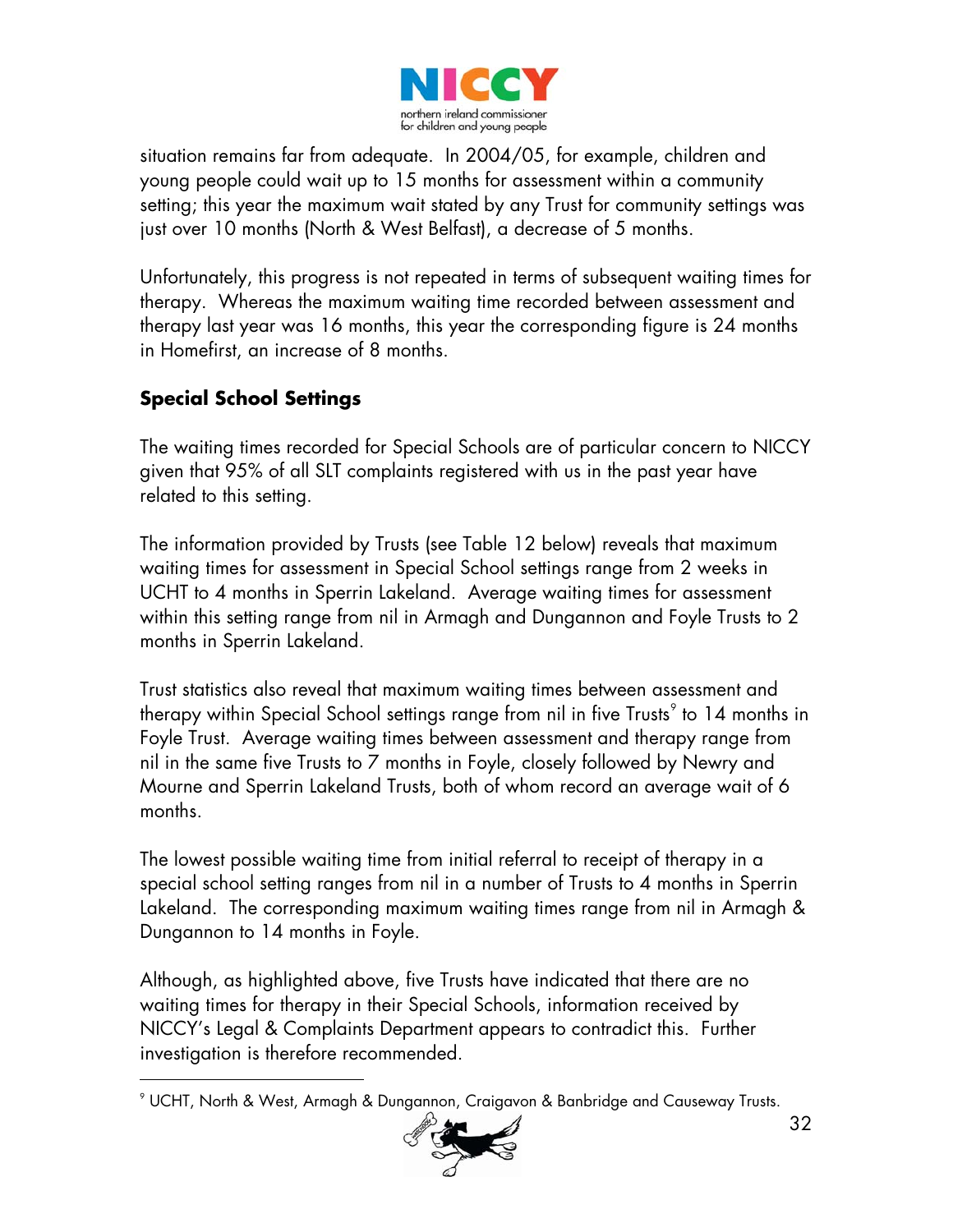

### **Table 12: Waiting Times for Assessment and Therapy (Special School Setting)**

| <b>Trust</b>                    | <b>Assessment Wait</b>                                  |                |           | <b>Therapy Wait</b> |        |        | <b>Possible</b><br><b>Waiting</b><br><b>Referral</b><br><b>Time From</b><br>to Therapy |  |
|---------------------------------|---------------------------------------------------------|----------------|-----------|---------------------|--------|--------|----------------------------------------------------------------------------------------|--|
|                                 | Min                                                     | Max            | Ave       | Min                 | Max    | Ave    |                                                                                        |  |
| South & East<br><b>Belfast</b>  | no information provided                                 |                |           | 0 wk                | 4 wk   | $1$ wk | $0 - 4$ plus weeks                                                                     |  |
| <b>Green Park</b>               | $0$ mth                                                 | 2 mth          | $0-2$ mth | n/a                 | n/a    | n/a    | $0 - 2$ months                                                                         |  |
| <b>Belfast City</b><br>Hospital | not applicable - see figures for hospital setting below |                |           |                     |        |        | not applicable                                                                         |  |
| Ulster<br>Community             | $0$ wk                                                  | $2 \text{ wk}$ | $1$ wk    | nil                 | nil    | nil    | $0 - 2$ weeks                                                                          |  |
| Royal Group                     | not applicable - see figures for hospital setting below |                |           |                     |        |        | not applicable                                                                         |  |
| Down                            | No wait at                                              |                | $3$ wk    | $1$ wk              | $4$ wk | $2$ wk | $0 - 4$ plus weeks                                                                     |  |
| Lisburn                         | present                                                 |                |           |                     |        |        | (average 5 weeks)                                                                      |  |
| North &                         | 0 day                                                   | 65 day         | 42 day    | nil                 | nil    | Nil    | 0 - 65 days (average 42                                                                |  |
| <b>West Belfast</b>             |                                                         |                |           |                     |        |        | days)                                                                                  |  |
| Armagh &<br>Dungannon           | Nil                                                     | Nil            | nil       | nil                 | nil    | Nil    | $\overline{O}$                                                                         |  |
| Craigavon &<br>Banbridge        | no information provided                                 |                |           | nil                 | nil    | Nil    | Cannot calculate                                                                       |  |
| Newry &<br>Mourne               | 1 day                                                   | $1$ mth        | $2$ wk    | 1 mth               | 12 mth | 6 mth  | $1 - 13$ months (average<br>$6.5$ mths)                                                |  |
| Causeway                        | $1$ wk                                                  | 4 wk           | $2$ wk    | nil                 | nil    | Nil    | $1 - 4$ weeks (average 2)<br>weeks)                                                    |  |
| Homefirst                       | Nil                                                     | 2 mth          | $1$ mth   | 0 mth               | 8 mth  | 4 mth  | $\overline{0}$ – 10 months (average<br>5 months)                                       |  |
| Foyle                           | Nil                                                     | Nil            | nil       | 0 mth               | 14 mth | 7 mth  | $0 - 14$ months (average<br>7 months)                                                  |  |
| Sperrin<br>Lakeland             | $1$ mth                                                 | 4 mth          | $2$ mth   | 3 mth               | 9 mth  | 6 mth  | 4 - 13 months (average<br>8 months)                                                    |  |

## **Hospital Settings**

Four Trusts provided information on waiting times for assessment and therapy within hospital settings. Their average figures for assessment ranged from 1-2 days in UCHT and Royal Hospitals to 12 weeks in Belfast City Hospital Trust, whilst maximum waiting times for assessment across these Trusts ranged from 2 days (Causeway) to 24 weeks (City Hospital).

Only one of the four Trusts (Royal Hospitals) recorded any subsequent wait for therapy post assessment; this ranged from 1-2 days on an inpatient basis to 3-4 weeks if an outpatient.

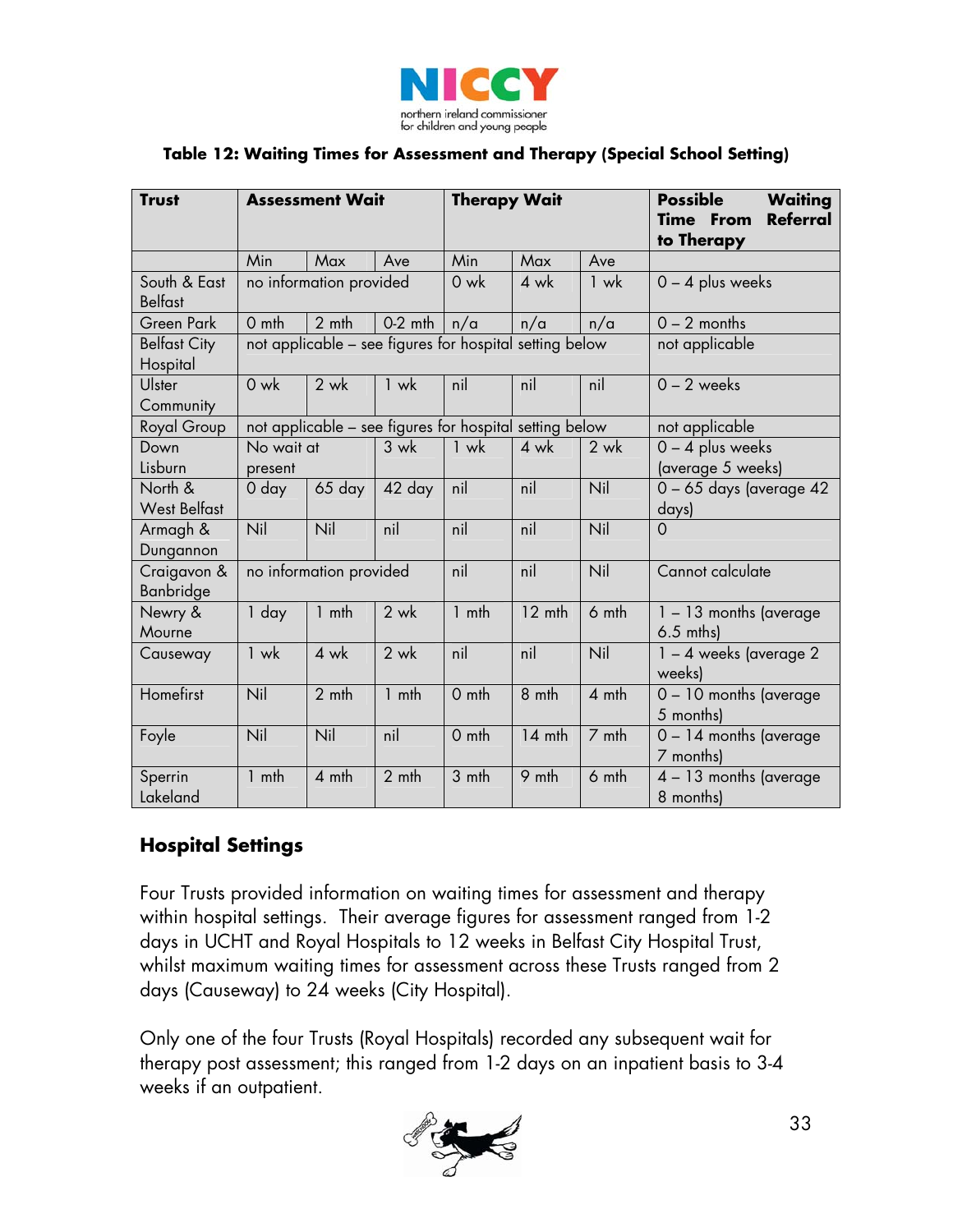

| <b>Trust</b>                       | <b>Assessment Wait</b> |                  |                                                               | <b>Therapy Wait</b> |                |                                                               | <b>Possible Waiting</b><br><b>Time from Referral</b><br>to Therapy        |
|------------------------------------|------------------------|------------------|---------------------------------------------------------------|---------------------|----------------|---------------------------------------------------------------|---------------------------------------------------------------------------|
|                                    | Min                    | Max              | Ave                                                           | Min                 | Max            | Ave                                                           |                                                                           |
| <b>Belfast</b><br>City<br>Hospital | 6 wks                  | 24 wks           | $12 \text{ wks}$                                              | n/a                 | n/a            | n/a                                                           | $-24$<br>wks<br>wks<br>6<br>(average 12 wks)                              |
| <b>UCHT</b>                        | info                   | Unable to access | 2 days                                                        |                     |                |                                                               |                                                                           |
| Royal<br>Hospitals                 | 0 days                 | 3 wks            | $1-2$<br>days<br>inpatie<br>3<br>nt;<br>wks<br>outpati<br>ent | $1-2$<br>days       | $3 - 4$<br>wks | $1-2$<br>days<br>inpatie<br>3<br>nt;<br>wks<br>outpati<br>ent | $1$ day $-$ 8 weeks<br>(ave 2-4 days<br>inpatient; 6 weeks<br>outpatient) |
| Causeway                           | 0 days                 | 2 days           | No.<br>figure<br>given                                        | $\Omega$            | $\Omega$       | $\overline{O}$                                                | $0 - 2$ days                                                              |

### **Table 13: Waiting Times for Assessment and Therapy (Hospital Setting)**

## **Other Settings**

Waiting times for assessment and therapy in any other settings cited by the Trusts are presented in Table 14 below. Such settings include Child Development Clinics, Mainstream Schools, Pre-school Services and Learning Support Centres.

Minimum waiting times from referral to therapy within these settings range from nil in UCHT Scrabo Children's Centre to 3 months plus in Homefirst Autism Social Skills Programme. Corresponding maximum waiting times range from 4 weeks in Craigavon and Banbridge Learning Support Centres to 24 months plus, again in Homefirst Social Skills Programme.

|  |  | Table 14: Waiting Times for Assessment and Therapy (Other Settings) |
|--|--|---------------------------------------------------------------------|
|  |  |                                                                     |

| <b>Trust</b>                                                     | <b>Assessment Wait</b> |        |       | <b>Therapy Wait</b> |       |       | <b>Possible</b><br><b>Waiting</b><br><b>Time from Referral</b><br>to Therapy |
|------------------------------------------------------------------|------------------------|--------|-------|---------------------|-------|-------|------------------------------------------------------------------------------|
|                                                                  | Min                    | Max    | Ave   | Min                 | Max   | Ave   |                                                                              |
| South & East<br><b>Belfast</b><br>Speech and<br>Language<br>Unit | 0 days                 | 4 mths | 3 wks | 1 wk                | 4 wks | 2 wks | 1 wk $-5$ mths (ave. 5<br>wks)                                               |

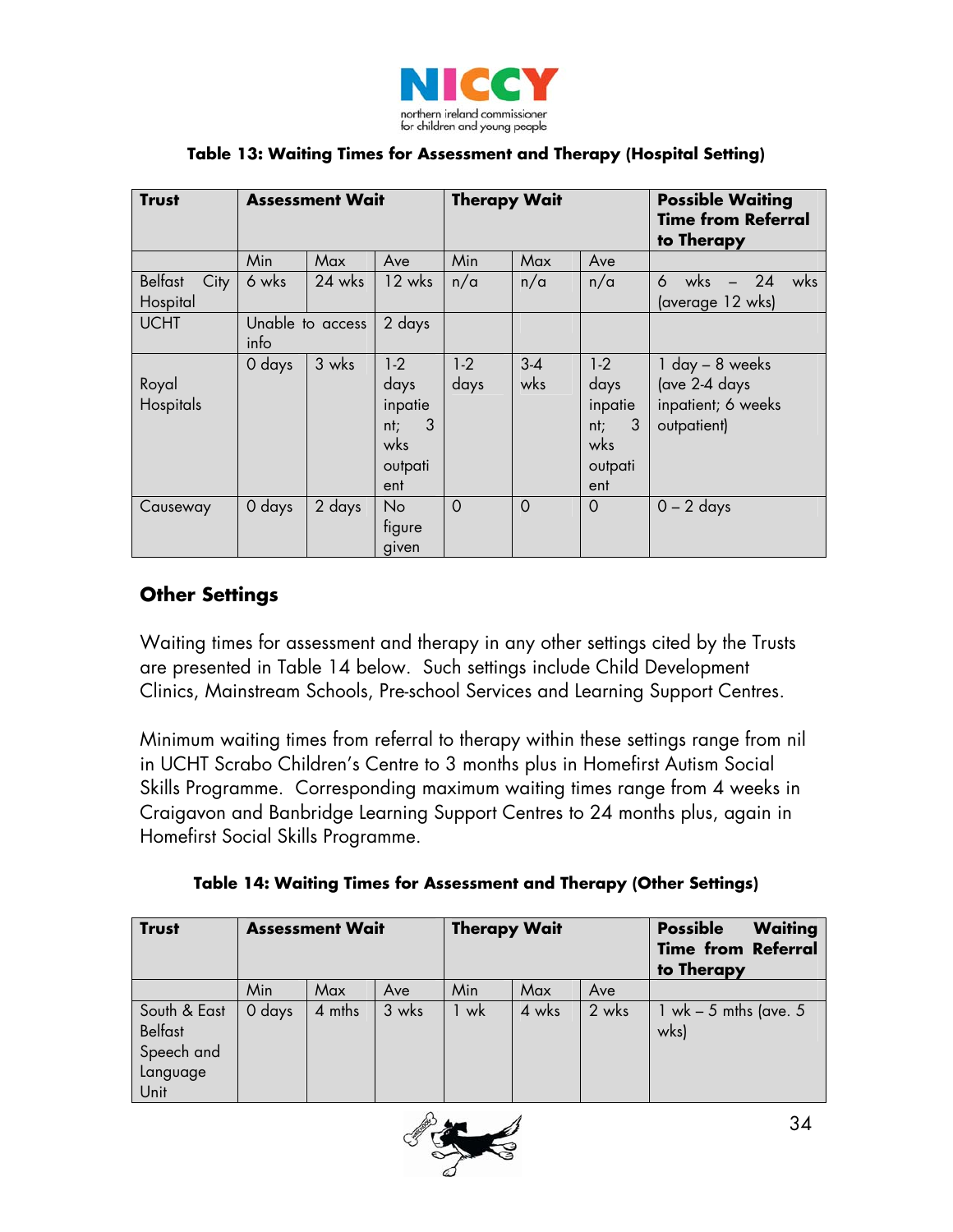

| <b>UCHT</b><br>Mainstream                                                               | 1 wk                  | 12 wks                       | 6 wks                        | 0                     | $\mathbf 0$           | $\overline{0}$ | 1 wk - 12 wks (ave. 6<br>wks)            |
|-----------------------------------------------------------------------------------------|-----------------------|------------------------------|------------------------------|-----------------------|-----------------------|----------------|------------------------------------------|
| Setting                                                                                 |                       |                              |                              |                       |                       |                |                                          |
| <b>UCHT</b><br>Scrabo<br>Childrens<br>Centre (multi-<br>disciplinary<br>assessment)     | 0 days                | 31 wks                       | 9 wks                        | $\overline{0}$        | $\mathbf 0$           | $\overline{0}$ | $0 - 31$ weeks (ave. 9)<br>wks)          |
| Down<br>Lisburn<br>Nursery<br>Outreach<br>Service and<br>Pre-school<br>special<br>needs | $1$ wk                | 4 wks                        | 3 wks                        | $1$ wk                | 4 wks                 | 2 wks          | 2 wks - 8 wks (ave. 5<br>wks)            |
| North &<br><b>West Belfast</b><br><b>CDC</b>                                            | 0 days                | 71<br>days                   | $91^{10}$<br>days            | 0 days                | 308<br>days           | 112<br>days    | 0 - 379 days (ave.<br>203 days)          |
| Craigavon &<br>Banbridge<br>Learning<br>Support<br>Centres                              | 0 days                | 4 wks                        | 4 wks                        | $\overline{O}$        | $\overline{O}$        | $\mathbf 0$    | 0 days – 4 wks (ave 4<br>wks)            |
| Newry &<br>Mourne<br>Learning<br>Support<br>Centre                                      | 2 wks                 | 6 wks                        | No<br>figure<br>given        | No<br>figure<br>given | No<br>figure<br>given | $1$ mth        | $2$ wks + - 6 wks +                      |
| Newry and<br>Mourne<br>Mainstream<br>School                                             | 2 wks                 | 6 wks                        | 4 wks                        | 0 days                | 4 mths                | 4 mths         | $2$ wks $-5.5$ mths (ave.<br>5 mths)     |
| Causeway<br>Domiciliary<br><b>Basis</b>                                                 | 2 wks                 | 4 wks                        | 3 wks                        | $1$ mth               | 3 mth                 | 2 mths         | $1.5$ mths $-$ 4 mths (ave.<br>$11$ wks) |
| Causeway<br><b>CDC</b>                                                                  | No<br>figure<br>given | <b>No</b><br>figure<br>given | <b>No</b><br>figure<br>given | $1$ mth               | 3 mths                | 2 mths         | $1-3$ months +                           |
| Homefirst<br>Autism<br>Social Skills                                                    | No<br>figure<br>given | <b>No</b><br>figure<br>given | No<br>figure<br>given        | 3 mths                | 24<br>mths            | 24<br>mths     | $24$ months +                            |

<span id="page-34-0"></span> $^{\text{\tiny{10}}}$  It is recognised that the average figure exceeds the maximum in the previous column, but these  $^{\text{\tiny{10}}}$ were the figures provided by the Trust.

 $\overline{a}$ 

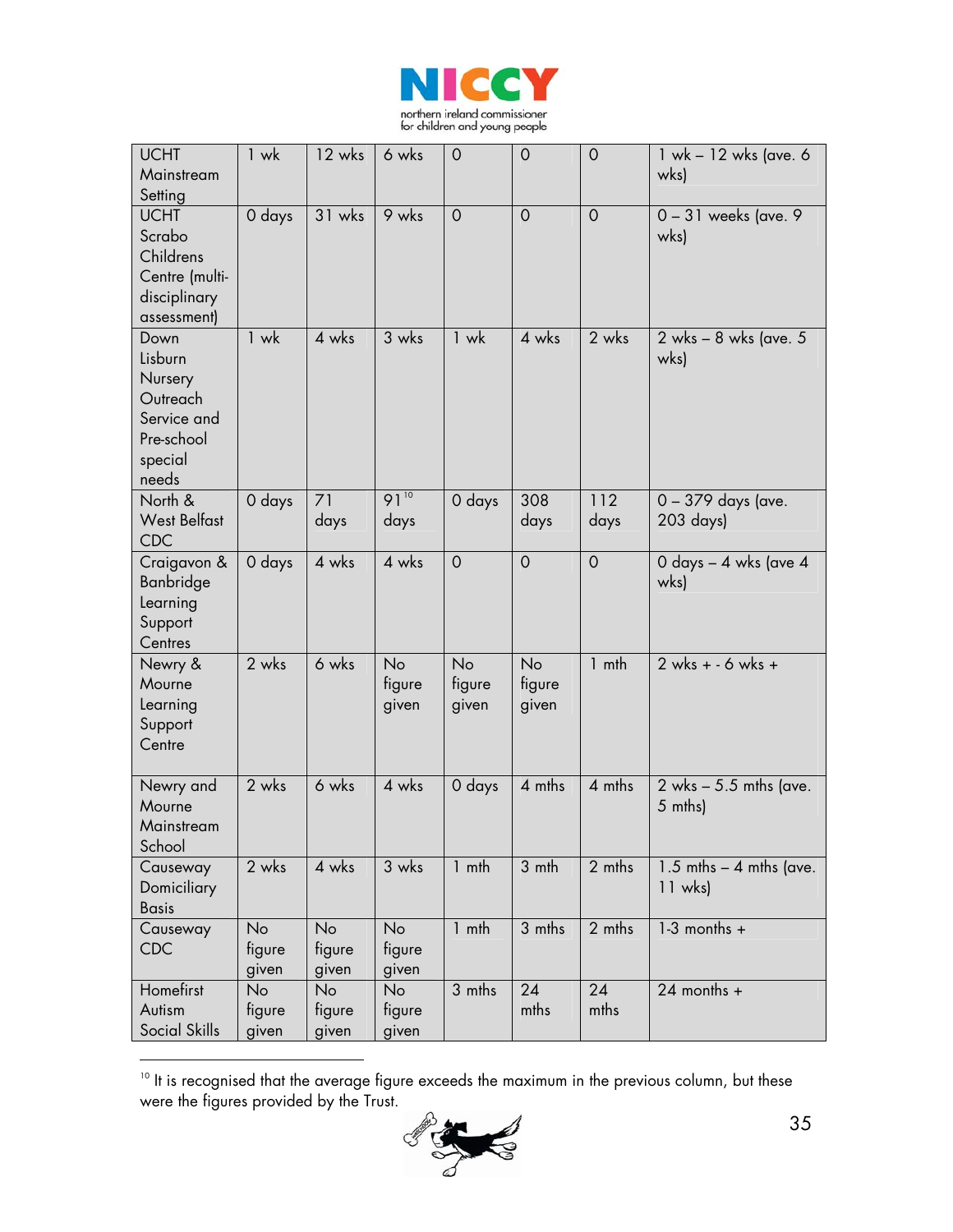

As illustrated in Table 15 below, the geographical inequity observed last year between Trusts is still very much evident in terms of both assessment and therapy waiting times. Whilst some Trusts have managed to decrease their overall waiting times (with varying degrees of success), many others note little change or indeed an increase in possible waiting times.

Not all Trusts have provided directly comparable figures but of particular note at the positive end of the scale is South and East Belfast Trust which has managed to decrease its maximum waiting times for assessment from 7 to 4 months and therapy from 7 months to 5 weeks.

Of particular note at the other end of the scale is Belfast City Hospital Trust whose maximum waiting time for assessment has doubled from 12 to 24 weeks within the past 12 months, and Sperrin Lakeland whose corresponding figures have risen from 4 to 7 months within the same period.

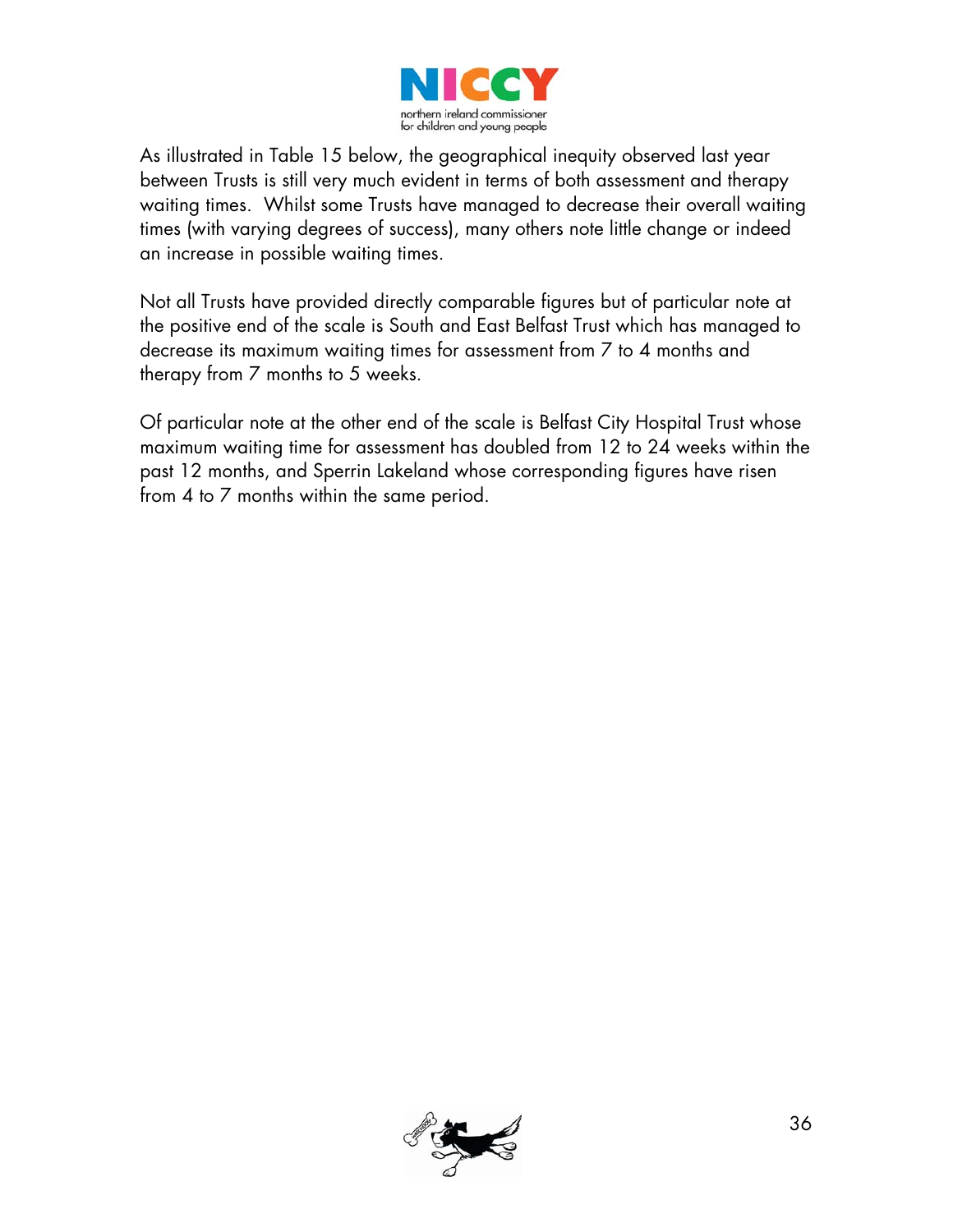

#### **Table 15: Assessment and Therapy Waiting Times (across settings) 2004/05 to 2005/06**

|                                 | <b>Assessment</b><br>Wait<br>2004/05 | <b>Assessment</b><br>Wait<br>2005/06 | <b>Therapy</b><br>Wait<br>2004/05 | <b>Therapy</b><br>Wait<br>2005/06 | <b>Possible</b><br><b>Waiting</b><br><b>Time</b><br>from<br><b>Referral</b><br>to<br><b>Therapy</b><br>2004/05 | <b>Possible</b><br><b>Waiting</b><br><b>Time</b><br>from<br><b>Referral</b><br>to<br><b>Therapy</b><br>2005/06 |
|---------------------------------|--------------------------------------|--------------------------------------|-----------------------------------|-----------------------------------|----------------------------------------------------------------------------------------------------------------|----------------------------------------------------------------------------------------------------------------|
| South &<br>East                 | $6$ wks $-7$<br>mths                 | 1-16 wks                             | $4$ wks $-7$<br>mths              | $1-5$ wks                         | $10$ wks $-$<br>14 mths                                                                                        | 2-15 wks                                                                                                       |
| Green Park                      | Up to 3 mths                         | $0-2$ mth                            | None                              | n/a                               | Up to 3<br>mths                                                                                                | 0-2 mths                                                                                                       |
| <b>Belfast City</b><br>Hospital | Up to 3 mths                         | $6-24$ wks                           | None                              | n/a                               | Up to 3<br>mths                                                                                                | 6-24 wks                                                                                                       |
| <b>UCHT</b>                     | Ave. 3 mths                          | 0-31 wks                             | Ave. 5 wks                        | nil                               | Ave. 17<br>wks                                                                                                 | $0-31$ wks                                                                                                     |
| Royal<br>Hospitals              | Ave. 1 mth                           |                                      | None                              |                                   | Ave. 1 mth                                                                                                     |                                                                                                                |
| Down<br>Lisburn                 | Ave. 3 mths                          | 0-8 mths                             | Ave. 6<br>mths                    | 1-7 mths                          | Ave. 9<br>mths                                                                                                 | $1-15$ mths                                                                                                    |
| North &<br>West                 | Ave. 57 days                         | 0-301 days                           | Ave. 135<br>days                  | 0-308<br>days                     | Ave. 192<br>days                                                                                               | $0 - 609$<br>days                                                                                              |
| Armagh &<br>Dungannon           | Up to 15<br>mths                     | $3$ days $-7$<br>mths                | None                              | $0 - 12$<br>wks                   | Up to 15<br>mths                                                                                               | $3$ days $-$<br>10 mths                                                                                        |
| Craigavon<br>&<br>Banbridge     | Ave. 7 wks                           | 8-32 wks                             | Ave. 5<br>mths.                   | 0-30 wks                          | Ave. $6.5 -$<br>7 mths.                                                                                        | 8-64 wks                                                                                                       |
| Newry &<br>Mourne               | Up to 8 mths                         | 1 day-6 mths                         | Up to 12<br>mths                  | $0-12$ mths                       | Up to 20<br>mths                                                                                               | $1$ day $-18$<br>mths                                                                                          |
| Causeway                        | Ave. 4-5 wks                         | 0-15 wks                             | Up to $12$<br>mths                | $0-13$ mths                       | Up to $13+$<br>mths                                                                                            | $0-17$ mths                                                                                                    |
| Homefirst                       | Ave. 0-2 mths                        | 0-5 mths                             | Ave. 9-11<br>mths                 | 0-24 mths                         | Ave. 11-<br>13 mths                                                                                            | $0 - 29$<br>mths                                                                                               |
| Foyle                           | Ave. 2-3 mths                        | 0-6 wks                              | Ave. 4-15<br>mths                 | $0-15$ mths                       | Up to<br>$18+$ mths                                                                                            | $0-16.5$<br>mths                                                                                               |
| Sperrin<br>Lakeland             | Up to 4 mths                         | 1-7 mths                             | Up to 16<br>mths                  | $2-15$ mths                       | Up to $20+$<br>mths                                                                                            | 3-22 mths                                                                                                      |

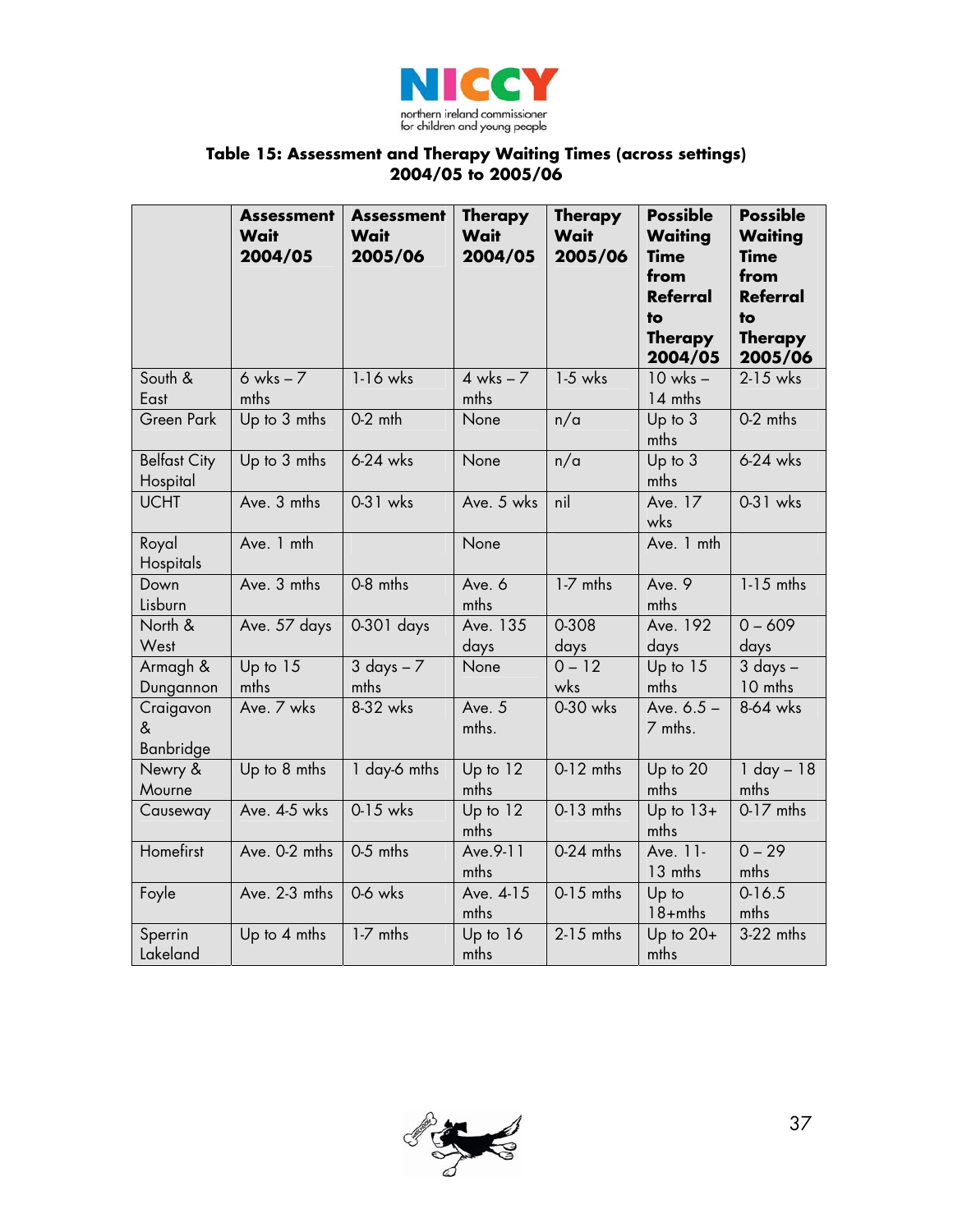

### **Block Therapy**

In considering overall waiting times from referral to commencement of treatment, one further point must be given due consideration; that of block treatment service models.

As Table 16 below reveals, over half of all Trusts (9 out of 14) indicate that they operate block treatment service models (i.e. additional waiting lists for subsequent treatment sessions once the original block of therapy has ended). Initial access to treatment does not therefore guarantee continuous receipt of the same.

| South & East                 | Do not operate block model                                                 |
|------------------------------|----------------------------------------------------------------------------|
| Green Park                   | Do not operate block model                                                 |
| <b>Belfast City Hospital</b> | Do not operate block model                                                 |
| <b>UCHT</b>                  | Wait of up to 2 months for multidisciplinary treatment in Scrabo           |
| Royal Hospitals              | Do not operate block model                                                 |
| Down Lisburn                 | Wait of 1-12 weeks in special school setting. No info for other settings   |
| North & West                 | Timing of further treatment varies, but no figures given                   |
| Armagh & Dungannon           | Generally no wait unless specific appt time requested                      |
| Craigavon &                  | Up to 30 week wait in community setting                                    |
| Banbridge                    |                                                                            |
| Newry & Mourne               | Up to 6 months in mainstream school; up to 10 months in community          |
|                              | setting                                                                    |
| Causeway                     | 2 months beyond recommended time in CDC; 5 months beyond                   |
|                              | recommended time in community setting                                      |
| Homefirst                    | Refers to delay in some instances but doesn't form waiting list - no times |
|                              | given                                                                      |
| Foyle                        | Up to 14 months in special school; up to 15 months in community setting    |
| Sperrin Lakeland             | Do not operate block model                                                 |

#### **Table 16: Operation of Block Treatment Model**

Again, the length of time between subsequent treatment sessions varies according to where a child lives, with maximum waiting times between treatments ranging from 2 months in UCHT to 15 months in Foyle.

Considering this alongside previous waiting times for assessment and therapy, only one conclusion can be drawn: It is still, and possibly more so, the case that where a child or young person lives in Northern Ireland determines the length of wait for receipt of Speech and Language Therapy.

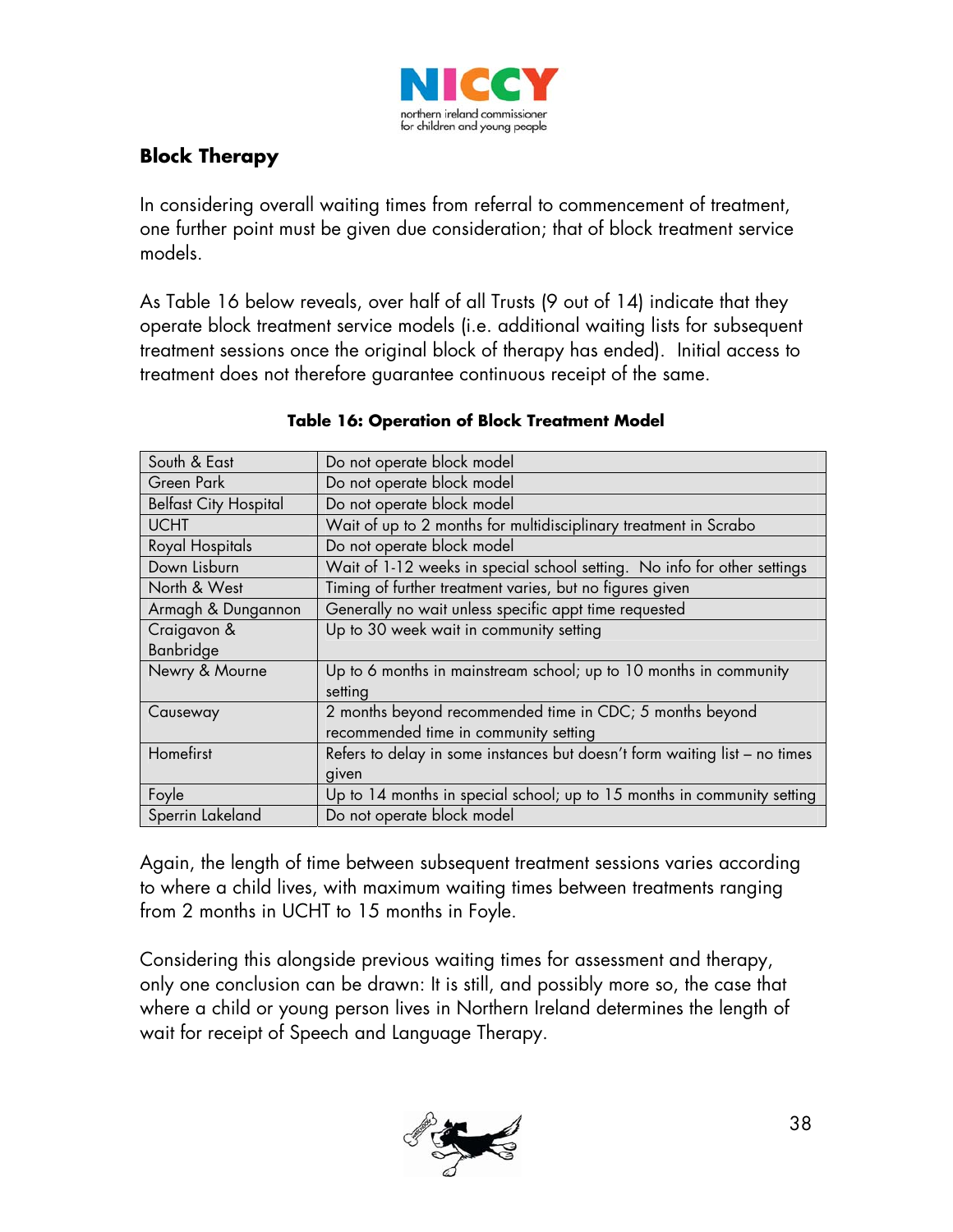

### **2.8 Continued Gaps in Service Provision**

Each HSS Trust was asked to identify whether the following eight areas (based on issues raised by the Trusts last year) were currently issues of concern:

- Inadequate financial resources
- Insufficient numbers of Speech and Language Therapists (SLT)
- Insufficient numbers of Speech and Language Therapy Assistants (SLTA)
- Inadequate appointments system
- Inadequate system for recording complaints
- Insufficient administrative support
- Numbers on waiting lists
- Lengthy waiting times

Table 17 below illustrates the number of Trusts who identified each issue as currently pertinent to their service provision.

|                                                     | <b>EHSSB</b> |   |   |   |   |   |   | <b>SHSSB</b> |   |   | <b>NHSSB</b> |   | <b>WHSSB</b> |   |            |
|-----------------------------------------------------|--------------|---|---|---|---|---|---|--------------|---|---|--------------|---|--------------|---|------------|
| Inadequate<br>Financial<br>Resources                |              | Y |   | Y |   | Y | Y | Y            |   | Y | Y            |   | Y            | Y | $9 = 64\%$ |
| Insufficient<br>SLT's                               | Y            | Y |   |   | Y | Y | Y | Y            |   | Y | Y            | Y | Y            | Y | $11 = 79%$ |
| Insufficient<br>SLTA's                              |              |   |   |   |   | Y | Y | Y            |   | Y | Y            | Y | Y            | Y | $8 = 57%$  |
| Inadequate<br>appointments<br>system                |              |   |   |   |   | Y | Y | Y            |   | Y | Y            | Y | Y            | Y | $8 = 57\%$ |
| Inadequate<br>system for<br>recording<br>complaints |              |   |   |   |   |   |   |              |   | Y |              |   |              |   | $1 = 7\%$  |
| Insufficient<br>admin<br>support                    | Y            |   |   | Y |   | Y | Y | Y            |   | Y | Y            | Y |              | Y | $9 = 64%$  |
| Numbers on<br>waiting lists                         |              |   |   | Y |   | Y | Y | Y            |   | Y | Y            | Y |              | Y | $8 = 57\%$ |
| Lengthy<br>waiting times                            |              |   |   | Y |   | Y | Y | Y            |   | Y | Y            | Y |              | Y | $8 = 57%$  |
| Other                                               |              |   | Y |   |   | Y |   | Y            | Y | Y |              | Y |              |   | $6 = 43%$  |

#### **Table 17: Identified Gaps in Service Provision**

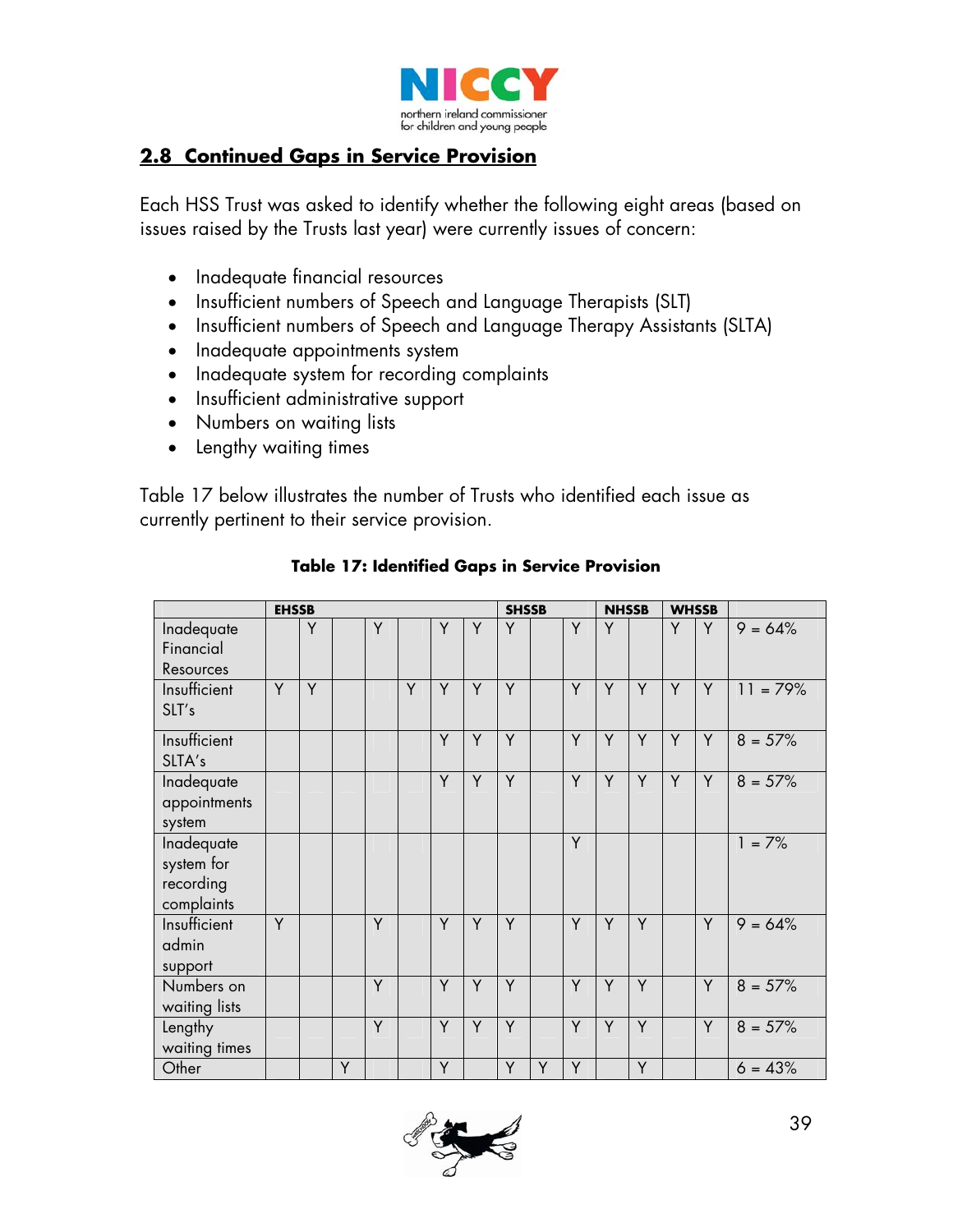

The two most frequently identified difficulties as regard to service provision were inadequate financial resources and insufficient numbers of SLTs, both of which were identified by 11 of the 14 Trusts this year, compared to 9 last year.

Other issues identified by over half of all Trusts were:

- Lack of clerical administrative support, highlighted by 9 of the 14 Trusts (3 more than the previous year)
- Speech and Language Therapy Assistants, identified by 8 Trusts as opposed to 5 last year.
- Numbers on waiting lists and prolonged waiting times, identified by only 3 Trusts last year and 8 Trusts this year.
- Inadequate appointments system, identified by 8 of the 14 Trusts.<sup>[11](#page-39-0)</sup>

Only one Trust identified 'system for recording complaints' as a current gap in service provision, however as highlighted previously three Trusts indicated that they did not keep any record of informal complaints.

Each Trust was asked if there were any other issues they wished to raise as negatively affecting their ability to deliver effective services. The issues raised in response included:

- Lack of regional strategy/framework for supporting children with speech, language and communication needs within mainstream and special educational settings. This translates into the absence of a local focussed interagency development/improvement action plan
- Increasing numbers of children from minority ethnic families taking up residence in Trust.
- Increasing numbers of complex cases in special schools, learning support centres and the community.
- Lack of IT systems mean collecting information is a manual exercise which detracts from therapy time and is not always accurate.
- Difficulties sourcing appropriate accommodation for clinics.

-



<span id="page-39-0"></span><sup>&</sup>lt;sup>11</sup> There are no comparative figures for last year.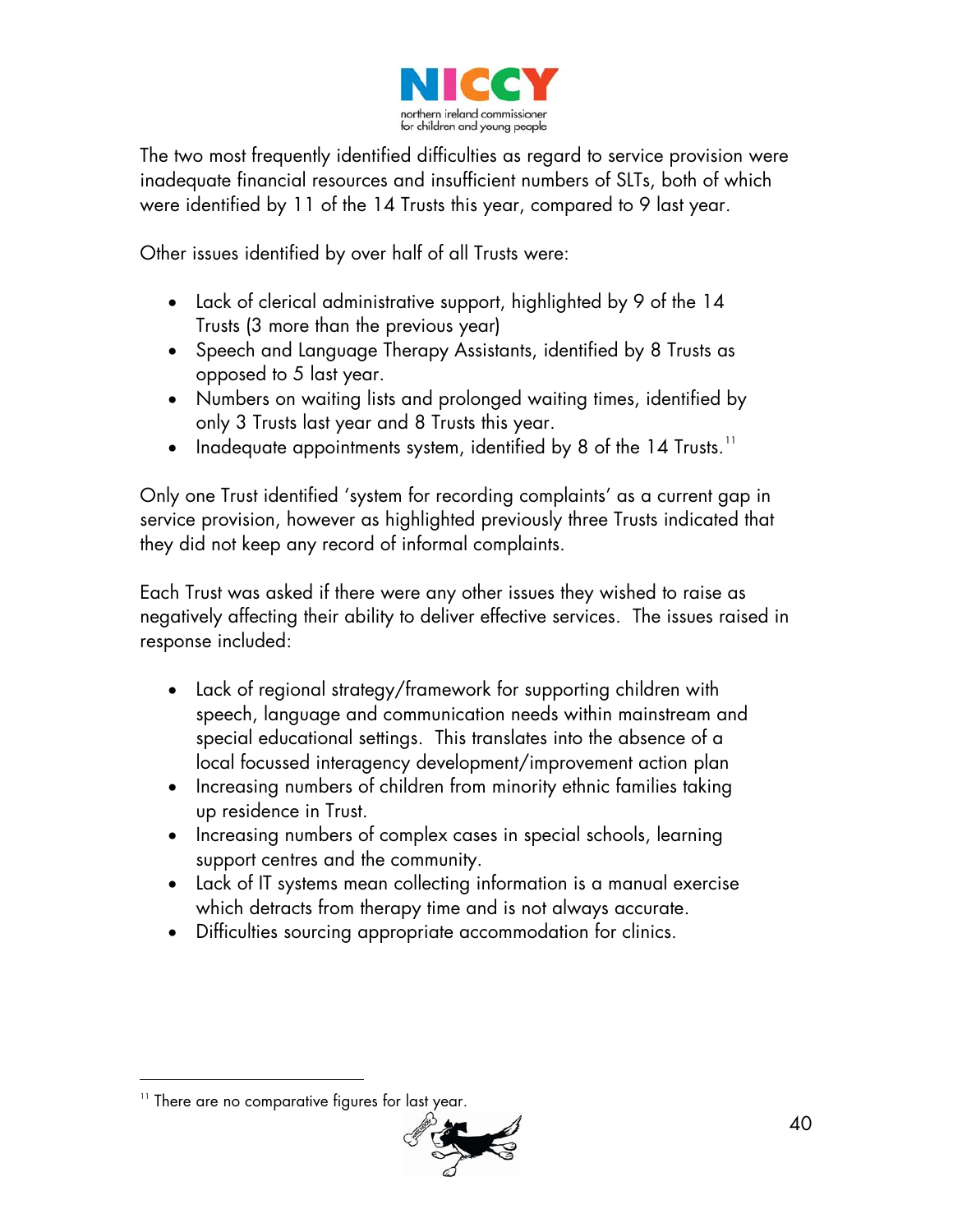

### **2.9 Complaints Regarding SLT Provision**

Table 18 below records the number of formal complaints received by Trusts in relation to SLT for children and young people in both 2004/05 and 2005/06.

| <b>Trust</b>                 | Formal<br><b>Complaints</b><br>04/05 | Formal<br><b>Complaints</b><br>05/06 | Change           |
|------------------------------|--------------------------------------|--------------------------------------|------------------|
| South & East                 | 5                                    | 5                                    | $\Omega$         |
| Green Park                   |                                      |                                      | 0                |
| <b>Belfast City Hospital</b> | 0                                    | $\Omega$                             | 0                |
| <b>UCHT</b>                  | 4                                    | 3                                    | $-1$             |
| Royal Hospitals              | Not available                        | 0                                    | Cannot calculate |
| Down Lisburn                 | 5                                    | 0                                    | $-5$             |
| North & West                 | 5                                    |                                      | $-4$             |
| Armagh & Dungannon           | $\overline{2}$                       | $\overline{2}$                       | $\mathbf 0$      |
| Craigavon & Banbridge        | 15                                   | $\mathbf 0$                          | $-15$            |
| Newry & Mourne               | 10                                   | $\overline{2}$                       | $-8$             |
| Causeway                     | 0                                    | $\mathbf 0$                          | $\mathbf 0$      |
| Homefirst                    | 23                                   | 11                                   | $-12$            |
| Foyle                        | 3                                    | $\overline{4}$                       | $+1$             |
| Sperrin Lakeland             | 28                                   | 3                                    | $-25$            |
| Total:                       | 101                                  | 32                                   | $-69$            |

#### **Table 18: Formal Complaints to Trusts 2004/05 to 2005/06**

The number of formal complaints recorded across Trusts has significantly decreased, from 101 last year to 32 this year. One should not automatically assume however that this represents increased satisfaction with service provision; based on what many parents have told NICCY, it may be more reflective of disillusionment regarding the effectiveness of complaints procedures.

As illustrated in Table 19 below, the recording of informal complaints to Trusts remains patchy, as was the case last year. It is therefore difficult to obtain a comprehensive overview of the number and nature of informal complaints. Given the absence of comparative data from last year, it is also difficult to offer comment on whether numbers of informal complaints have increased or decreased over the past year.

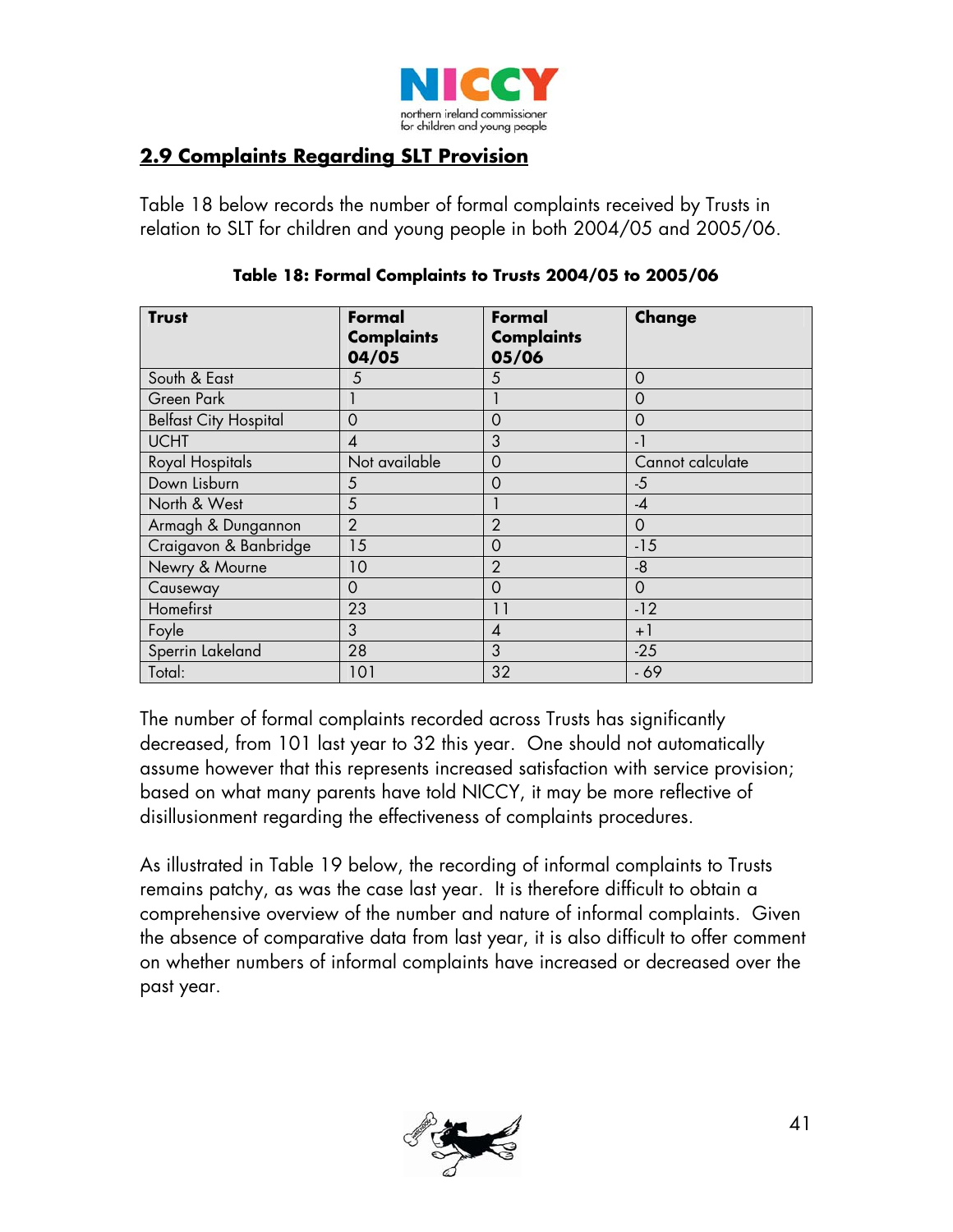

#### **Table 19: Formal and Informal Complaints 2005/06**

| <b>Health &amp; Social Services Board/Trust</b>    | Formal            | <b>Informal</b>   |
|----------------------------------------------------|-------------------|-------------------|
|                                                    | <b>Complaints</b> | <b>Complaints</b> |
| <b>Eastern Health &amp; Social Services Board</b>  | 10                | 22 known          |
|                                                    |                   |                   |
| South & East Belfast Trust                         | 5                 | 6                 |
| Green Park Healthcare Trust                        | 1                 | Not Recorded      |
| <b>Belfast City Hospital Trust</b>                 | 0                 | O                 |
| <b>Ulster Community &amp; Hospitals Trust</b>      | 3                 | $\Omega$          |
| Royal Group of Hospitals Trust                     | 0                 | 0                 |
| Down Lisburn Trust                                 | 0                 | 5                 |
| North & West Belfast Trust                         | 1                 | 11                |
|                                                    |                   |                   |
| Southern Health & Social Services Board            | 4                 | 2 known           |
|                                                    |                   |                   |
| Armagh & Dungannon Trust                           | $\overline{2}$    | $\overline{2}$    |
| Craigavon & Banbridge Community                    | $\Omega$          | $\Omega$          |
| Trust/CAHGT                                        |                   |                   |
| Newry & Mourne Trust                               | $\overline{2}$    | Not Recorded      |
|                                                    |                   |                   |
| <b>Northern Health &amp; Social Services Board</b> | 11                | 14                |
|                                                    |                   |                   |
| <b>Causeway Trust</b>                              | $\overline{0}$    | $\overline{2}$    |
| Homefirst Community Trust                          | 11                | 12                |
|                                                    |                   |                   |
| <b>Western Health &amp; Social Services Board</b>  | $\overline{ }$    | 1 known           |
|                                                    |                   |                   |
| Foyle Trust                                        | $\overline{4}$    | Not Recorded      |
| Sperrin & Lakeland Trust                           | 3                 |                   |
|                                                    |                   |                   |
| <b>Total:</b>                                      | 32                | 39 known          |

In stark contrast to Trust figures, NICCY have received a total of 86 new complaints about SLT provision within NI between March 2005 and March 2006. This represents more than a fourfold increase on the number of comparable complaints received in 2004/05. The significant majority of these complaints (95%) are in relation to SLT provision within Special Schools.

Under Article 23 of the UNCRC, children with a physical disability or learning difficulty have the right to special care, education and training, designed to help them to achieve the greatest possible self-reliance and lead a full and active life in society.

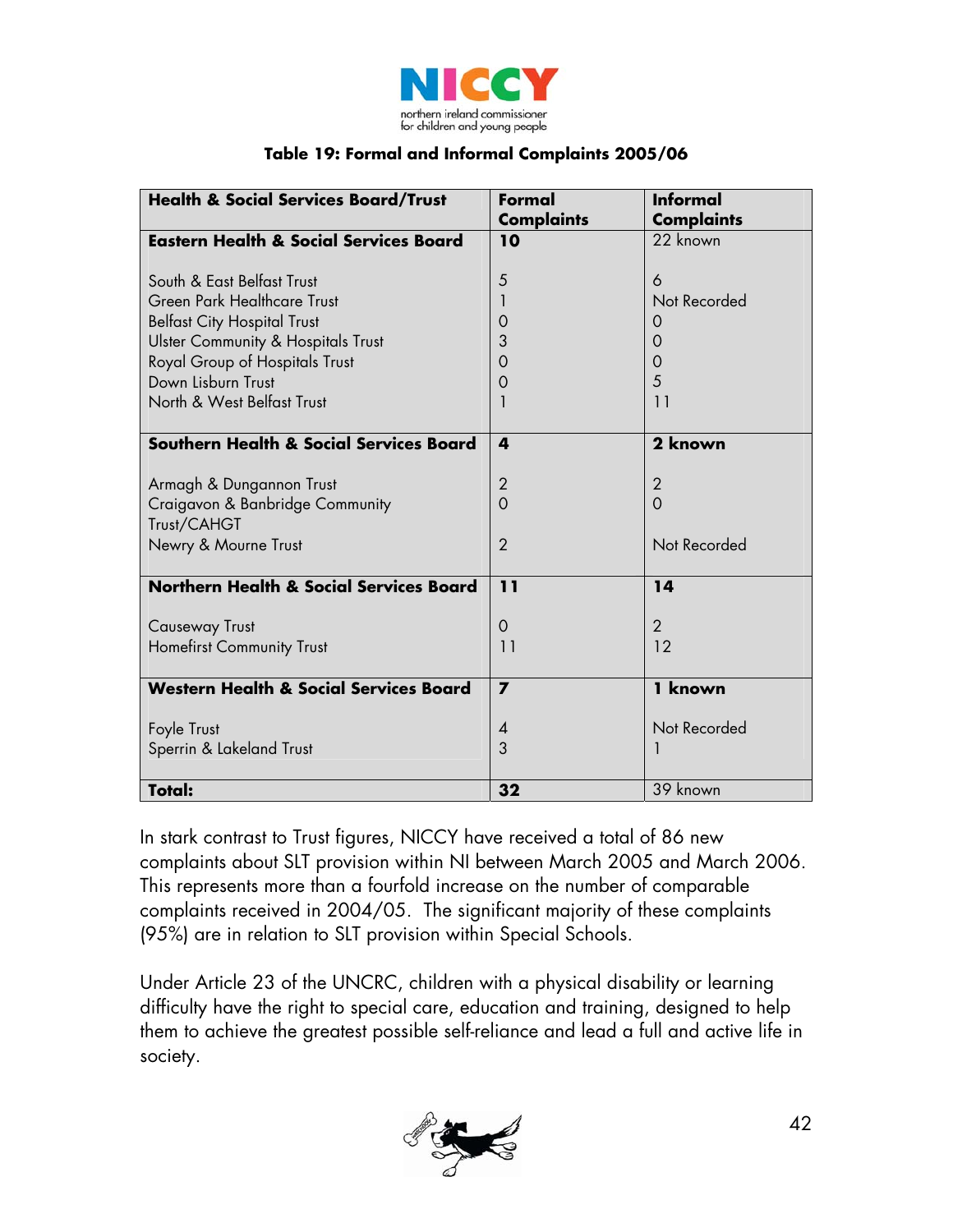

The 86 complaints received by NICCY in the past year would suggest that this right is being breached in the case of many children and young people within NI. Repeated reference is made to inadequate levels of service provision and to a total absence of access to speech and language therapy in situations where intervention has already been deemed necessary in order to develop the child's communications skills.

NICCY have been told, for example, that many children and young people in special schools who have statements of SEN for SLT do not presently have access to a therapist, and indeed have not for a number of months.

Principals of Special Schools have informed us that they are not receiving adequate cover for maternity leave. They have also stated that therapists are regularly absent because of attendance at meetings and courses. One Principal commented that, from their experience, they cannot see any improvements to SLT services over the last twenty years. They noted that the level of service within their school has not increased, even though the number of pupils to the school has doubled. They further noted that the relevant Education Board employs therapists on contracts that enable them to take annual leave when children are in school and work during the summer when the children are not available for therapy within the school setting.

Information on the number of children and young people potentially affected by such policies and practices is presented in Section 2.10 below.

### **2.10 Statementing for Special Educational Needs**

A series of questions relating to children 'statemented with SLT' were included in the self-audit questionnaire for Trusts. Unfortunately, however, an inability to provide such information on the part of several Trusts meant there was insufficient information to facilitate any worthwhile comparative analysis.

Corresponding figures were also requested, and received, from the Department of Education. According to figures they provided (Table 20 below), one third (33%) of all children and young people who have a Statement of Special Educational Needs (SEN) are 'statemented with SLT'. This represents a slight increase on the figure of 29% recorded last year.

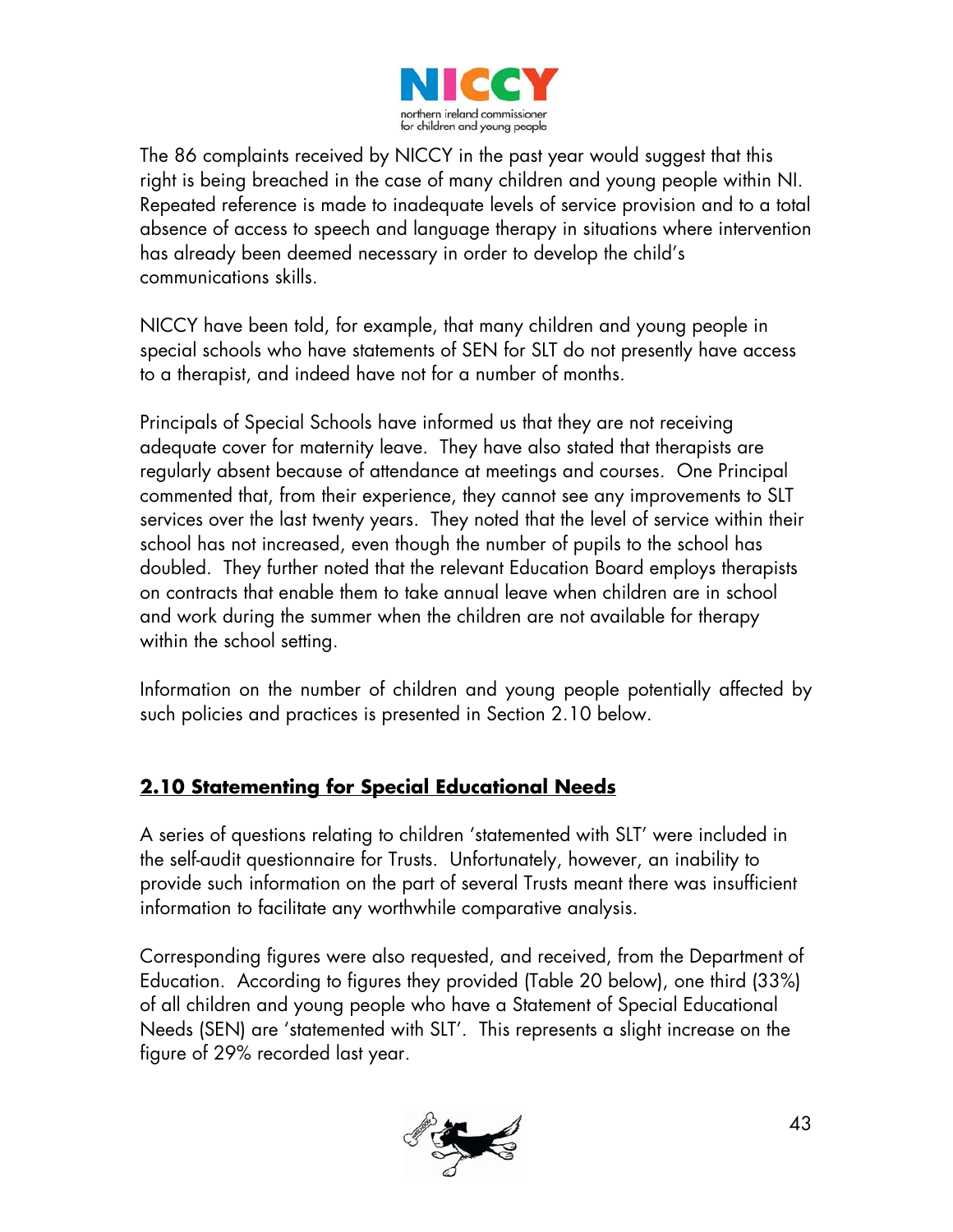

#### **Table 20: Children Statemented with SLT 2004/05 to 2005/06**

|                                                                | 2004    | 2005    |
|----------------------------------------------------------------|---------|---------|
| Primary and post-primary school population                     | 320,209 | 313,737 |
| Numbers of Children and Young People statemented               | 10,985  | 11,199  |
| Numbers statemented as % of school population                  | 3.4%    | 3.6%    |
| Numbers 'statemented with SLT'                                 | 3,211   | 3,672   |
| Numbers statemented with SLT as % of total numbers statemented | 29.3%   | 32.8%   |
| Numbers statemented with SLT as % of school population         | 1.0%    | 1.2%    |

The numbers of children and young people 'statemented with SLT' are presented by educational setting and Board in Table 21 below.

|               | <b>Special</b><br>school | <b>Primary</b><br>school | <b>Post</b><br>primary<br>main | <b>Post</b><br>primary<br>unit | <b>Total</b> |
|---------------|--------------------------|--------------------------|--------------------------------|--------------------------------|--------------|
| <b>BELB</b>   | 301                      | 103                      | 10                             |                                | 421          |
| WELB          | 409                      | 127                      | 67                             |                                | 603          |
| <b>NEELB</b>  | 623                      | 261                      | 78                             |                                | 979          |
| <b>SEELB</b>  | 602                      | 315                      | 30                             | 10                             | 957          |
| <b>SELB</b>   | 292                      | 339                      | 35                             | 46                             | 712          |
| <b>Total:</b> | 2,227                    | 1,145                    | 220                            | 80                             | 3672         |

#### **2.11 Funding for SLT Provision**

According to figures provided by the Trusts, there has been an overall increase in funding for SLT provision (for adults and children) within NI of 33.2% over the last year (see Table 22).

This increase in funding has not, however, been uniformly distributed across Trusts. Whilst ten Trusts recorded an increased SLT budget in 2005/06 compared to the previous year, the remaining four reported decreased funding levels over the same period.

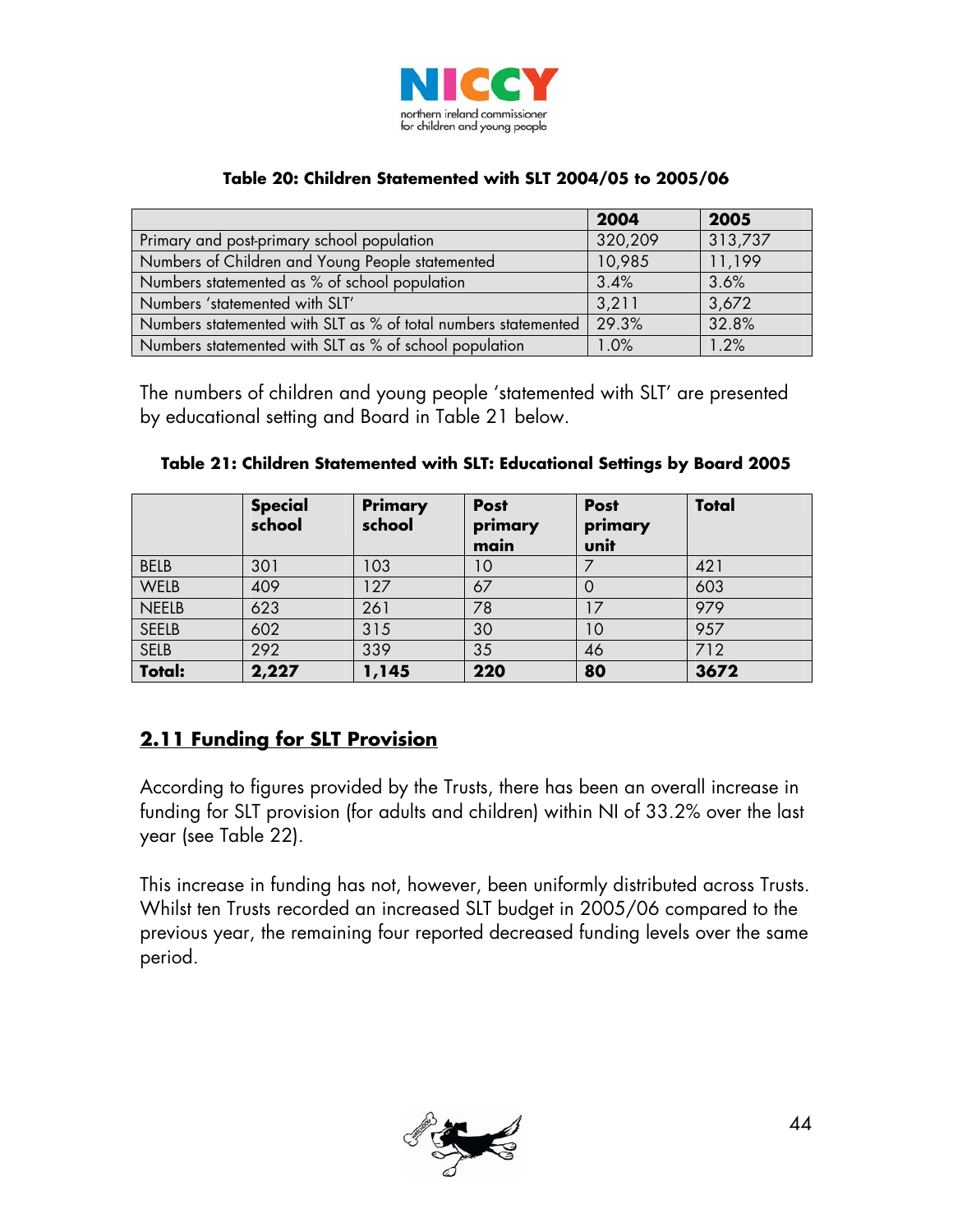

|                     | 2004/05          | 2005/06   | Difference | Percentage     |
|---------------------|------------------|-----------|------------|----------------|
|                     |                  |           |            | Change         |
| <b>EHSSB</b>        | 3,766,412        | 4,474,551 | +708,139   | 18.8% increase |
| South & East        | 681,867          | 673,757   | $-8110$    | 1.2% decrease  |
| Green Park          | 173,830          | 179,400   | $+5570$    | 3.2% increase  |
| <b>Belfast City</b> | 478,302          | 511,679   | $+33,377$  | 7.0% increase  |
| Hospital            |                  |           |            |                |
| <b>UCHT</b>         | 767,898          | 522,902   | $-244,996$ | 31.9% decrease |
| Royal Hospitals     | 112,000          | 110,000   | $-2000$    | 1.8% decrease  |
| Down Lisburn        | 944,088          | 1,427,000 | $+482,912$ | 51.2% increase |
| North & West        | 608,427          | 697,813   | + 89,386   | 14.7% increase |
| <b>SHSSB</b>        | 1,092,774        | 1,198,386 | $+105,612$ | 9.7% increase  |
| Armagh &            | 302,000          | 369,796   | $+67,796$  | 22.4% increase |
| Dungannon           |                  |           |            |                |
| Craigavon &         | 465,774          | 530,000   | $+64,226$  | 13.8% increase |
| Banbridge           |                  |           |            |                |
| Newry &             | 325,000          | 298,590   | $-26,410$  | 8.1% decrease  |
| Mourne              |                  |           |            |                |
| <b>NHSSB</b>        | 1,155,256        | 2,418,456 | + 896,401  | 77.6% increase |
| Causeway            | 620,025 staffing | 688,092   | $+68,067$  | 11.0% increase |
|                     |                  | staffing  |            |                |
| Homefirst           | 902,030          | 1,730,364 | $+828,334$ | 91.8% increase |
| <b>WHSSB</b>        | 1,457,929        | 1,863,789 | +405,860   | 27.8% increase |
| Foyle               | 854,929          | 1,088,146 | $+233,217$ | 27.3% increase |
| Sperrin Lakeland    | 603,000          | 775,643   | $+172,643$ | 28.6% increase |
| <b>Total:</b>       | 7,472,371        | 9,955,182 | +2,480,811 | 33.2% increase |

#### **Table 22: SLT Budget by Trusts, 2004/05 to 2005/06**

Of the ten Trusts who reported increased funding levels, Homefirst reported the greatest increase, noting almost double (91.8%) levels of funding this year compared to last. Other particularly significant increases were recorded by Down and Lisburn Trust (51.2%), Sperrin Lakeland (28.6%), Foyle (27.3%) and Armagh and Dungannon (22.4%).

At the other end of the scale, the Trust which reported the greatest decrease in funding at almost one third (31.9%) less than the previous years budget was UCHT. The percentage decrease recorded by the other three Trusts with diminished budgets were 8.1% in Newry and Mourne, 1.8% in Royal Hospitals and 1.2% in South and East Belfast Trust.

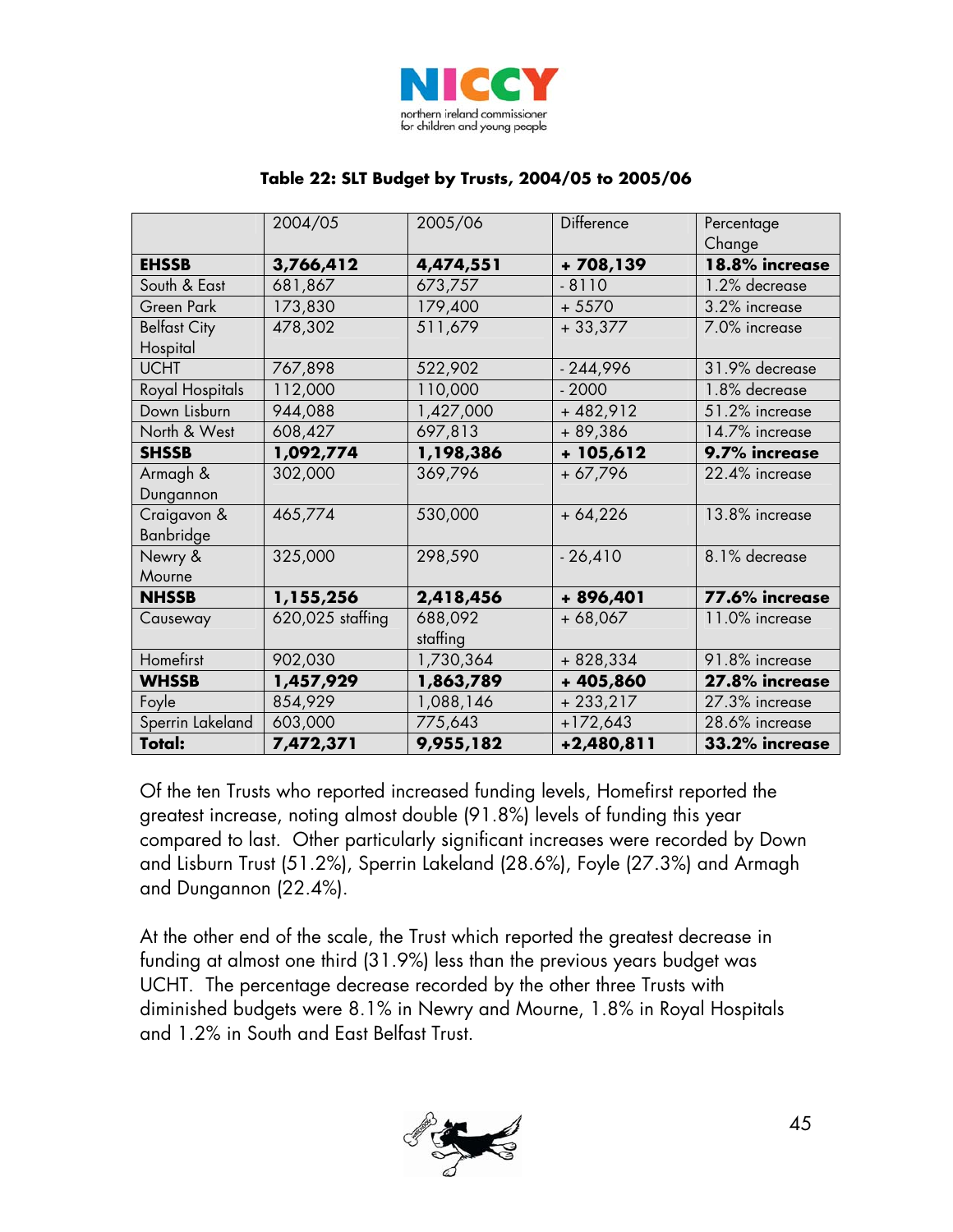

In light of the significant variation recorded across Trusts, it is NICCY's recommendation that a 'per head' expenditure figure be calculated for 0-18s within each Trust, in order to ascertain the exact nature of regional funding differences in terms of SLT provision to children and young people.

Looking towards the future, NICCY welcomes the Government's recent announcement of an additional funding package for services to children and young people in Northern Ireland.

However, when asked to identify what percentage of funding from this package would be used to specifically target Speech and Language services for children and young people in Northern Ireland, the Department of Health and Public Safety (DHSSPS) indicated that no money had been specifically targeted for this service. According to their statement, money for SLT has been included in the £4 million budget which has been allocated to establish Multi-Disciplinary Support Teams, some of which will be used to "further enhance services for children with speech and language difficulties".

## **2.12 SLT Personnel**

Table 23 below presents the information submitted by Trusts regarding their current staffing levels in terms of Speech and Language Therapists and Assistants. All figures are presented as whole time equivalents, rather than overall numbers of personnel.

The overall picture shows a slight increase in numbers of both therapists and assistants, with the former increasing from 186.71 to 189.94 WTE for the whole of Northern Ireland (an increase of 1.7%) and the latter increasing from 24.95 to 27.67 WTE (a 10.9% increase).

These increased personnel figures are to be welcomed, but given the situation presented elsewhere in this report there is clearly a need for further development within this field, for example, in relation to providing cover for absent staff. One SLT Manager took the opportunity to highlight some of the problems around personnel that exist in their Trust by stating,

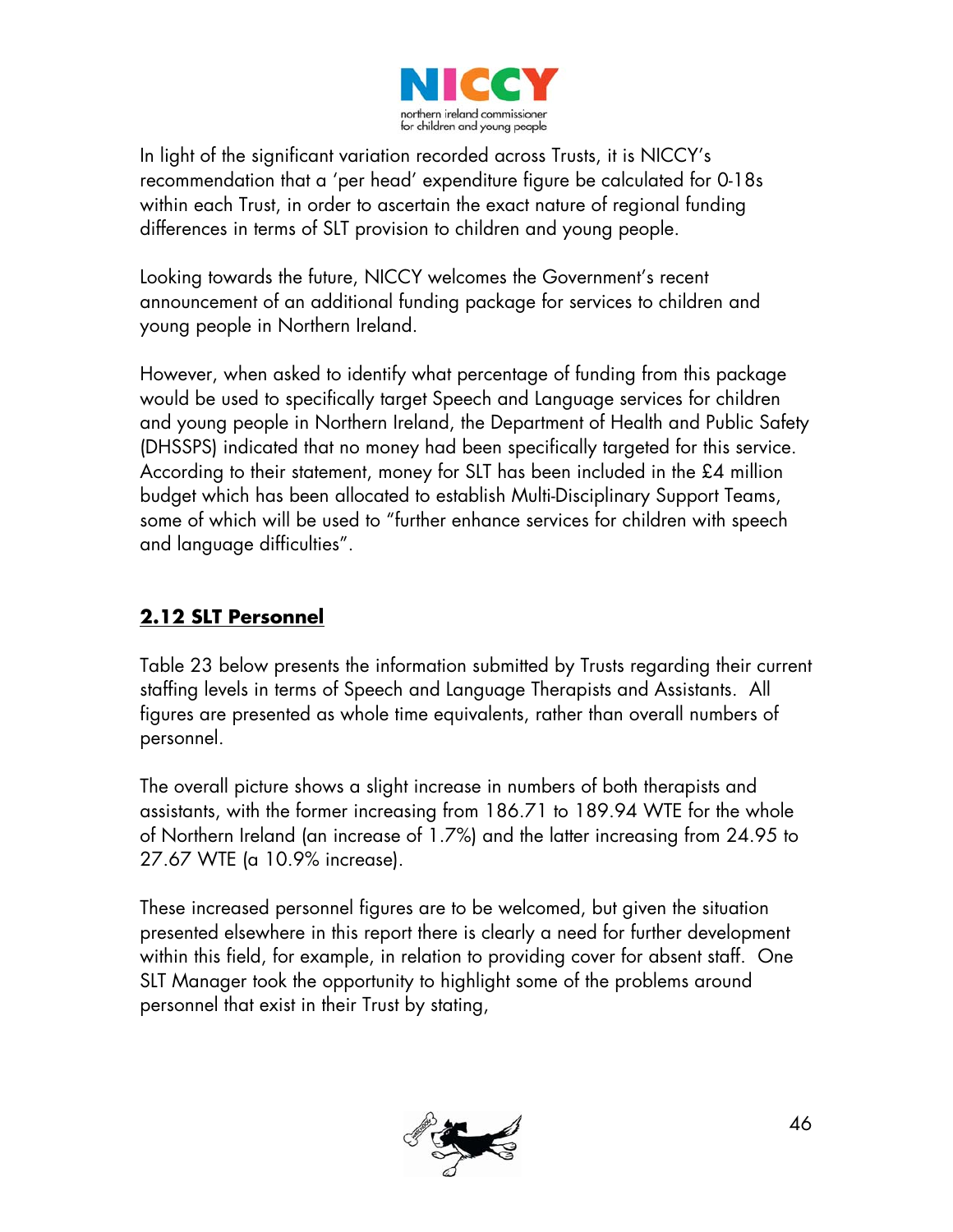

"…during the 12 month period May 2005-May 2006, 4 full-time experienced staff will have taken maternity leave. It has been possible to provide a little SLT 'backfill' within resources. However, there are no resources to backfill the full period of maternity leave. Also temporary cover if available tends to be from newly qualified basic grade posts who need significant induction and supervision".

It should also be noted that while three of the four Boards record increased personnel capacity overall, the Northern Board recorded an overall decrease of 1.55 WTE in therapists.

Variation also exists between Trusts within all four Boards, with six Trusts reporting a decreased WTE number of therapists compared to this time last year, and eight reporting a corresponding increase. As regards SLTA's, six Trusts reported no change in WTE levels over the past year; two Trusts reported a slight decrease, whilst the remaining six reported slight increases ranging from to 0.1 to 1.31 WTE

In light of the continued staffing shortages reported by many Trusts, NICCY recommend that concerted efforts be made to utilise the available expertise that exists amongst trained therapists currently working in other sectors of employment.

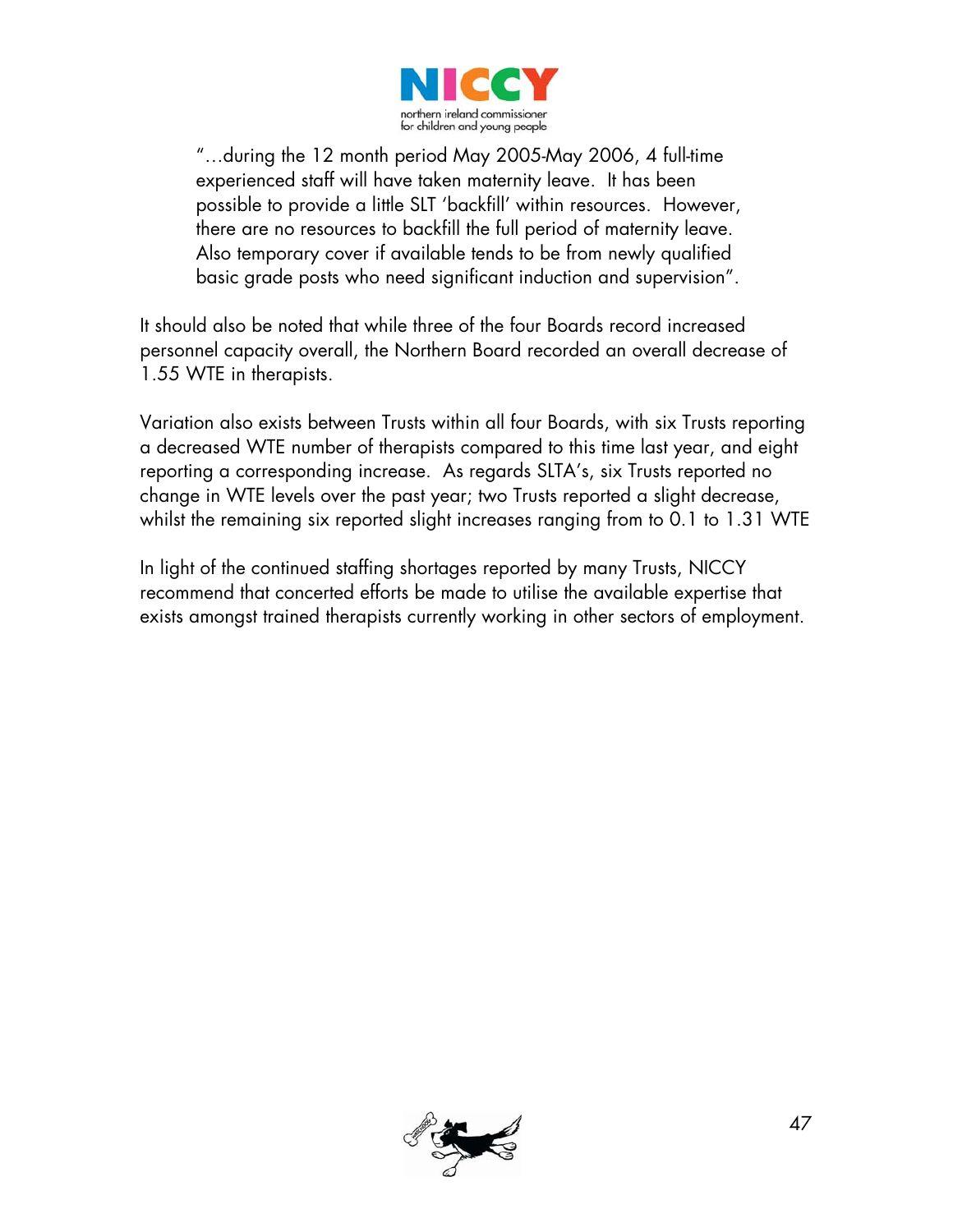

#### **Table 23: Numbers of Speech and Language Therapists and Assistants By Trust 2004/05 to 2005/06**

|                                 | 2004/<br>05<br><b>SLT</b><br>(WTE) | 2005/<br>06<br><b>SLT</b><br>(WTE) | Change  | 2004/<br>05<br><b>SLTA</b><br>(WTE) | 2005/<br>06<br><b>SLTA</b><br>(WTE) | Change         |
|---------------------------------|------------------------------------|------------------------------------|---------|-------------------------------------|-------------------------------------|----------------|
| <b>EHSSB</b>                    | 74.04                              | 76.22                              | $+2.18$ | 9.37                                | 9.91                                | $+0.54$        |
| South & East                    | 16.02                              | 18.09                              | $+2.07$ | 0.41                                | 1.72                                | $+1.31$        |
| Green Park                      | 4.99                               | 3.2                                | $-1.79$ | 0.85                                | 0.85                                | $\mathbf 0$    |
| <b>Belfast City</b><br>Hospital | 2.0                                | 1.6                                | $-0.4$  | 1.0                                 | 1.0                                 | $\overline{O}$ |
| <b>UCHT</b>                     | 10.88                              | 10.86                              | $-0.02$ | 3.3                                 | 3.23                                | $-0.07$        |
| Royal<br>Hospitals              | 2.4                                | 2.8                                | $+0.4$  | $\mathbf 0$                         | $\overline{0}$                      | $\overline{O}$ |
| Down Lisburn                    | 23.32                              | 23.7                               | $+0.38$ | 2.0                                 | 1.2                                 | $-0.8$         |
| North &<br>West                 | 14.43                              | 15.97                              | $+1.54$ | 1.81                                | 1.91                                | $+ 0.1$        |
| <b>SHSSB</b>                    | 30.42                              | 31.42                              | $+1.0$  | 0.67                                | 2.16                                | $+ 1.49$       |
| Armagh &<br>Dungannon           | 8.92                               | 8.02                               | $-0.9$  | 0.17                                | 0.66                                | $+0.49$        |
| Craigavon &<br>Banbridge        | 12.5                               | 14.6                               | $+2.1$  | 0.5                                 | 1.5                                 | $+1.0$         |
| Newry &                         | 9.0                                | 8.8                                | $-0.2$  | $\mathbf 0$                         | $\overline{O}$                      | $\overline{O}$ |
| Mourne                          |                                    |                                    |         |                                     |                                     |                |
| <b>NHSSB</b>                    | 51.75                              | 50.2                               | $-1.55$ | 6.11                                | 6.6                                 | $+0.49$        |
| Causeway                        | 10.33                              | 11.8                               | $+1.47$ | 1.0                                 | 1.0 temp                            | $\overline{O}$ |
| Homefirst                       | 41.42                              | 38.4                               | $-3.02$ | 5.11                                | 5.6                                 | $+0.49$        |
| <b>WHSSB</b>                    | 30.50                              | 32.1                               | $+1.6$  | 8.8                                 | 9.0                                 | $+0.2$         |
| Foyle                           | 16.1                               | 17.1                               | $+1.0$  | 4.0                                 | 4.0                                 | $\mathbf 0$    |
| Sperrin<br>Lakeland             | 14.4                               | 15.0                               | $+0.6$  | 4.8                                 | 5.0                                 | $+0.2$         |
| Total:                          |                                    |                                    |         |                                     |                                     |                |

### **2.13 Administrative Support for SLT Services**

The lack of sufficient administrative support for SLT services is a key gap in service provision for the majority of Trusts, with 9 Trusts identifying this issue as a current problem.

Correspondence to NICCY from a professional working in the field indicated that therapists frequently spend a significant proportion of their time typing reports and

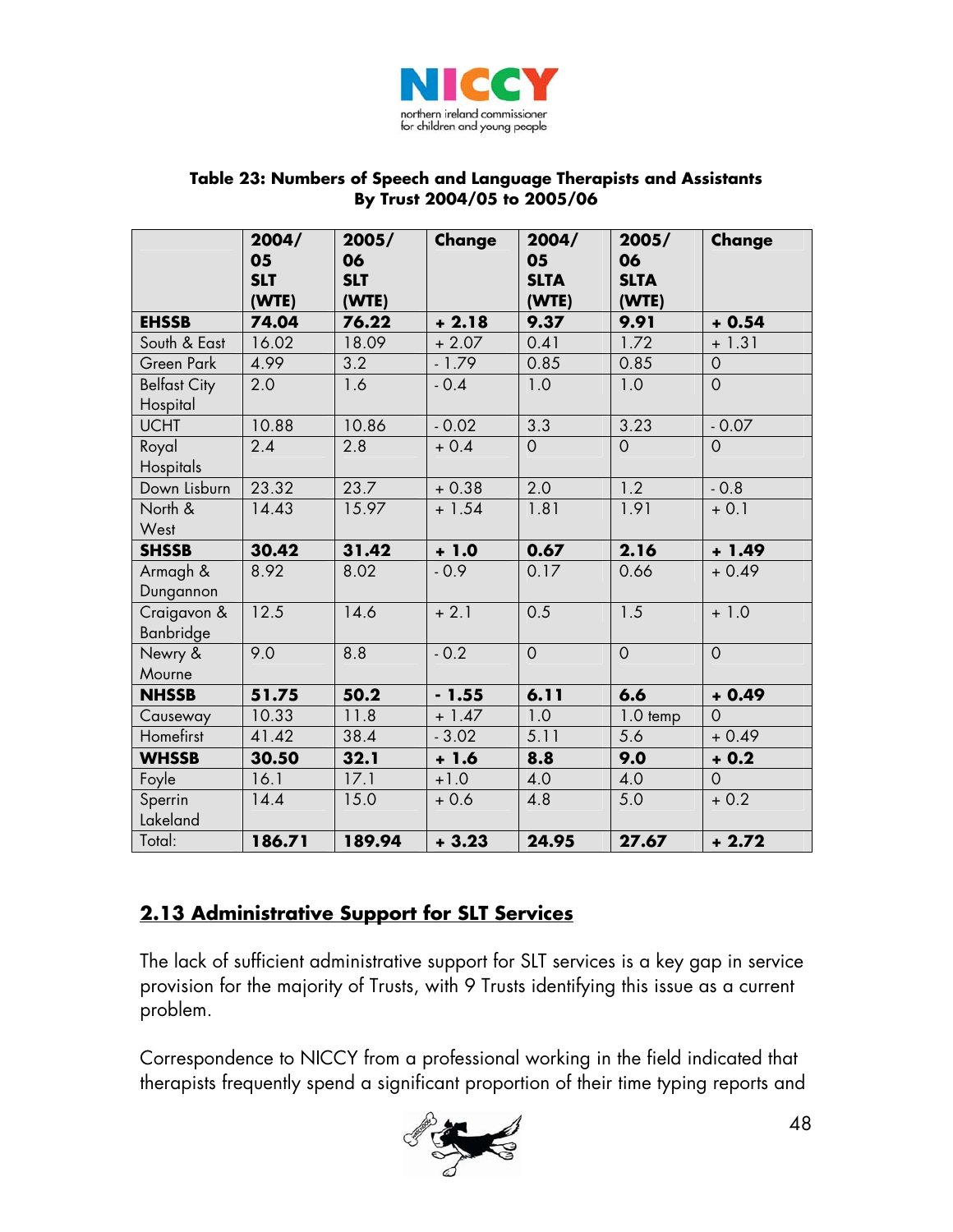

completing other administrative tasks. This individual further indicated that Speech and Language Therapists in special schools and units tended to have no form of administrative support, and as a result, had to complete administrative tasks such as the typing up of children's annual review reports.

When asked whether they had either received, or been allocated, additional resources for administrative support in the last twelve months, only 5 out of 14 Trusts (36%) reported that they had (South & East Belfast; North & West Belfast; Craigavon & Banbridge; Homefirst and Foyle Trusts).

The remaining 9 Trusts stated that they had neither received nor been allocated any additional resources for administrative support, despite recognising the acute need for such provision. One Trust stated that the absence of sufficient administrative assistance is:

"a major stress across the Department, but particularly on the education service as we do not have a dedicated admin resource to this team. Currently all staff type our reports for annual reviews and statement advice. They are largely responsible for all admin tasks e.g. photocopying, filing, making resources for use in therapy, etc. This significantly reduces the contact time available for working with children. More admin support would ensure more effective and efficient use of the Speech and Language Therapists and Speech and Language Therapy Assistant's time".

### **2.14 Recent Changes/Developments within Trusts**

The self-audit questionnaire circulated by NICCY offered Trusts an opportunity to share details of any positive changes or developments within the last year relating to their provision of SLT to children and young people.

When asked if any changes in recording, practice or employment had taken place within the last twelve months, 12 out of 14 Trusts indicated that such changes had occurred.

When further asked if any new models of service delivery had been implemented within the past twelve months, again 12 out of 14 Trusts indicated that this was the case.

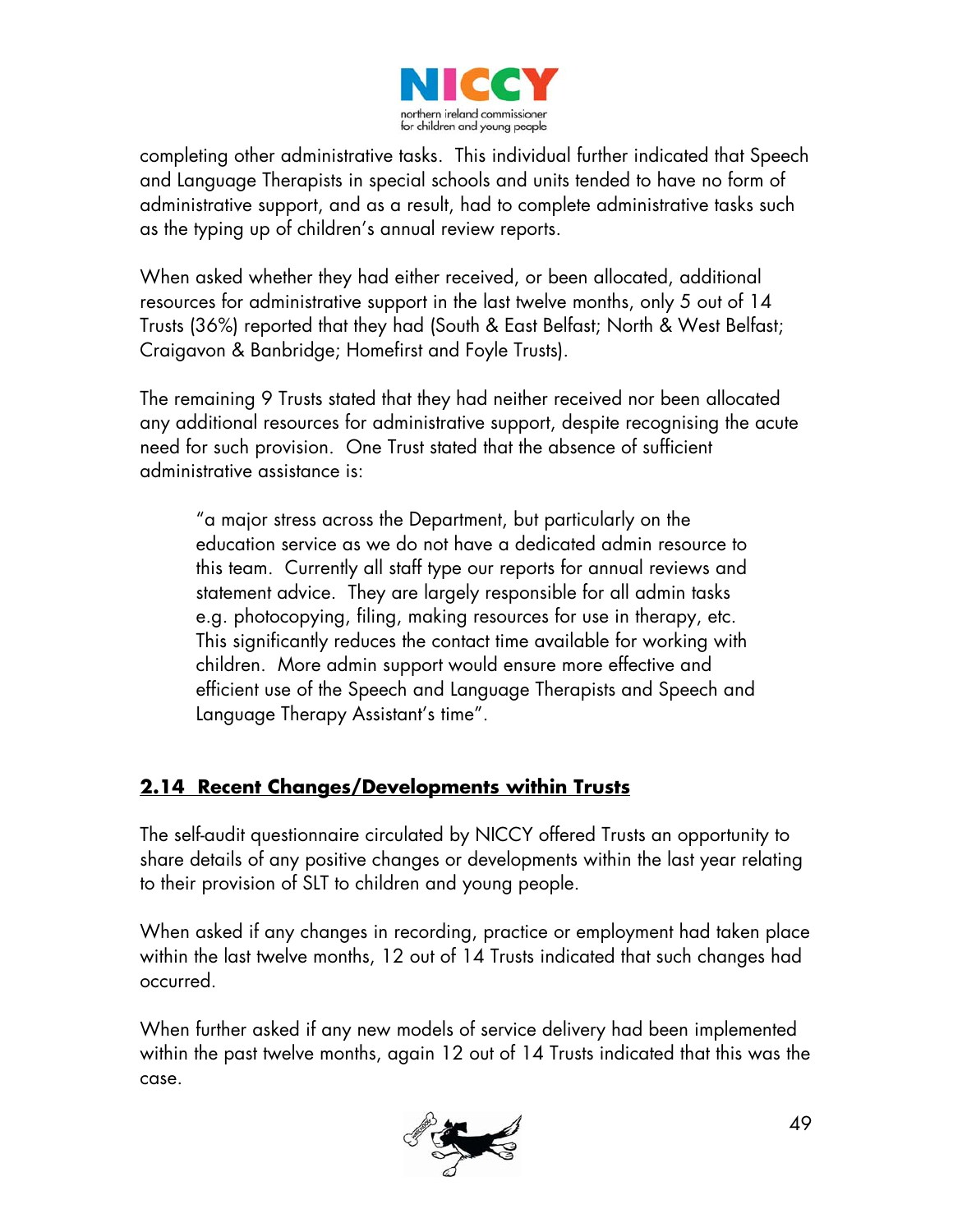

Details of which Trusts indicated that such changes had occurred can be found in Table 24 below.

| <b>Trust</b>                 | <b>Developments in</b><br><b>Recording, Practice or</b><br><b>Employment</b> | <b>New Models of Service</b><br><b>Delivery</b> |
|------------------------------|------------------------------------------------------------------------------|-------------------------------------------------|
| South & East Belfast         | Y                                                                            | Υ                                               |
| <b>Green Park Healthcare</b> |                                                                              | Υ                                               |
| <b>Belfast City Hospital</b> | Υ                                                                            |                                                 |
| <b>UCHT</b>                  | ۷                                                                            | V                                               |
| Royal Group of Hospitals     |                                                                              |                                                 |
| Down Lisburn                 | v                                                                            | ν                                               |
| North & West Belfast         | ٧                                                                            | ٧                                               |
| Armagh & Dungannon           | Υ                                                                            | Υ                                               |
| Craigavon & Banbridge        | ٧                                                                            | V                                               |
| Newry & Mourne               | v                                                                            | ν                                               |
| Causeway                     |                                                                              | $\checkmark$                                    |
| <b>Homefirst Community</b>   |                                                                              |                                                 |
| Foyle                        | Υ                                                                            | Y                                               |
| Sperrin Lakeland             | v                                                                            | ۷                                               |

#### **Table 24: Developments within Trusts/Models of Service Delivery**

#### **Developments in Recording, Practice or Employment**

Some Trusts provided a more comprehensive list of developments in recording, practice or employment than others. Table 25 below provides some of the key examples cited by each of the twelve Trusts who offered comment on such developments.

| <b>Trust</b>        | <b>Cited Developments</b>                                                             |
|---------------------|---------------------------------------------------------------------------------------|
| South & East        | Changes in the deployment of staff in the Community team (Mainstream                  |
| <b>Belfast</b>      | Service). Staff have been deployed from the provision of longer term therapy          |
|                     | (Stage 3 of the Therapy 2000 System) to assessment and therapy (Stages 1<br>and $2$ ) |
|                     | Two Speech and Language Units within the Trust re-prioritised therapy provision       |
|                     | to ensure all children placed in Language Units had access to class-based             |
|                     | therapy pending funding for the requested SLT provision                               |
| <b>Belfast City</b> | New referrals are telephoned regarding their initial appointment so that a            |
| Hospital            | suitable date and time can be organised                                               |
|                     |                                                                                       |

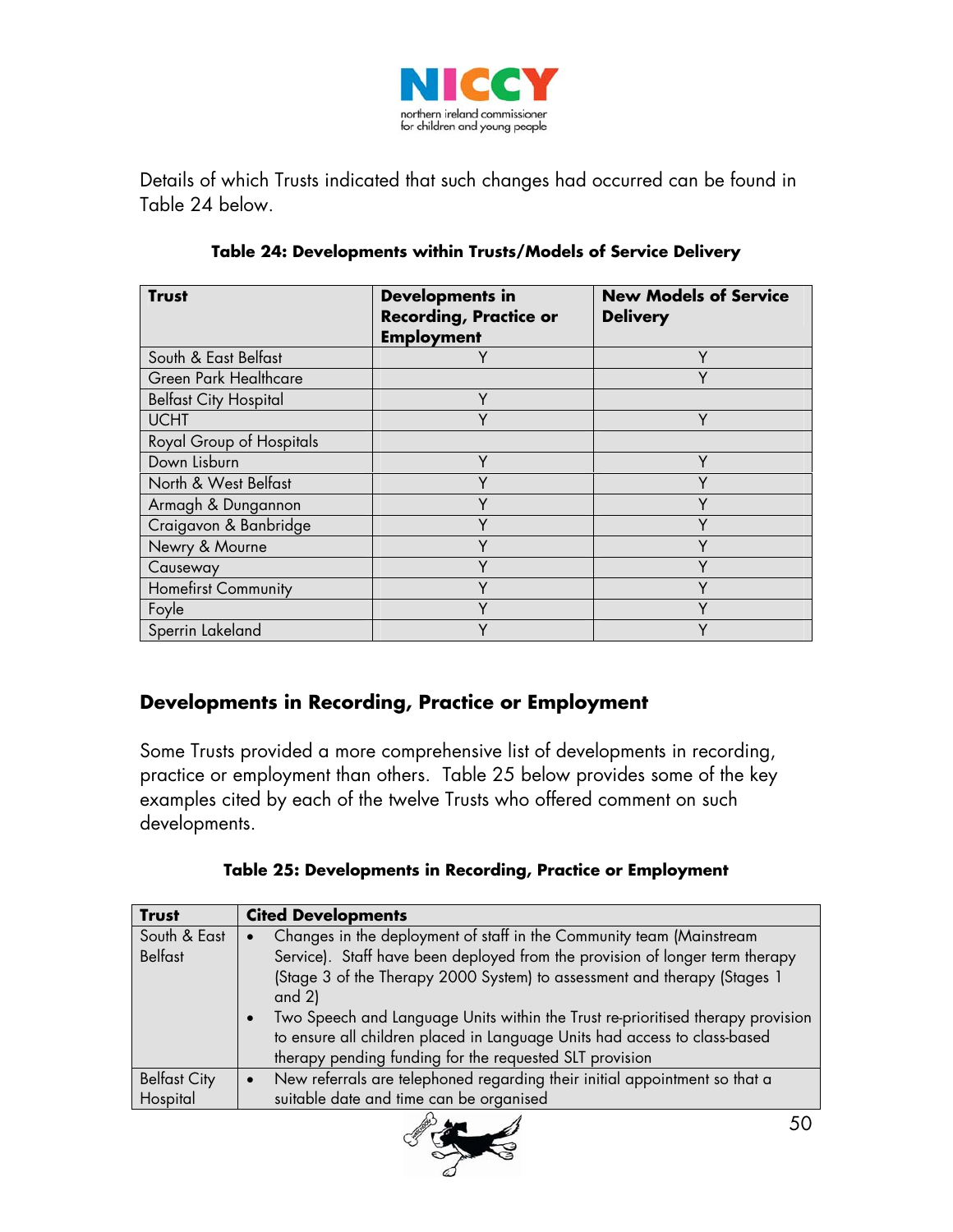

| <b>UCHT</b>         | Waiting list validation<br>$\bullet$<br>Piloting of clerical appointment system<br>$\bullet$                                                                            |  |
|---------------------|-------------------------------------------------------------------------------------------------------------------------------------------------------------------------|--|
| Down                | Introduction of new contracts/agenda for change for new members of staff<br>$\bullet$                                                                                   |  |
| Lisburn             | Within one special school, training for SLT staff of a multi-disciplinary approach                                                                                      |  |
|                     | within a sensory integration framework                                                                                                                                  |  |
| North &             | Employment of 1 wte SLT across two Sure Start projects, with a focus on<br>$\bullet$                                                                                    |  |
| <b>West Belfast</b> | prevention – training and support for parents and early years workers. This                                                                                             |  |
|                     | service works in collaboration with the Community SLT Children's Service                                                                                                |  |
|                     | extending the range of intervention options                                                                                                                             |  |
|                     | SLTs working collaboratively with class teachers within a special school,                                                                                               |  |
|                     | integrating SLT aims/care plans with Individual Education Plans (I.E.P.)                                                                                                |  |
|                     | Skill Mix - The SLT service to children has reconfigured the deployment of<br>$\bullet$                                                                                 |  |
|                     | SLTAs within Children's Services, with Assistants now aligned to Specialist                                                                                             |  |
|                     | Teams, e.g. Learning Disability Schools Team                                                                                                                            |  |
| Armagh &            | Rotate Developing Specialists to support development of Autism classes also<br>$\bullet$                                                                                |  |
| Dungannon           | provides opportunity for in-service training and continuing professional                                                                                                |  |
|                     | development                                                                                                                                                             |  |
|                     | SLT assistant hours increased as non-recurrent funding permitted<br>$\bullet$                                                                                           |  |
| Craigavon &         | Recruited permanent Admin Officer, Clerical Officer and SLT Assistant<br>$\bullet$                                                                                      |  |
| Banbridge           | Implemented electronic clinic diaries for SLTs in SLT clinics - all appointments<br>$\bullet$                                                                           |  |
|                     | are entered into the computer schedule by admin staff and all relevant staff can                                                                                        |  |
|                     | view available and booked appointments                                                                                                                                  |  |
|                     | Delivered accredited training programme (10 sessions) to 11 local Playgroup<br>$\bullet$<br>leaders/staff enabling them to deliver enhanced speech and language support |  |
|                     | for under 5's                                                                                                                                                           |  |
| Newry &             | Waiting list figures for initial interview and therapy are collected for all the<br>$\bullet$                                                                           |  |
| Mourne              | Trust's community clinics each quarter. Referral numbers to each clinic per                                                                                             |  |
|                     | month are collected and compared                                                                                                                                        |  |
|                     | Currently looking at the amount of time spent by SLT professionals on clerical<br>$\bullet$                                                                             |  |
|                     | and administrative tasks                                                                                                                                                |  |
| Causeway            | Monthly figures are now kept to monitor the numbers of children whose further<br>$\bullet$                                                                              |  |
|                     | block of treatment is outstanding at end of month                                                                                                                       |  |
|                     | The joint role of parents in delivering and reinforcing the SLT programme was<br>$\bullet$                                                                              |  |
|                     | always explained but is now being made more explicit at assessment                                                                                                      |  |
|                     | Wte post within the trust to develop mainstream services and 0.5wte post to                                                                                             |  |
|                     | input multi-disciplinary ASD Diagnostic Service                                                                                                                         |  |
| Homefirst           | Implementation of records management policy<br>$\bullet$                                                                                                                |  |
| Community           | Involvement in CMAC - discharge of children with complex needs                                                                                                          |  |
|                     | Changes in procedure at interview to identify sickness record issues<br>$\bullet$                                                                                       |  |
| Foyle               | As a result of a service improvement project there have been long term changes<br>$\bullet$                                                                             |  |
|                     | to the delivery and organisation of the SLT service including computerisation of<br>waiting list information; validation of waiting lists; new standardised referral    |  |
|                     | form; triage of referrals with more experienced staff seeing children for initial                                                                                       |  |
|                     | assessment; partial booking                                                                                                                                             |  |
|                     | 4 wte Technical Instructors have completed their training and are now working                                                                                           |  |
|                     | in Special Schools                                                                                                                                                      |  |
|                     |                                                                                                                                                                         |  |

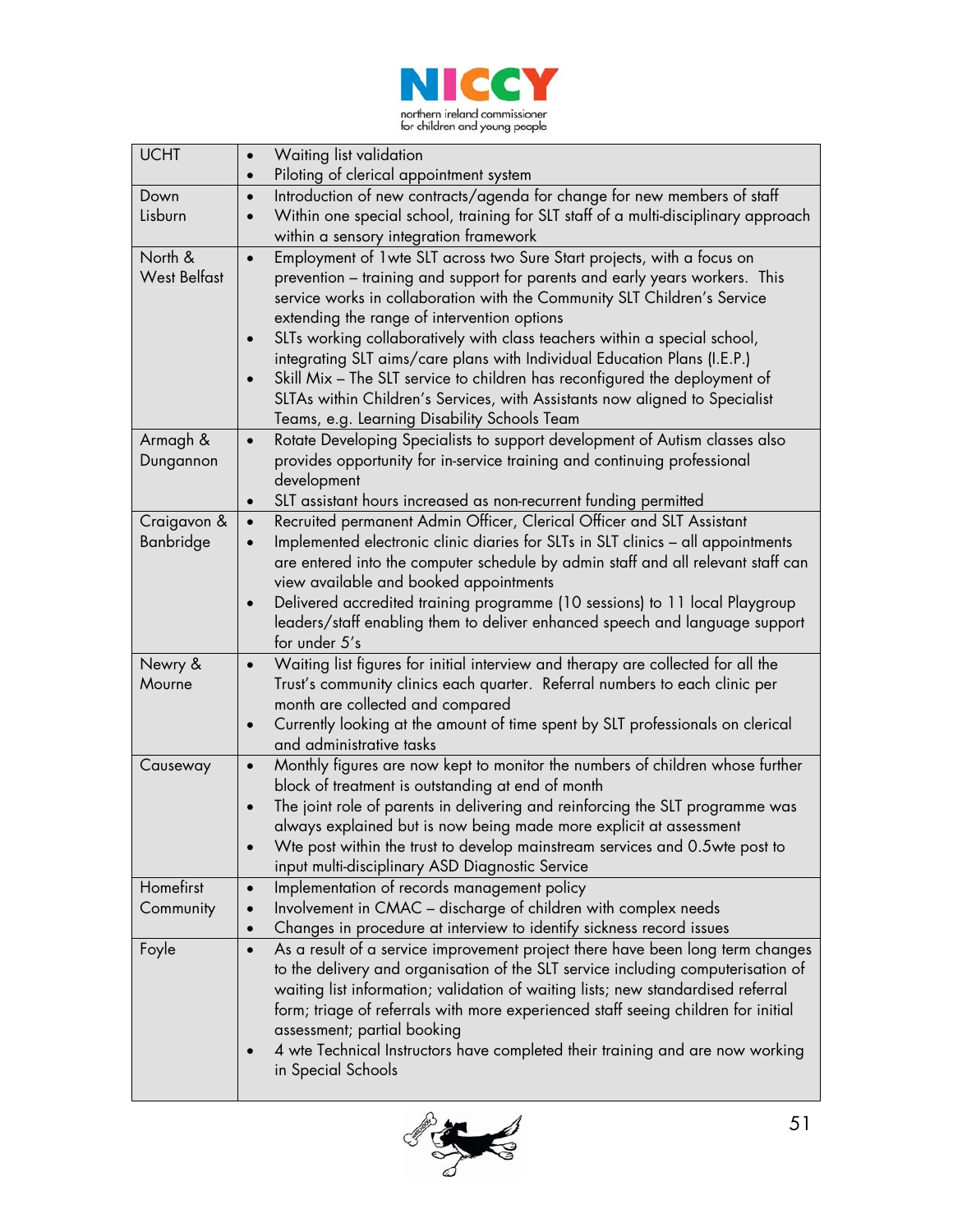

| Sperrin  | Validation of Waiting Lists          |
|----------|--------------------------------------|
| Lakeland | <b>1.</b> Partial Booking            |
|          | Triage System of Screening Referrals |

#### **Models of Service Delivery**

As with developments in recording, practice and employment, some Trusts provided more detailed information than others about new models of service delivery. Table 26 below provides some of the key examples cited by Trusts in terms of new service delivery initiatives implemented within the last 12 months:

#### **Table 26: New Models of Service Delivery**

| <b>Trust</b>                   | <b>Cited Developments</b>                                                                                                                                                                                                                                                                                                                                                                                                                                                                                                                                                                                                                                                                                                                                                                       |  |  |
|--------------------------------|-------------------------------------------------------------------------------------------------------------------------------------------------------------------------------------------------------------------------------------------------------------------------------------------------------------------------------------------------------------------------------------------------------------------------------------------------------------------------------------------------------------------------------------------------------------------------------------------------------------------------------------------------------------------------------------------------------------------------------------------------------------------------------------------------|--|--|
| South & East<br><b>Belfast</b> | Sure Start received funding from Belfast Regeneration Office for 2.0 wte SLTs to<br>implement the 'Language for Life' project (3 years). An outreach and<br>preventative service has been established to make SLT services more accessible<br>to young children who may be at risk of speech and language delay or for<br>whom English is not their first language<br>At one special school, a full review of the caseload was undertaken in order to<br>verify and quantify existing caseload requirements and gaps in provision. The<br>existing workforce structure in the school was redesigned to introduce a service<br>to meet the needs of the school population and to support and develop new<br>models of service delivery, resulting in the appointment of 0.5wte Support<br>Worker |  |  |
| Greenpark                      | A new programme is being developed for transition pupils/school leavers<br>$\bullet$<br>Increased SLT input to Individual Education Plans (IEPs)<br>$\bullet$                                                                                                                                                                                                                                                                                                                                                                                                                                                                                                                                                                                                                                   |  |  |
| <b>UCHT</b>                    | More class-based groups and advice to educational staff within class<br>$\bullet$<br>environment in special schools<br>Initiation of work with nursery schools to further develop co-ordinated and<br>$\bullet$<br>consistent collaborative practice between health and education including<br>provision of training<br>More SLT group therapy in schools and within a Children's Centre<br>Training for teachers and others in ASD, language development, collaborative<br>$\bullet$<br>practice etc. to develop the evidence based model of collaborative practice<br>within mainstream and special schools                                                                                                                                                                                   |  |  |
| Down<br>Lisburn                | Reshape of Trust Play and Development Service in association with SLT, to<br>$\bullet$<br>provide a specialist service to very young children with Autistic Spectrum<br>Disorder and severe communication difficulties.<br>Nursery Outreach Project has become a rolling programme. The Trust has re-<br>$\bullet$<br>engineered current service provision within resource, currently 35% of Nursery<br>Outreach children have special needs and are able to avail of timely<br>intervention avoiding long waiting times through this type of intervention<br>Development of multi-disciplinary Child Assessment Clinics in Nursery Schools,<br>a joint project with Education and Child Health.                                                                                                |  |  |

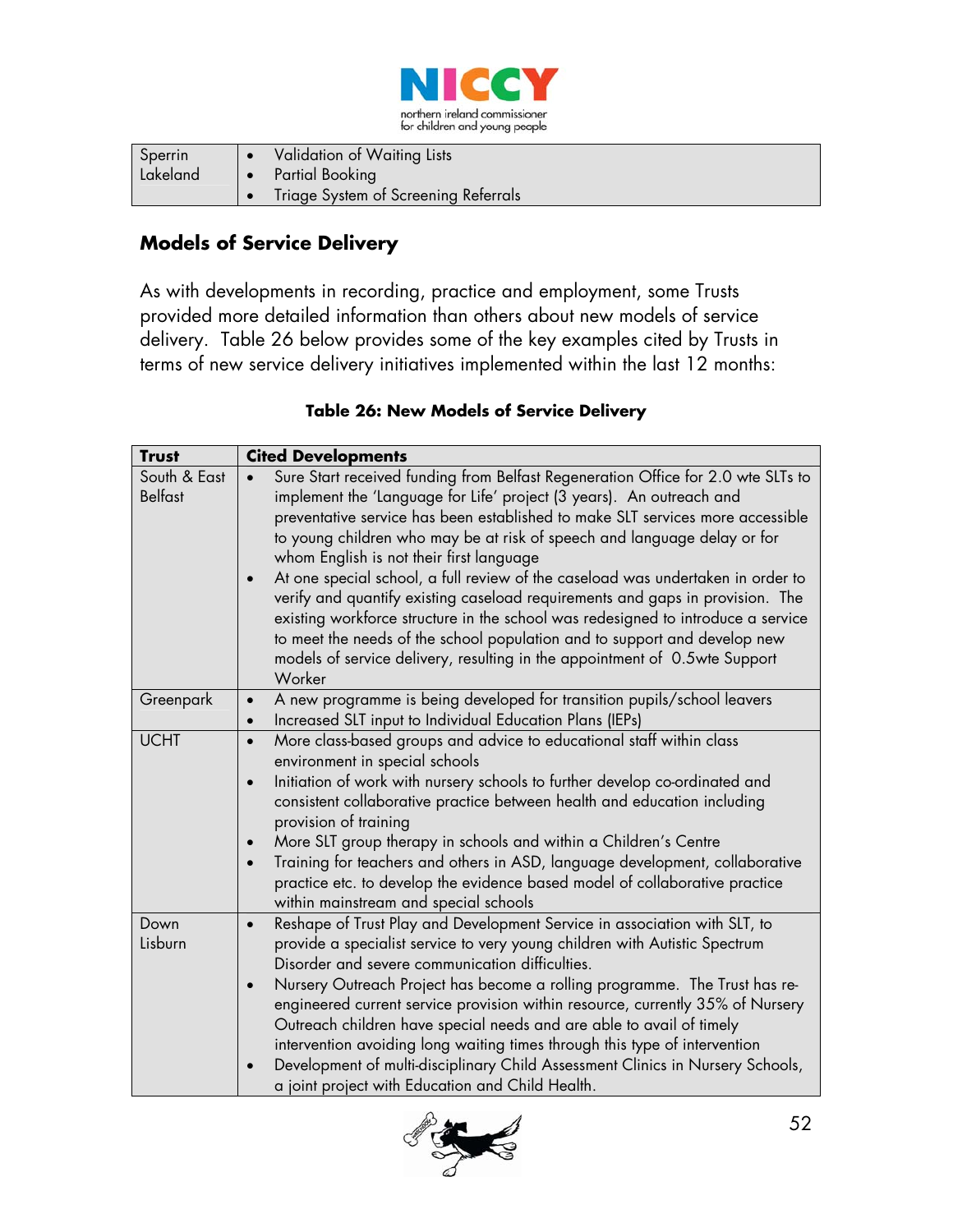

| North &             | Children with ASD in mainstream school - development of an integrated team                                                                                 |
|---------------------|------------------------------------------------------------------------------------------------------------------------------------------------------------|
| <b>West Belfast</b> | approach to supporting children in mainstream including provision of training                                                                              |
|                     | for Special Educational Needs Coordinators, teachers and classroom assistants                                                                              |
|                     | SLT service involved in the establishment of multidisciplinary ASD Assessment<br>$\bullet$                                                                 |
|                     | Clinic for primary school aged children in the Trust                                                                                                       |
|                     | Nursery Outreach - a pilot project has been initiated in partnership with Sure                                                                             |
|                     | Start                                                                                                                                                      |
|                     | Service Review in one special school as a result of increased caseload within<br>$\bullet$                                                                 |
|                     | existing resources has led to a more focused evidence-based model                                                                                          |
| Armagh &            | A range of service models which have been further developed and extended<br>$\bullet$                                                                      |
| Dungannon           | across settings, including individual direct/indirect therapeutic intervention;                                                                            |
|                     | home/class programmes, advice support and review; joint working with                                                                                       |
|                     | teachers and education staff and class group work; training for parents and                                                                                |
|                     | early years educators; partnership with Sure Start                                                                                                         |
|                     | SHSSB child care partnership to fund training package to Early Years staff<br>$\bullet$                                                                    |
|                     | which will be delivered by Speech and Language Therapist                                                                                                   |
| Craigavon &         | The development and delivery of a whole school training package for Teachers<br>$\bullet$                                                                  |
| Banbridge           | and Classroom Assistants. This has resulted in the SLT needs of a large group                                                                              |
|                     | of children being integrated within their individual Education Plans and many                                                                              |
|                     | of these having all their SLT support delivered within the curriculum without the<br>need for attendance at a local clinic                                 |
|                     | Capacity building work with a local nursery via training with a view to<br>$\bullet$                                                                       |
|                     | establishing a new inclusive/integrated model of SLT support                                                                                               |
| Newry &             | The implementation of group therapy in 2 community clinics<br>$\bullet$                                                                                    |
| Mourne              | The allocation of sessions in the Trust's busiest clinic to deal with initial<br>$\bullet$                                                                 |
|                     | interviews in an effort to help manage waiting lists for first appointment                                                                                 |
|                     | More time spent delivering therapy in the classroom and liaising with teachers<br>$\bullet$                                                                |
| Causeway            | SLT input into new model of assessment with multi-disciplinary ASD Diagnostic<br>$\bullet$                                                                 |
|                     | Service                                                                                                                                                    |
|                     | Extended training programme for early years workers within 2 Sure Start<br>$\bullet$                                                                       |
|                     | projects                                                                                                                                                   |
|                     | Provision of Specialist SLT to babies with hearing impairment<br>$\bullet$                                                                                 |
|                     | Extended provision of group therapy during school holidays                                                                                                 |
|                     | SLT Assistant trained to provide direct therapy (in some areas, as appropriate),                                                                           |
|                     | under direction from SLT                                                                                                                                   |
| Homefirst           | SLT Assistants in Special Schools and Community settings have been trained                                                                                 |
| Community           | and are now able to deliver group and individual therapy under the guidance                                                                                |
|                     | of an SLT                                                                                                                                                  |
|                     | Introduction of service to babies with hearing impairment                                                                                                  |
|                     | Service Improvement Project in the East Antrim area, including validation of                                                                               |
|                     | waiting lists resulting in a significant reduction in waiting lists and waiting times                                                                      |
|                     | in some clinics; increased user involvement; appointment of clerical assistant to                                                                          |
|                     | support this work                                                                                                                                          |
| Foyle               | Skill Mix - Technical Instructors working in Special Schools to e.g. carry out<br>$\bullet$                                                                |
|                     | programmes devised by the SLT; work jointly with parents, SLT and education<br>staff; demonstrate specific activities for individual children or groups to |
|                     | education staff; support SLTs when delivering training to education staff and                                                                              |
|                     |                                                                                                                                                            |

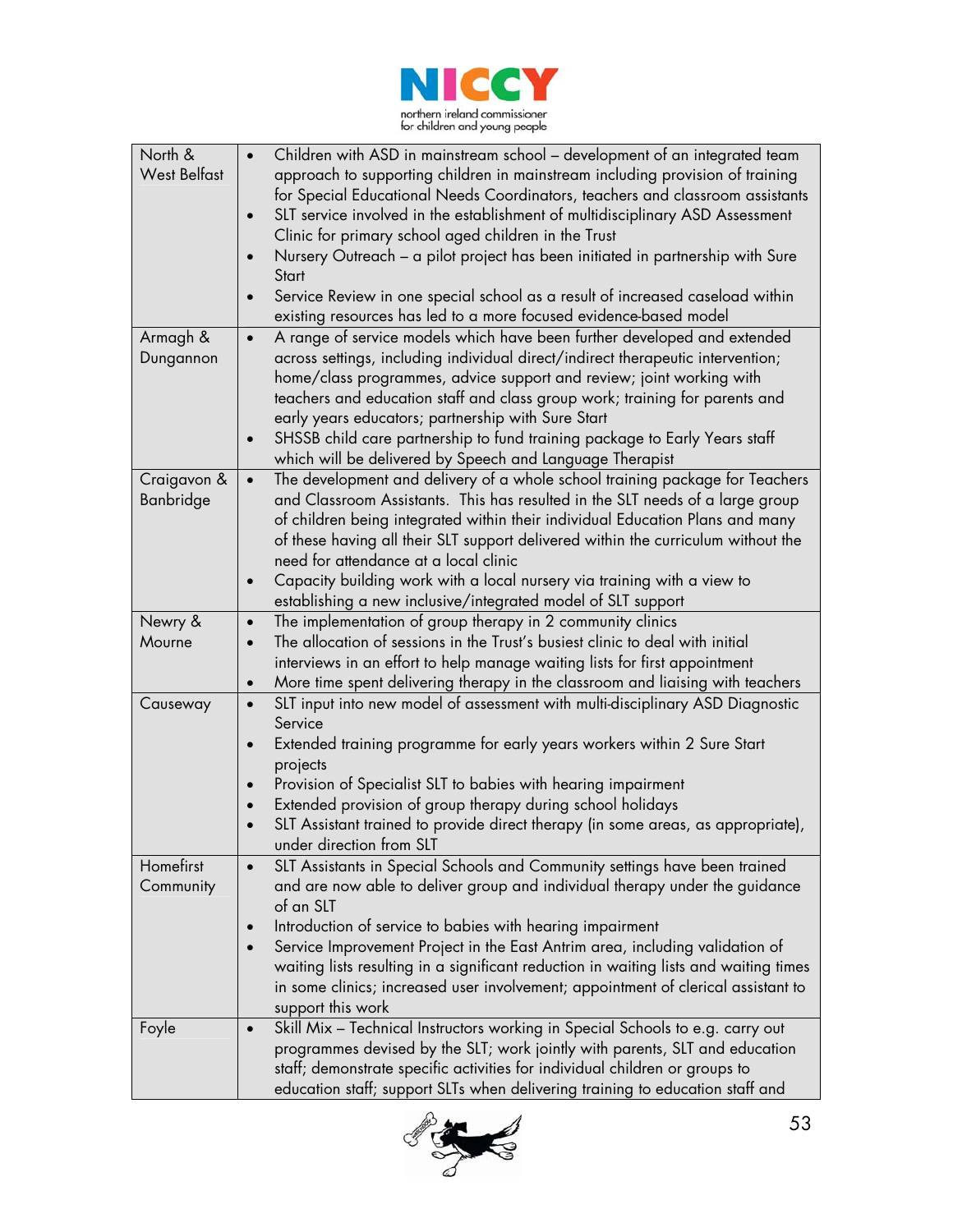

|          | through development of resources; provide more opportunities for parents to<br>contact the SLT service |
|----------|--------------------------------------------------------------------------------------------------------|
| Sperrin  | Skill Mix - Introduction of 5 Technical Instructors in January 05                                      |
| Lakeland | Care Aims Model                                                                                        |

### **2.15 Auditing/Evaluation and Sharing Good Practice**

NICCY recommended in the 2004/05 review that HSS Trusts should both audit and evaluate the service they provided and ensure that good practice is shared across Trusts. Table 27 below presents some of the key examples cited by each Trust when asked to demonstrate how they have achieved this aim within the last 12 months:

| <b>Trust</b>        | <b>Cited Developments</b>                                                                    |  |  |
|---------------------|----------------------------------------------------------------------------------------------|--|--|
| South & East        | The Therapy 2000 system has been audited and evaluated. The results were                     |  |  |
| <b>Belfast</b>      | shared with regional SLT peer support group; Trust Senior Managers;                          |  |  |
|                     | presentation at a professional conference                                                    |  |  |
|                     | The Comet Project (Communication and Education Together) in partnership with<br>$\bullet$    |  |  |
|                     | <b>BELB and North &amp; West Belfast Trust</b>                                               |  |  |
| Greenpark           | Continue to actively organise and participate in Special Interest Groups (SIGs)<br>$\bullet$ |  |  |
|                     | Completed audit on paired placement<br>$\bullet$                                             |  |  |
| <b>Belfast City</b> | Audit for SLTs (Cochlear Implant Centre)<br>$\bullet$                                        |  |  |
| Hospitals           | Contact with Community SLTs                                                                  |  |  |
| <b>UCHT</b>         | Evaluation through case review<br>$\bullet$                                                  |  |  |
|                     | Review of models of care across teams<br>$\bullet$                                           |  |  |
|                     | Development of SLT Community Clinic Team Leader meetings across EHSSB to                     |  |  |
|                     | share and develop good practice models                                                       |  |  |
| Royal               | Annual clinical and administrative audit programmes<br>$\bullet$                             |  |  |
| Hospitals           | Monthly clinical and administrative audit meetings                                           |  |  |
|                     | Publications/conference presentation in relation to clinical audits undertaken<br>$\bullet$  |  |  |
| Down                | Evaluation of DENI project (31 schools and 119 education staff who have<br>$\bullet$         |  |  |
| Lisburn             | received training from SLTs are involved)                                                    |  |  |
|                     | Proposed a review of service in MLD Units<br>$\bullet$                                       |  |  |
|                     | Ongoing regular audit of case files to ensure best practice<br>$\bullet$                     |  |  |
| North &             | EHSSB/AHP Waiting List Action Plan - the Board in partnership with<br>$\bullet$              |  |  |
| <b>West Belfast</b> | Community Trusts has developed an area wide Waiting List Action Plan,                        |  |  |
|                     | addressing community waiting lists in SLT Children's Services                                |  |  |
|                     | A validation with Trusts Information Service of SLT waiting list information<br>$\bullet$    |  |  |
|                     | Communication & Education Together (COMET)                                                   |  |  |
|                     | Involvement in a number of research projects                                                 |  |  |
|                     | Evaluation of speech and language approaches for the management of                           |  |  |

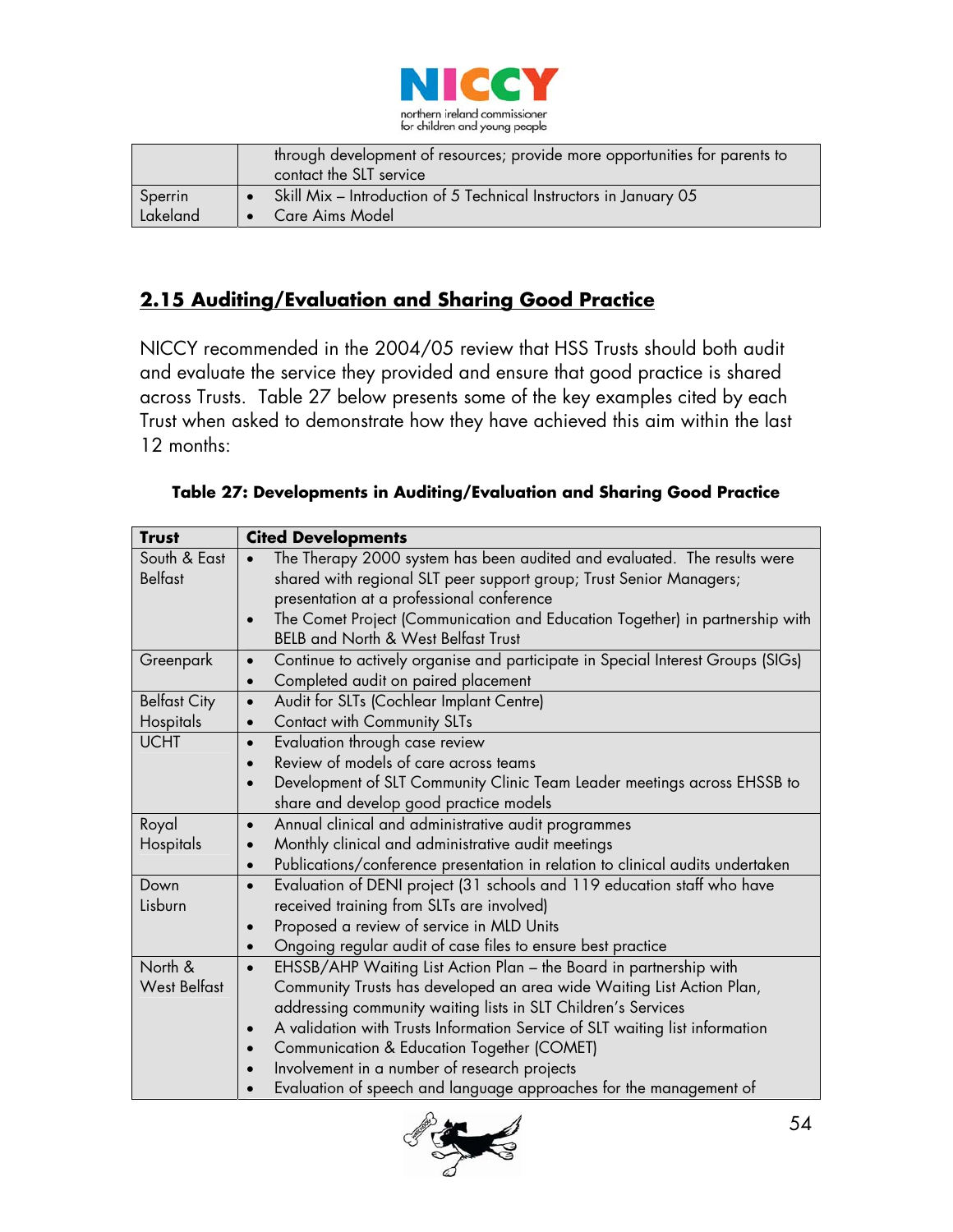

|             | children with autistic spectrum disorders                                                                  |
|-------------|------------------------------------------------------------------------------------------------------------|
| Armagh &    | User audit undertaken in 2005 with families attending initial appointments and<br>$\bullet$                |
| Dungannon   | findings advised to SLT service                                                                            |
|             | SHSSB workshop which scoped current models of SLT support for children with<br>$\bullet$                   |
|             | Special Educational Needs in mainstream schools and units, overview of Best                                |
|             | Practice and consideration of models for the future                                                        |
| Craigavon & | Sharing good practice and learning from Service Improvement Project at 4<br>$\bullet$                      |
| Banbridge   | Open Sessions open to all Trust Staff & SLTs throughout the region                                         |
|             | User (parent/carer) meetings have been held in the Special Schools and for                                 |
|             | users of the Children's Centre to ascertain user views and share service                                   |
|             | information                                                                                                |
|             | Waiting list information reported regularly to Trust Operational Board                                     |
|             | A follow-up survey of all SLT service users (following on from Nov 2004) is<br>$\bullet$                   |
|             | planned within 2006                                                                                        |
| Newry &     | The reinstatement of meetings with SELB to discuss 'joint' issues, e.g.<br>$\bullet$                       |
| Mourne      | statementing, new units etc.                                                                               |
|             | An audit into "Group Therapy Approach to Develop the Pragmatic Skills of<br>$\bullet$                      |
|             | Children with Autistic Spectrum Disorder"; presented at Trust Audit Conference                             |
| Causeway    | Ongoing audit of clinical case files and waiting lists<br>$\bullet$                                        |
|             | Benchmarking with other Trusts<br>$\bullet$                                                                |
|             | Audit of new ASD Diagnostic Service<br>$\bullet$                                                           |
|             | Peer review and review of practise within current National Clinical Guidelines<br>$\bullet$                |
| Homefirst   | Attendance at Regional Groups to share good practice<br>$\bullet$                                          |
|             | Service Improvement Project in East Antrim area - shared with other SLT teams<br>$\bullet$<br>in the Trust |
| Community   | Monthly audit of staff activity                                                                            |
|             | $\bullet$<br>Random clinical case file audit<br>$\bullet$                                                  |
|             | Peer review to share practice issues<br>$\bullet$                                                          |
|             | Attendance at Regional Groups to share good practice<br>$\bullet$                                          |
|             | Liaison with other SLT services in NI in relation to Service Improvement Projects<br>$\bullet$             |
| Foyle       | Service Improvement - the principles of service improvement which inform the<br>$\bullet$                  |
|             | good practice in Foyle Trust SLT Department were shared with other Trusts at a                             |
|             | Service Improvement Conference in Sept 2005                                                                |
|             | Re-audit of clinical files carried out by Foyle Trust Audit Department to maintain<br>$\bullet$            |
|             | high standards of clinical note keeping – the format used was shared with SLT                              |
|             | Team Leaders from other Trusts in Nov 2005                                                                 |
|             | Irish language materials were devised to meet the needs of bilingual children<br>$\bullet$                 |
|             | and young people and published by Black Sheep Press. Nominated for a HPSS                                  |
|             | Quality Award and will be included in the compendium of good practice                                      |
| Sperrin     | <b>ICAN</b> accreditation<br>$\bullet$                                                                     |
| Lakeland    | Following Service Improvement Guidelines<br>$\bullet$                                                      |
|             | Regional/Local Special Interest Groups<br>$\bullet$                                                        |

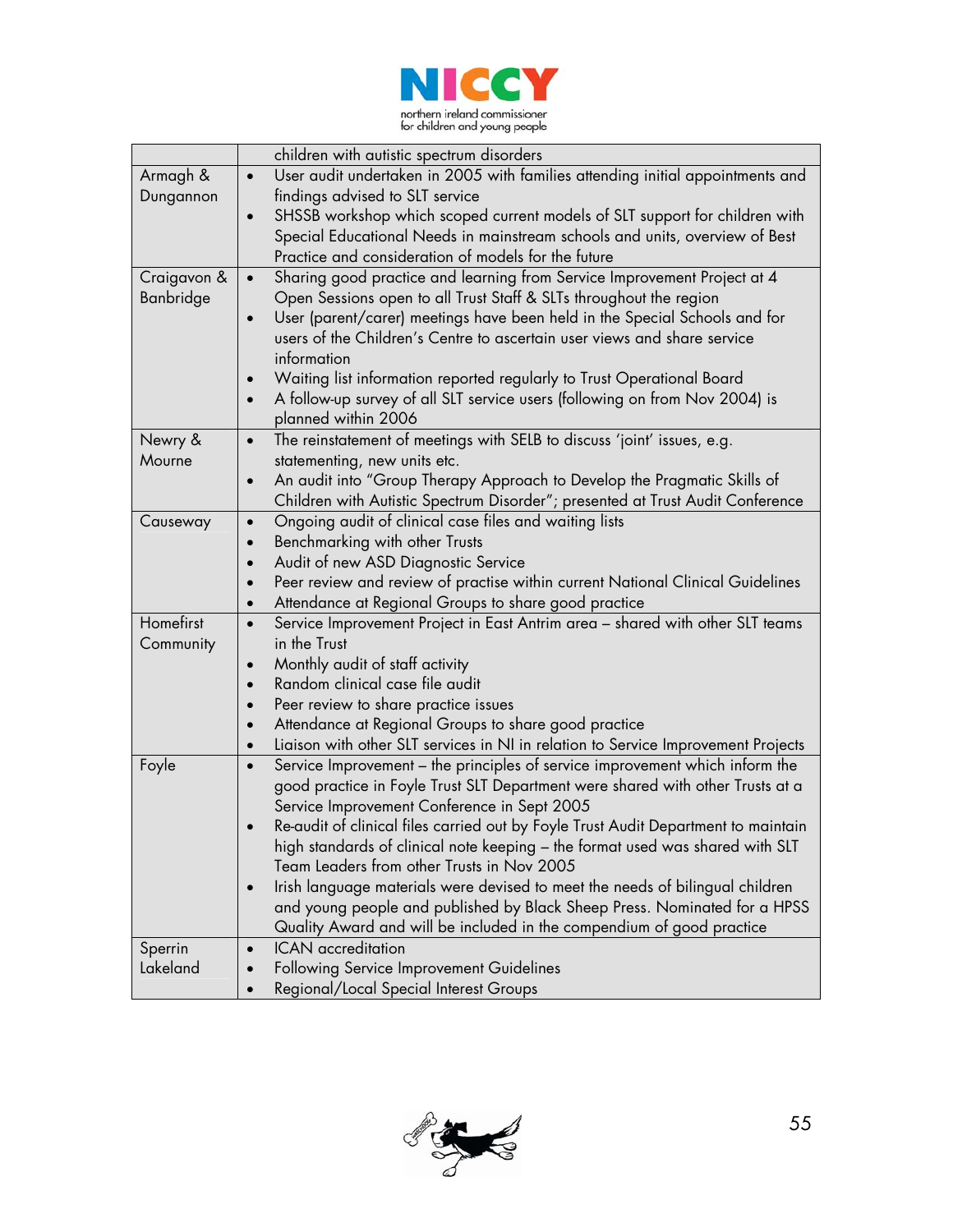

### **2.16 Suggestions for Improving Current Service and Reducing Waiting Times**

All Trusts were given the opportunity to share suggestions for improving current SLT services for children and young people and reducing waiting times. The majority of Trusts (11 out of 14) availed of this opportunity and submitted suggestions for service improvement.

Those most frequently cited suggestions for improvement were as follows (the figure in brackets represents the number of Trusts who submitted this suggestion):

- Increased and adequate clerical support (5)
- Parent Education/Training for Educational Staff; Early intervention/prevention posts engaging with parents and early educators (5)
- Improved IT Infrastructure (3)
- Public Education/Awareness; Regional advertising campaign to help parents support their children in developing communication (3)
- The role of SLTAs could be extended to a wider number of Special Schools and other settings (2)
- Partial Booking System (2)
- Collaborative working with Education (2)
- Increased SLT outreach to mainstream schools (2)
- Mainstreaming and development of Sure Start (2)
- Commitment to providing staff to cover planned/unplanned absence with additional funding (2)
- Undergraduate Training (2)
- Development of new models of service delivery (2)
- Multi-agency service planning (2)

Further suggestions, less frequently raised, include:

- Increased resource allocation in core services
- Process map the referral to discharge process within Community Clinics and Children's Centres
- Research
- Participation in next Workforce Planning (DHSSPS) review of SLT Workforce to produce a plan that will address recruitment and retention issues
- Development of new roles

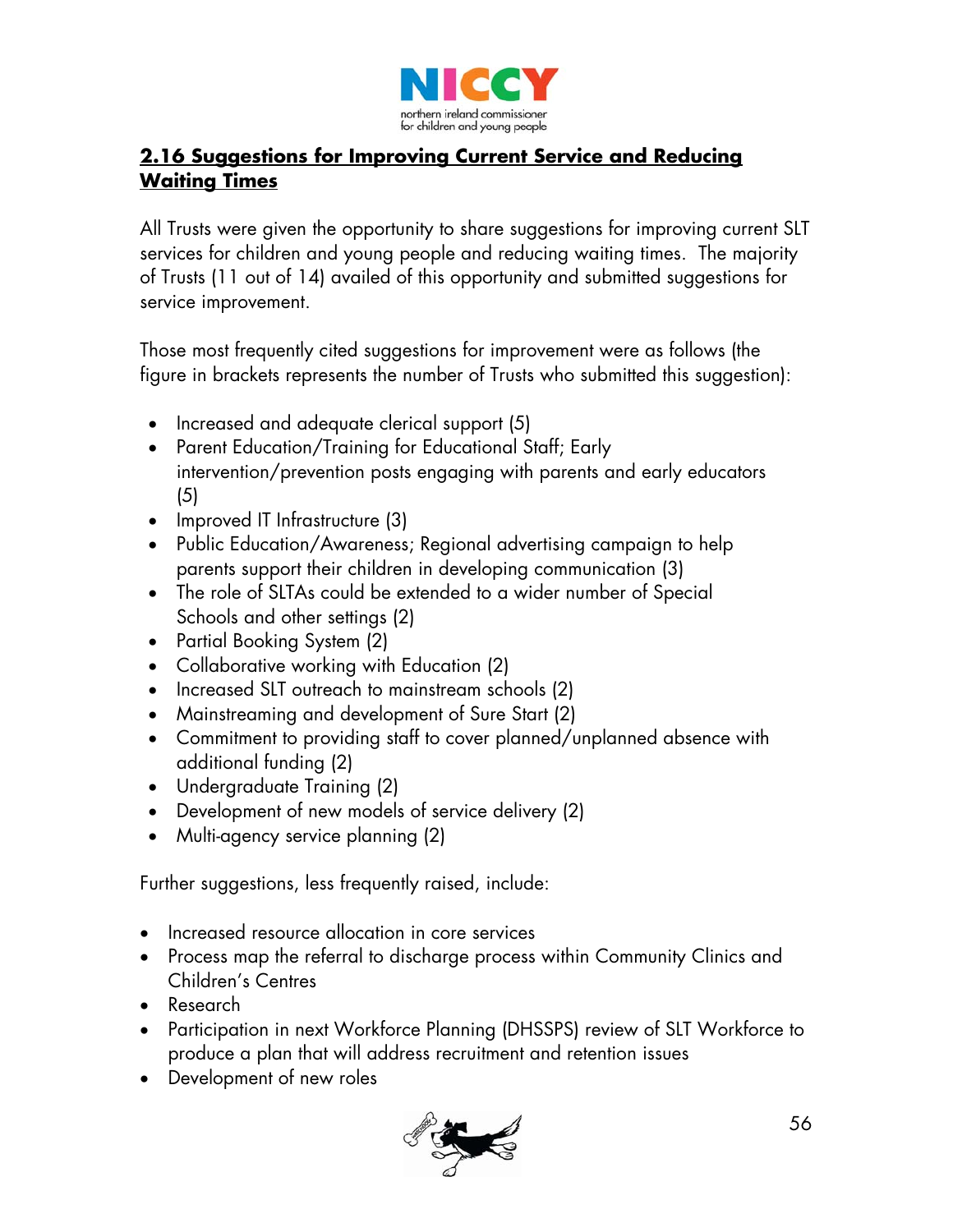

- Outreach service for statemented children at primary and post primary level
- Increasing numbers of statemented children in mainstream schools
- Central Referral Point
- Regional or Board wide Telephone help-line to provide information to parents anxious about child's communication
- Validation of Waiting Lists
- Roll out of Nursery Outreach Service
- Improved information systems/sharing between agencies Health/Education
- Re-focus of services for children towards Early Intervention
- Review/further training for Health Visitors Pack and revamp their information, in light of Hall 4
- Use of Care Aims Model
- Development of Hall 4
- Audit of Group Therapy
- Audit of success of Technical Instructors
- Autism Core Team

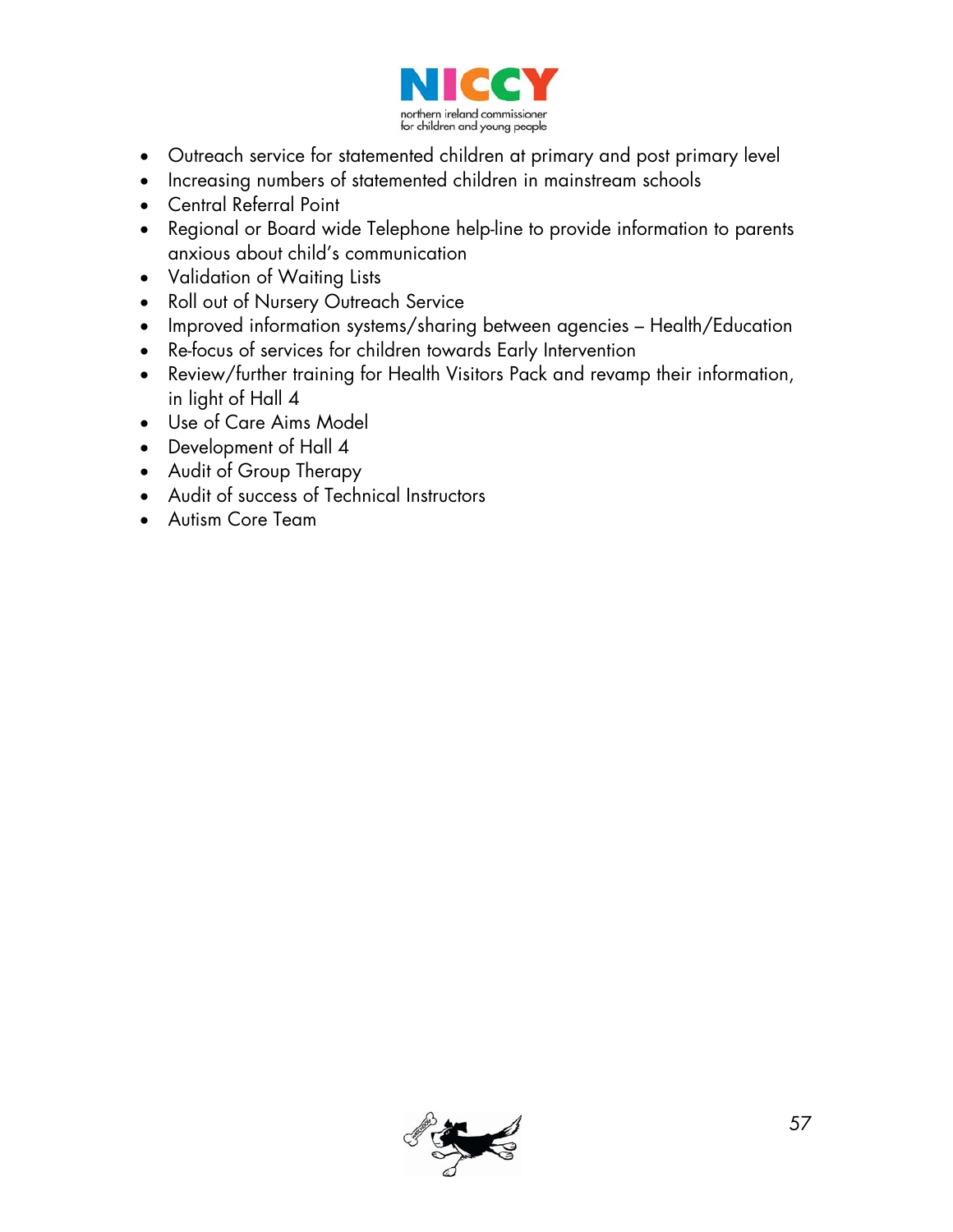

# **Chapter Three: Conclusion**

### **3.1 Concluding Comments**

It is NICCY's view that, under Articles 2;3;4;6;12;13;23;24;28 and 29 of the UNCRC, many children's rights continue to be breached or ignored due to inadequate provision of speech and language therapy services.

NICCY made an attempt in 2004/05 to encourage Government, commissioners and providers of services to accept and prioritise children's right to speech and language therapy by setting up a regional Task Force in order to identify, agree and implement an action plan to redress the unacceptable situation uncovered during the first review.

One year on, this recommendation has not yet been implemented; nor indeed is there much evidence of any significant action having taken place with regard to the other five recommendations made by NICCY this time last year.

If this situation is not urgently addressed, many children and young people will continue to be discriminated against in their right to education and health provision and thereby denied the opportunity, and fundamental right, to fulfil their potential in life. It cannot be stressed enough that speech and language is a fundamental building block to a range of life skills and is therefore of critical developmental importance. If such discrimination is not urgently addressed, this will continue to have a detrimental impact on their development, with negative consequences for immediate and long term quality of life.

It must be noted that there are some encouraging examples of good practice appearing and, as highlighted within this report, some progress occurring through the piloting of improved and new models of service delivery. Indeed, NICCY had the recent pleasure of attending the launch of one such project; Sure Start's 'Language for Life' project in South and East Belfast. NICCY has also been made aware of some encouraging developments at Board level. For example, a review group has been established within the Eastern Board to address AHP waiting times including speech and language therapy. Additionally, in partnership with the RCSLT and WELB, the Western Board have committed funding for a workforce planning pilot project.

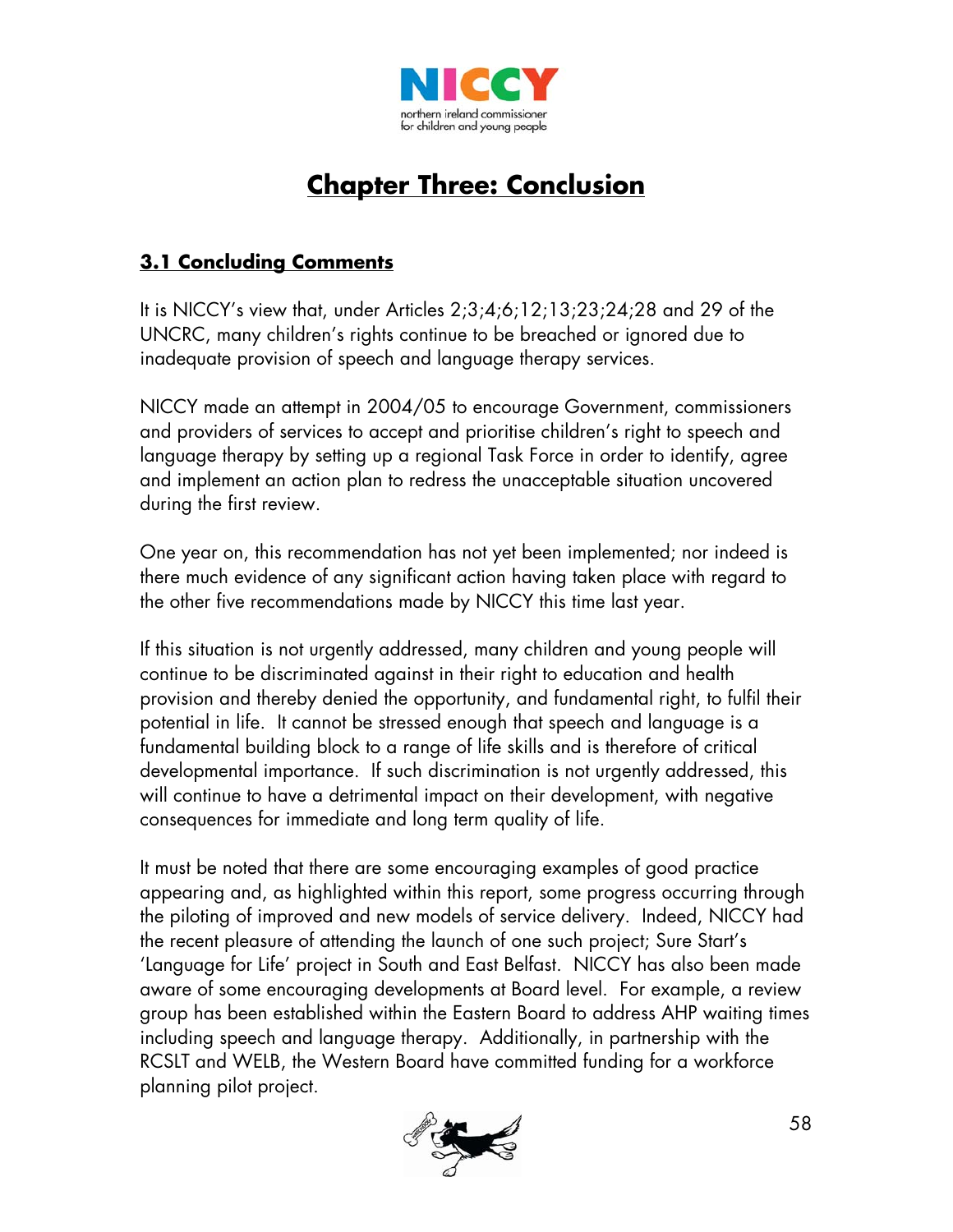

However, in spite of these developments, there still remains a lack of adequate and timely assessment and therapy provision. Just over one quarter (26%) of children and young people who are in need of either assessment or therapy are still waiting to access the service, with waiting times of up to 29 months between referral and therapy.

Most of the children brought to the attention of NICCY's complaints process have a disability, autism or special educational need. Without the necessary speech and language therapy, these children and young people are unable to fully articulate their views and feelings. This represents a breach of Article 12 of the UNCRC, which states that children have the right to express an opinion and have their voices heard and listened to. In addition, the emotional development of these children could be adversely affected.

It is our view that children's fundamental Article 12 right will continue to be breached if children and young people, who do not have the requisite communication skills, are impaired in their ability to freely express themselves by an absence of adequate services. The inadequate provision of essential treatment services such as speech and language therapy to children and young people represents a failure by government to actively protect and promote the rights of children.

Amongst the range of concerns identified within this overview, NICCY wishes to particularly highlight:

- The continued existence of a **postcode lottery**. We would question why waiting times and service delivery are not uniformly satisfactory across all Trusts within Northern Ireland.
- The **significant number** of children and young people who require access to SLT services, particularly those who are presently **awaiting assessment and/or therapy,** both in the community and special schools.
- The **inadequate** provision of resources specifically targeted at SLT services for children and young people.
- The **disparity** between the increased volume of complaints received by NICCY and the reduced number of formal complaints recorded by Trusts.
- The overall **lack of action** at a strategic and or policy level as regards the concerns raised by NICCY, professionals in the field and parents/carers.

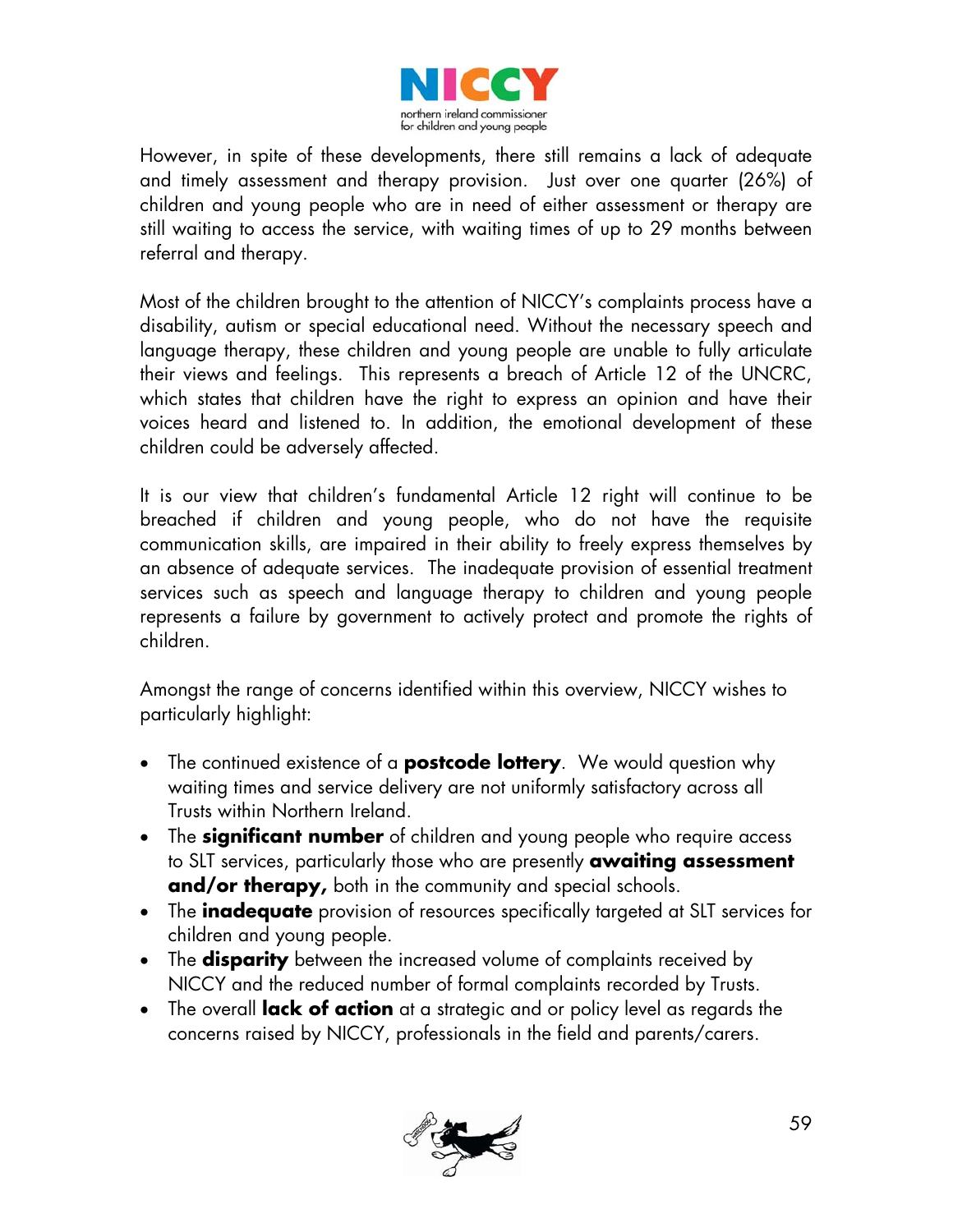

### **3.2 Next Steps**

The Commissioner for Children and Young People (Northern Ireland) Order 2003 states, as per Article 11, that the Commissioner may provide children and young people with assistance in making a complaint to a relevant authority where "the rights of the child or young person have been infringed by any action taken by that or another relevant authority; or that the interests of the child or young person has been adversely affected by any such action".

NICCY continues to be active, on behalf of many children, young people and parents, in bringing to the attention of Health and Education Boards and Trusts a range of issues with regards to the continual and routine failure to deliver appropriate speech and language services.

Under Articles 14 and 15 of the Commissioner for Children and Young People (Northern Ireland) Order 2003, the Office of the Commissioner has certain powers in relation to bringing legal proceedings concerning the rights or welfare of children or young people. NICCY is presently considering a number of circumstances in which legal interventions may prove necessary with regards to the provision of speech and language services for children and young people.

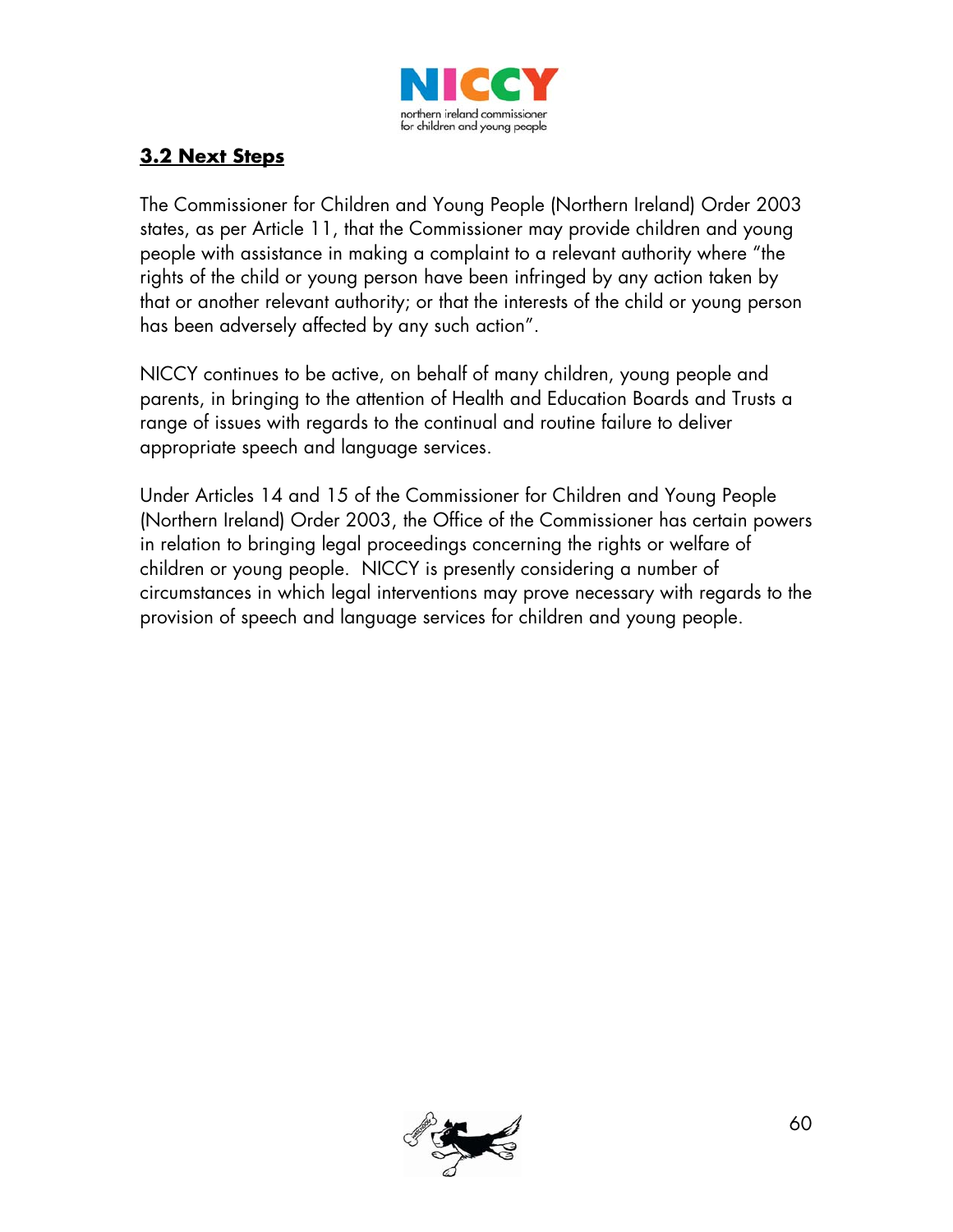

#### **Recommendations and Actions**

**1. NICCY would urge the Children's Minister to set up the Task Force recommended one year ago to review SLT provision within NI. NICCY recommends that the Task Force develops a time-bound action plan to address the issues raised in both this and the previous year's review. These actions must ensure that children and young people's rights under Articles 6 and 23 of the United Nations Convention on the Rights of the Child are fulfilled, through the provision of timely and adequate access to speech and language therapy.** 

**Article 6: Survival and Development** 

**The child has an inherent right to life, and the State has an obligation to ensure to the maximum extent possible the survival and development of the child.** 

**Article 23: Children with Disability** 

**Children with a physical disability or learning difficulties have the right to special care, education and training, designed to help them to achieve the greatest possible self-reliance and to lead a full and active life in society.**

**2. NICCY will be seeking a legal opinion in order to establish if we can assist complainants to challenge the existing inadequacy of speech and language therapy provision for relevant children and young people within Northern Ireland.** 

**3. In the absence of any significant progress within the area under review, NICCY will be reporting to the UNCRC on the current SLT related breach of children's rights.** 

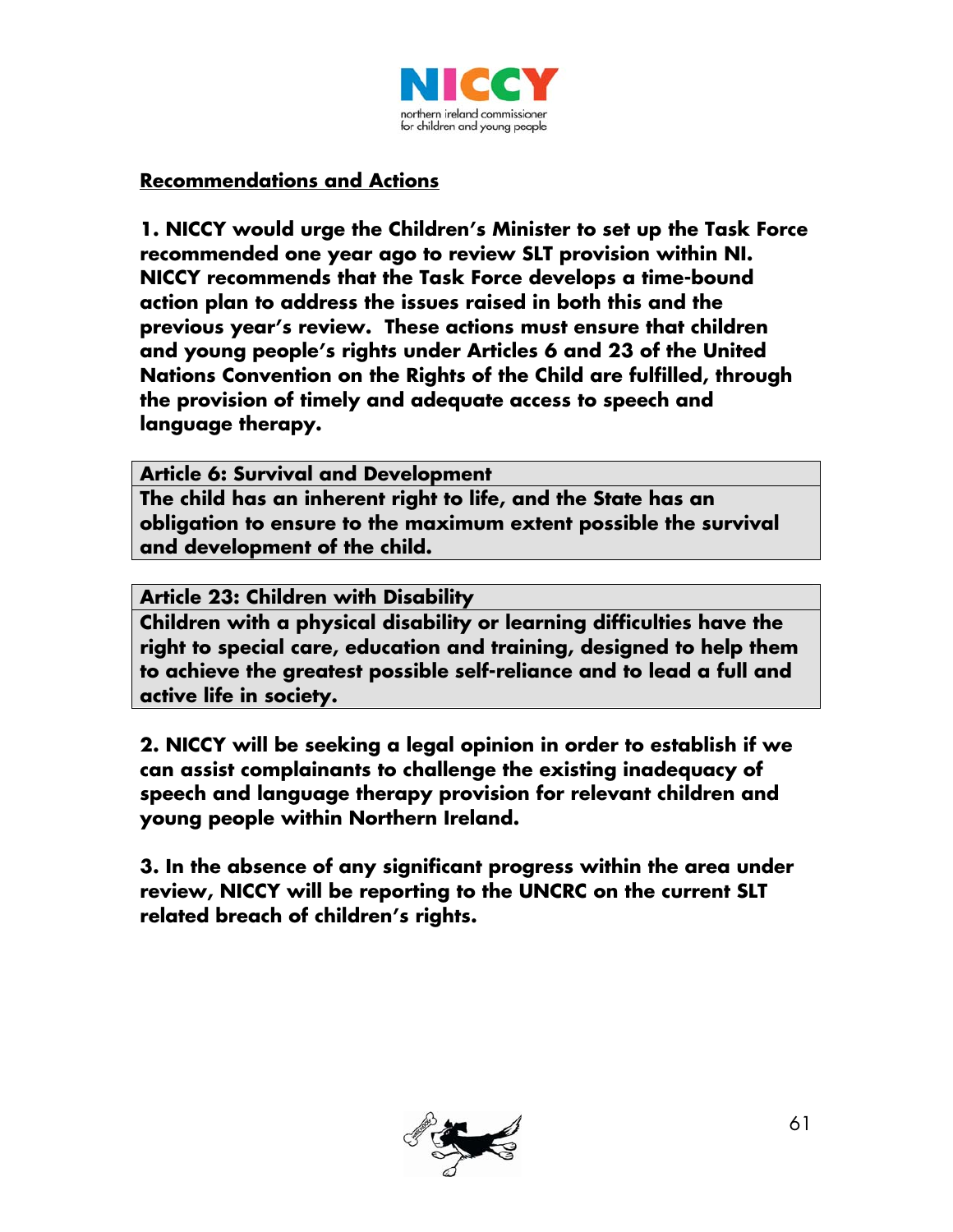

# **Appendix 1: Children's Rights in Relation to Speech and Language Therapy (UNCRC)**

#### **Article 2: Non-Discrimination**

**All rights in the Convention apply to all children without exception, and the State has an obligation to protect children from any form of discrimination** 

#### **Article 3: Best Interests of the Child**

**All actions concerning the child should take full account of his or her best interests. The State is to provide adequate care when parents or others with responsibility fail to do so.** 

#### **Article 4: Implementation of Rights**

**The State has an obligation to translate the rights of the Convention into reality.** 

#### **Article 6: Survival and Development**

**The child has an inherent right to life, and the State has an obligation to ensure to the maximum extent possible the survival and development of the child.** 

#### **Article 12: The Child's Opinion**

**The child has the right to express an opinion, and to have that opinion taken into account, in any matter or procedure affecting the child, in accordance with his or her age and maturity.** 

#### **Article 13: Freedom of Expression**

**The child has the right to obtain and make known information, and to express his or her own views, unless this would violate the rights of others.** 

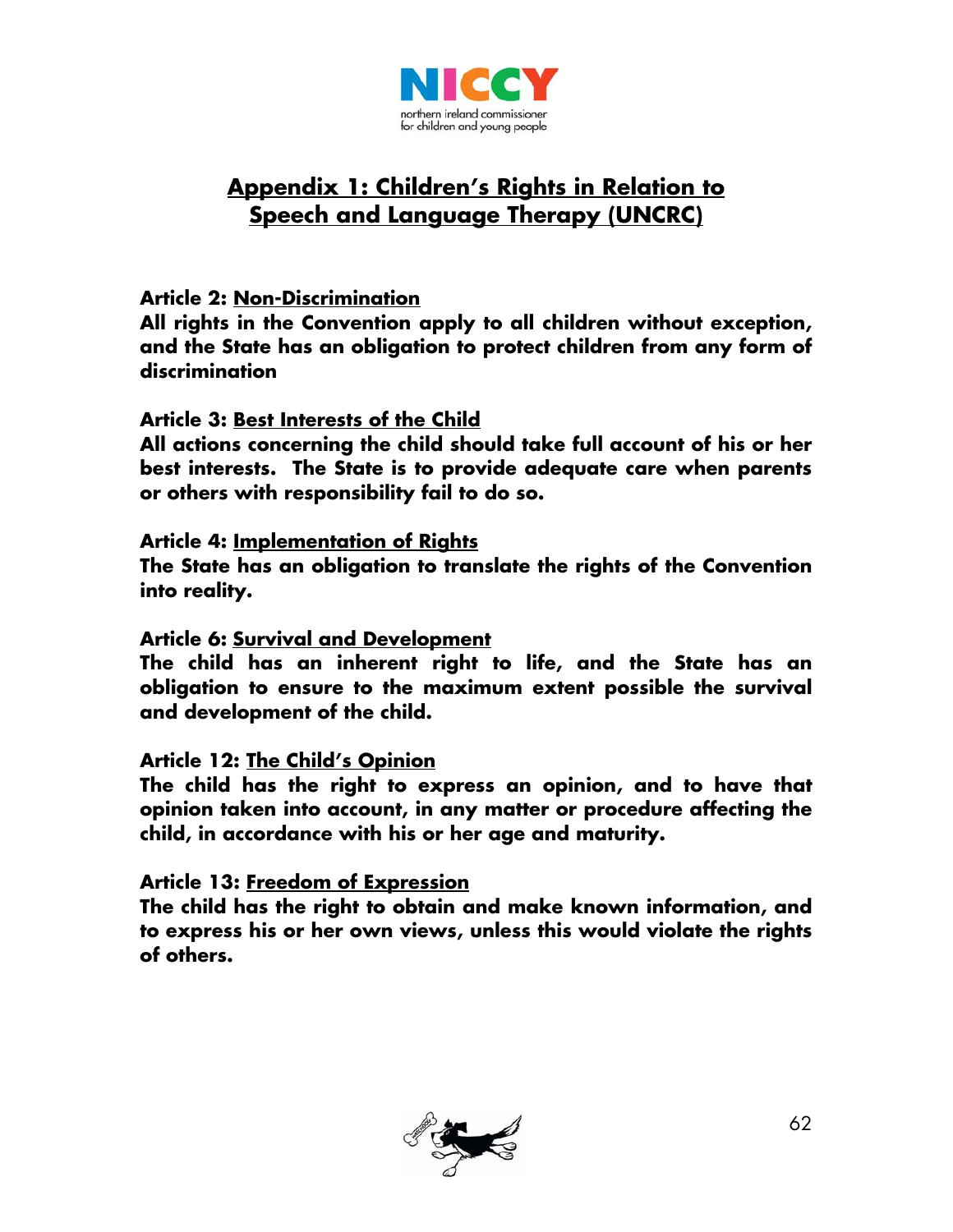

#### **Article 23: Children with Disability**

**Children with physical disability or learning difficulties have the right to special care, education and training, designed to help them to achieve the greatest possible self-reliance and to lead a full and active life in society.** 

#### **Article 24: Health and Health Services**

**The child has the right to the enjoyment of the highest attainable standard of health possible and to have access to health and medical services. In its provision of health services, the State shall place special emphasis on primary and preventative health care, public health education and the diminution of infant mortality. The State has an obligation to work towards the abolition of harmful practices prejudicial to the health of children. States which ratify the Convention have an obligation to promote international cooperation to advance the realisation of the child's right to health especially in developing countries.** 

#### **Article 28: Education**

**The child has the right to education; the State has a duty to make primary education compulsory and free to all and to take measures to develop different forms of secondary education and to make this accessible to all children. School discipline should be administered in a manner consistent with the child's human dignity. States which ratify the Convention have an obligation to encourage international co-operation to ensure implementation of the child's right to education, taking particular account of the needs of developing countries.** 

#### **Article 29: Aims of Education**

**Education should be directed at developing the child's personality and talents, preparing the child for active life as an adult, fostering respect for basic human rights; developing respect for the child's own cultural and national values and those of others; and, developing respect for the natural environment.** 

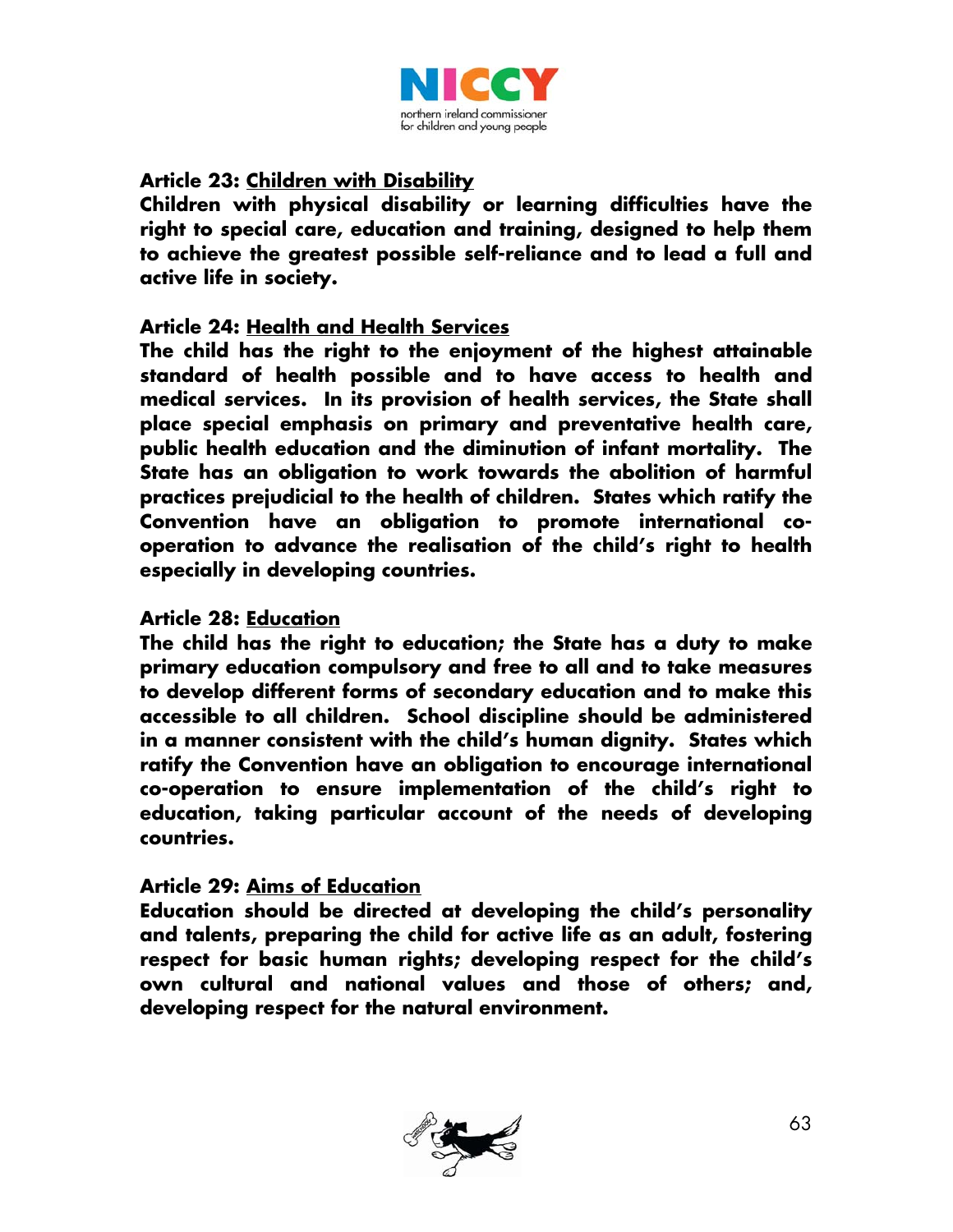

# **SPEECH AND LANGUAGE THERAPY: TRUST QUESTIONNAIRE**

# **Section 1: Your Details**

| Phone: _______________________________ |
|----------------------------------------|

# **Section 2: Children and Young People Within Your Trust**

### **2.1 …Who Are Currently Receiving SLT**

## **2.1.1 How many children and young people are currently in receipt**

**of SLT?** Please breakdown figures by age, gender and setting in the relevant tables below:

| Total numbers  |  |
|----------------|--|
| currently in   |  |
| receipt of SLT |  |

| Primary | Post Primary |
|---------|--------------|
|         |              |
|         |              |

| Male | Female |
|------|--------|
|      |        |
|      |        |

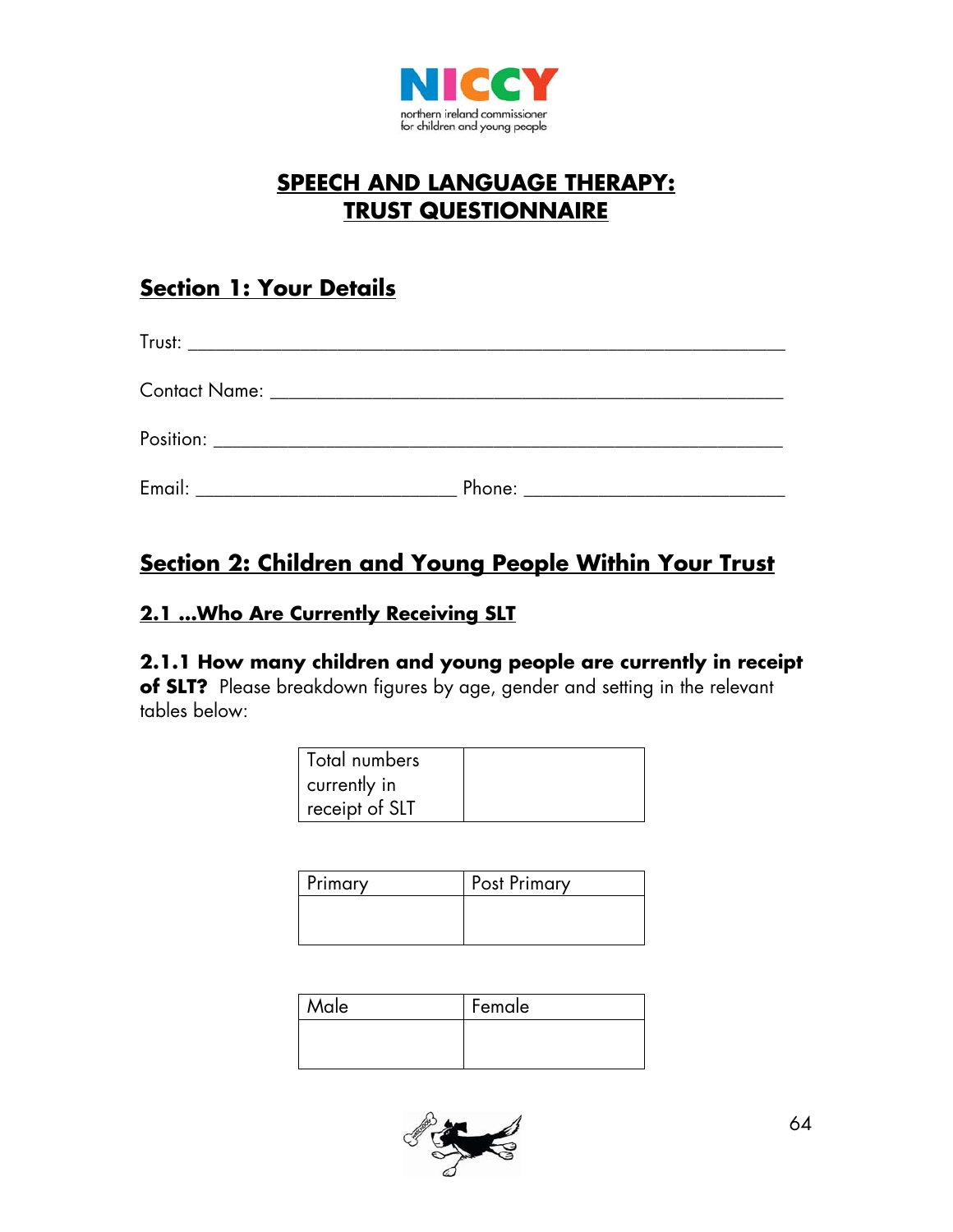

| Mainstream<br>school | Special<br>school | Hospital<br>setting | Community<br>setting | Other<br>(please<br>specify) |
|----------------------|-------------------|---------------------|----------------------|------------------------------|
|                      |                   |                     |                      |                              |

### **2.2 …Who Are Waiting for Assessment**

**2.2.1 How many children and young people are currently awaiting assessment for SLT?** Please breakdown figures by age, gender and setting in the relevant tables below:

| Total numbers      |  |
|--------------------|--|
| currently awaiting |  |
| assessment for     |  |
|                    |  |

| Primary | <b>Post Primary</b> |
|---------|---------------------|
|         |                     |
|         |                     |

| Male | Female |  |  |
|------|--------|--|--|
|      |        |  |  |
|      |        |  |  |

| Mainstream<br>school | Special<br>school | Hospital<br>setting | Community<br>setting | Other<br>(please)<br>specify) |
|----------------------|-------------------|---------------------|----------------------|-------------------------------|
|                      |                   |                     |                      |                               |

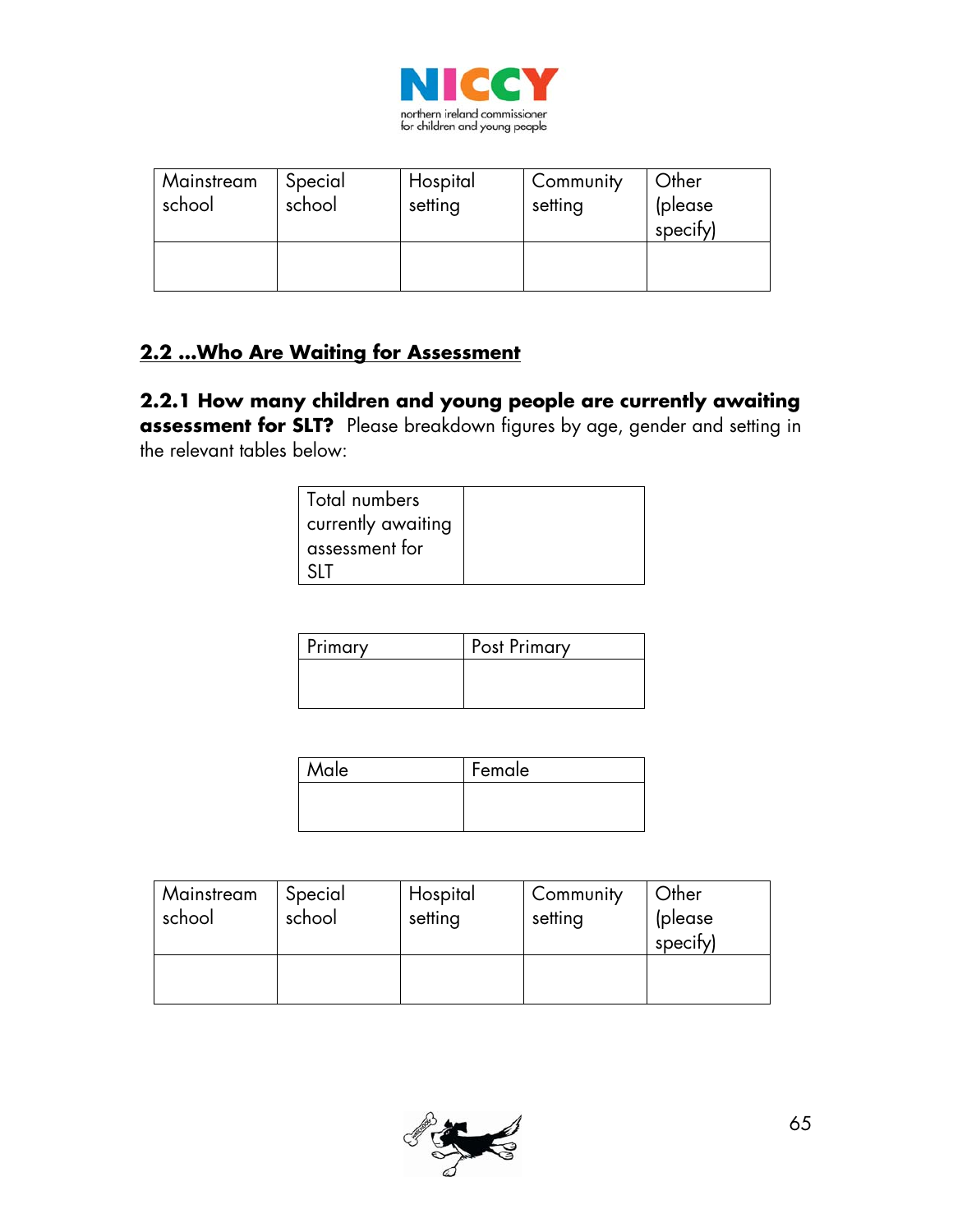

#### **2.2.2 What are your average waiting times for assessment?** Please

breakdown figures by setting in the table below:

| Mainstream<br>school | Special<br>school | Hospital<br>setting | Community<br>setting | Other<br>(please<br>specify) |
|----------------------|-------------------|---------------------|----------------------|------------------------------|
|                      |                   |                     |                      |                              |

### **2.2.3 What are your minimum AND maximum waiting times for assessment?** Please breakdown figures by setting in the table below:

|                            | Mainstream<br>school | Special<br>school | Hospital<br>setting | Community<br>setting | Other<br>(please<br>specify) |
|----------------------------|----------------------|-------------------|---------------------|----------------------|------------------------------|
| Minimum<br>waiting<br>time |                      |                   |                     |                      |                              |
| Maximum<br>waiting<br>time |                      |                   |                     |                      |                              |

### **2.3 …Who Are Waiting for Therapy**

**2.3.1 How many children and young people are currently awaiting their initial therapy appointment post assessment?** Please breakdown figures by age, gender and setting in the relevant tables below:

| Total numbers      |  |
|--------------------|--|
| currently awaiting |  |
| initial therapy    |  |
| appointment post   |  |
| assessment         |  |

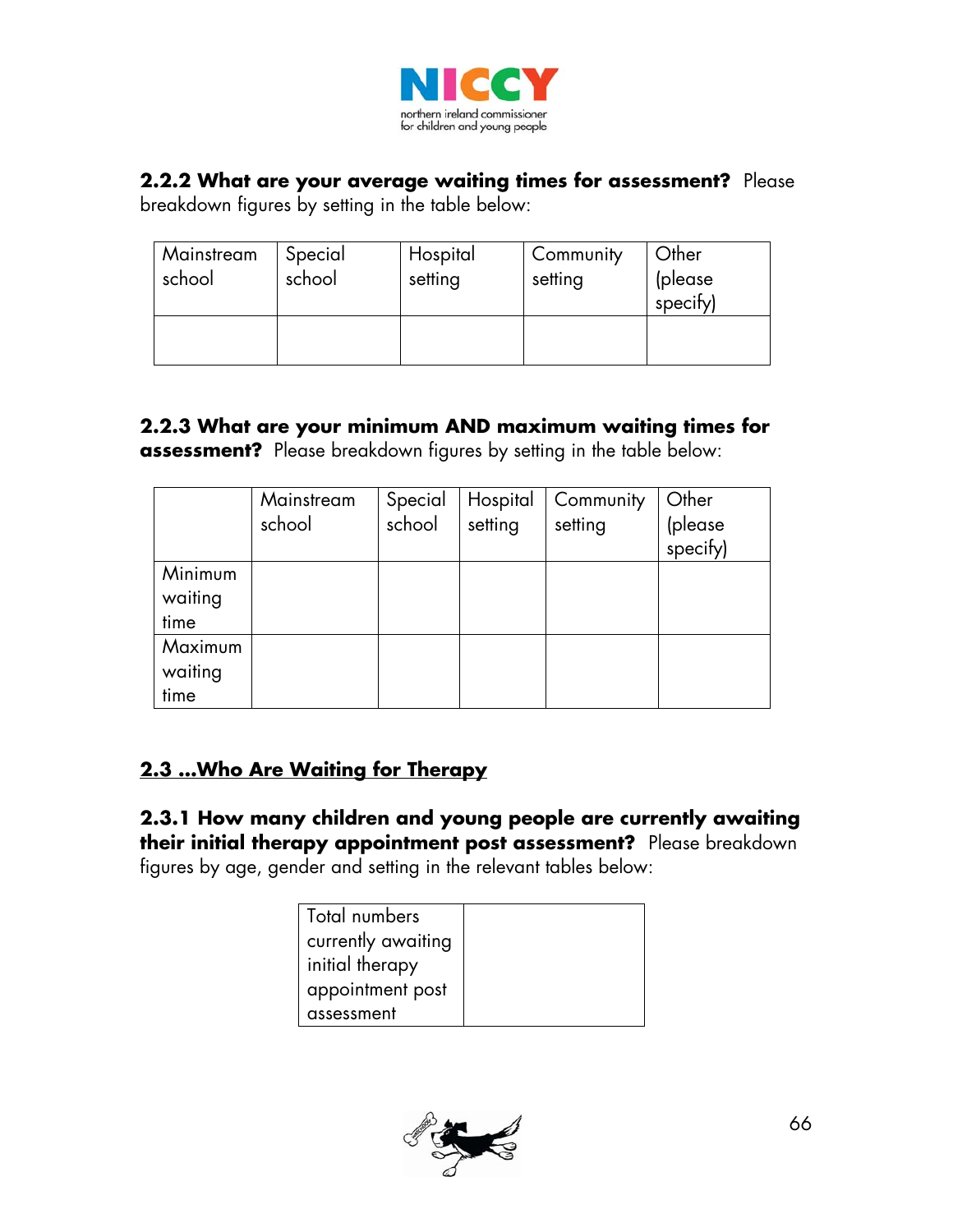

| <b>Primary</b> | <b>Post Primary</b> |
|----------------|---------------------|
|                |                     |
|                |                     |

| Male | Female |  |  |
|------|--------|--|--|
|      |        |  |  |
|      |        |  |  |

| Mainstream<br>school | Special<br>school | Hospital<br>setting | Community<br>setting | Other<br>(please<br>specify) |
|----------------------|-------------------|---------------------|----------------------|------------------------------|
|                      |                   |                     |                      |                              |

**2.3.2 What is the average waiting time between assessment and an initial therapy appointment?** Please breakdown figures by setting in the table below:

| Mainstream<br>school | Special<br>school | Hospital<br>setting | Community<br>setting | Other<br>(please)<br>specify) |
|----------------------|-------------------|---------------------|----------------------|-------------------------------|
|                      |                   |                     |                      |                               |

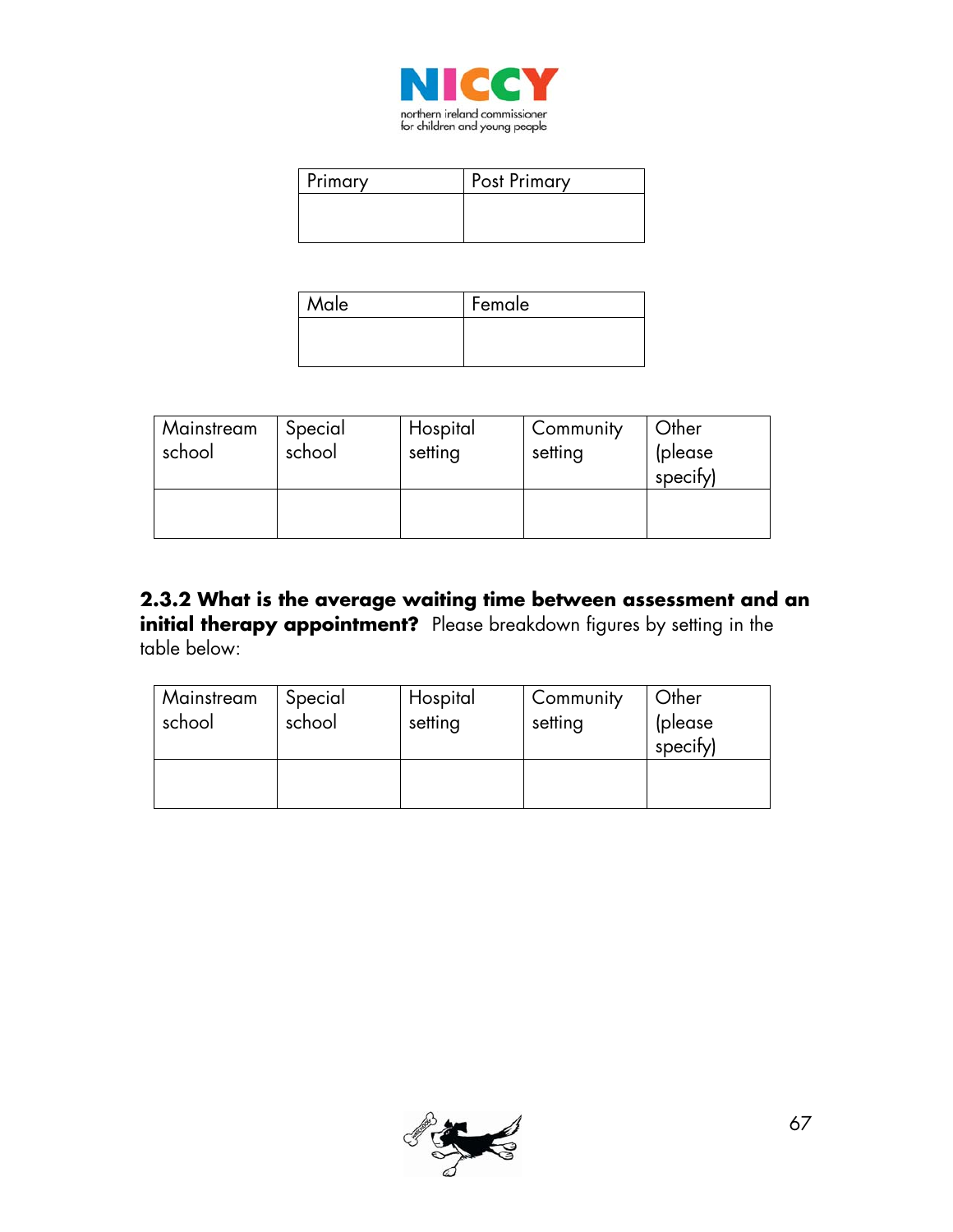

# **2.3.3 What are the minimum AND maximum waiting times between**

**assessment and initial therapy appointments?** Please breakdown figures by setting in the table below:

|         | Mainstream | Special | Hospital | Community | Other    |
|---------|------------|---------|----------|-----------|----------|
|         | school     | school  | setting  | setting   | (please  |
|         |            |         |          |           | specify) |
| Minimum |            |         |          |           |          |
| waiting |            |         |          |           |          |
| time    |            |         |          |           |          |
| Maximum |            |         |          |           |          |
| waiting |            |         |          |           |          |
| time    |            |         |          |           |          |

### **2.4 …Who are between treatment sessions:**

### **2.4.1 Once children enter treatment, does the model of care (e.g. block therapy) require them to go onto a further waiting list?**

- No ( ) If no, please proceed to section 2.5
- Yes ( ) If yes, please continue with this section

### **2.4.2 Please explain further this model of care:**



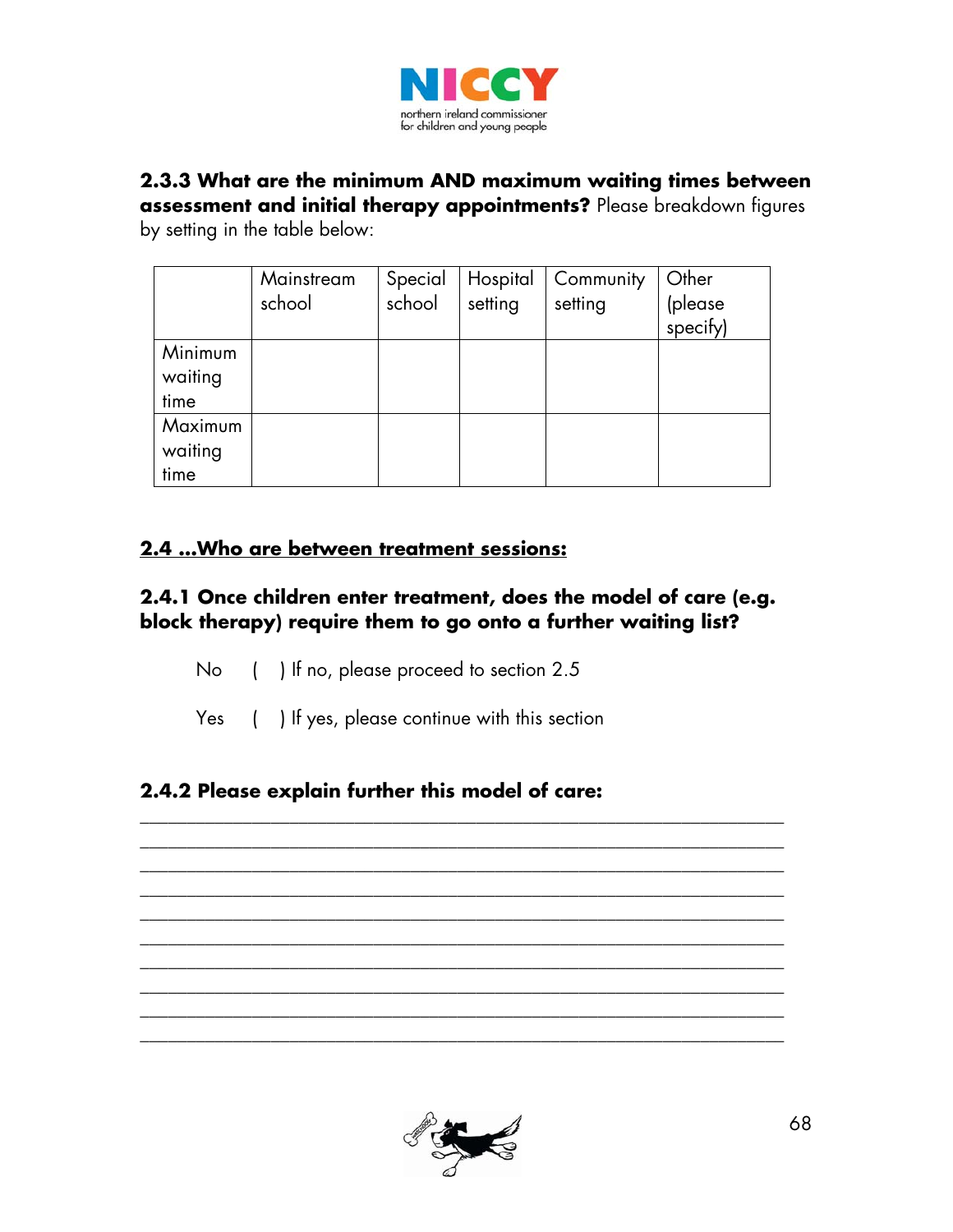

#### **2.4.3 What are the minimum and maximum waiting times for**

**further treatment?** Please breakdown figures by setting in the table below:

|                            | Mainstream<br>school | Special<br>school | Hospital<br>setting | Community<br>setting | Other<br>(please<br>specify) |
|----------------------------|----------------------|-------------------|---------------------|----------------------|------------------------------|
| Minimum<br>waiting<br>time |                      |                   |                     |                      |                              |
| Maximum<br>waiting<br>time |                      |                   |                     |                      |                              |

### **2.5 …Who Are Statemented**

### **2.5.1 How many children and young people who are currently statemented have an identified need for SLT?** Please breakdown figures

by age and gender in the relevant tables below:

| Total numbers    |  |
|------------------|--|
| currently        |  |
| statemented with |  |
| SLT as an        |  |
| identified need. |  |

| Primary | Post Primary |
|---------|--------------|
|         |              |
|         |              |

| Male | Female |
|------|--------|
|      |        |
|      |        |

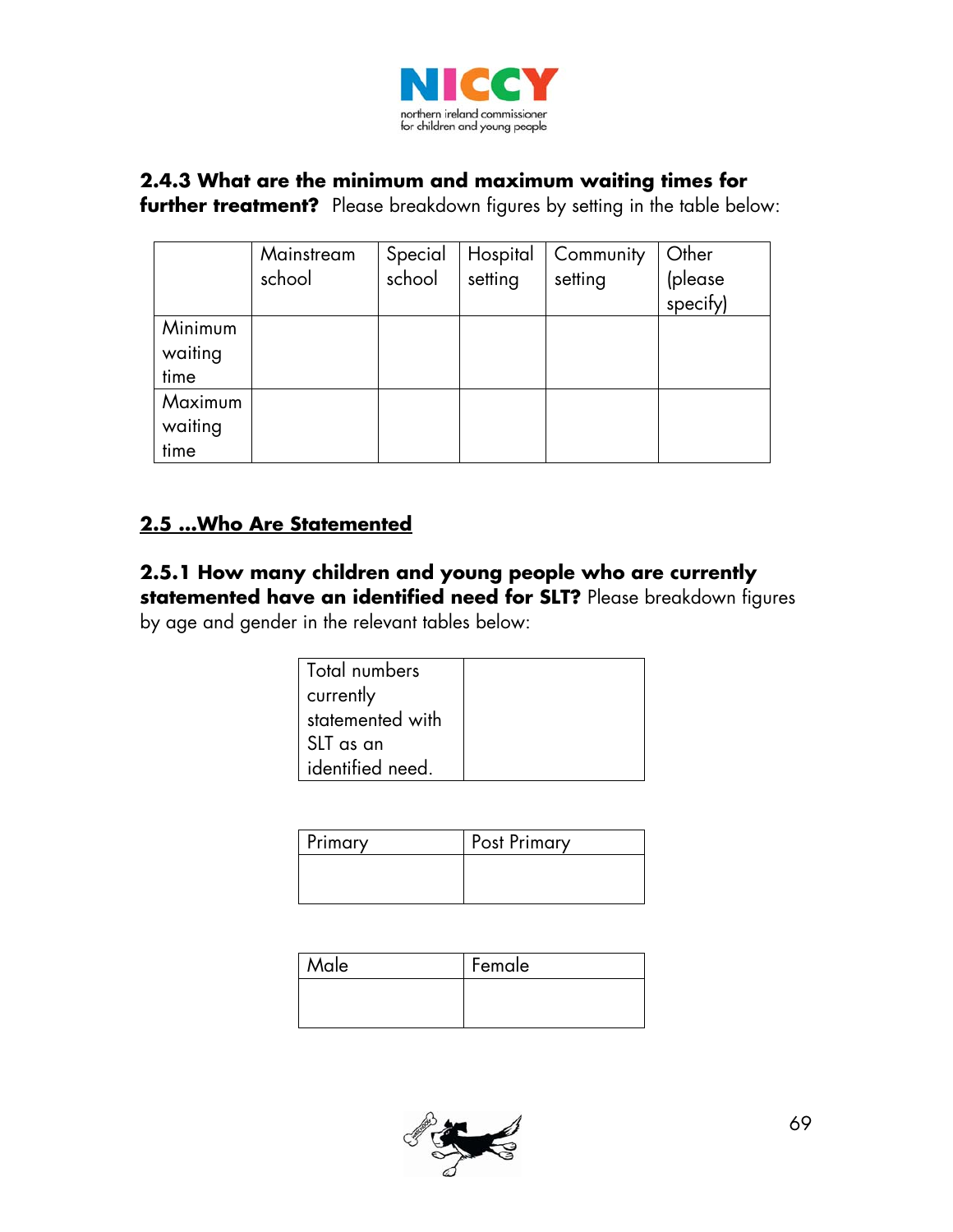

### **2.5.2 How many of these have been statemented in the last year (01/12/04 to 30/11/05 inclusive)?**

## **2.5.3 Overall, how many children and young people who are**

**statemented have SLT as a primary need?** Please breakdown figures by age and gender in the relevant tables below:

| Total numbers    |  |
|------------------|--|
| statemented with |  |
| SLT as a primary |  |
| need             |  |

| Primary | <b>Post Primary</b> |
|---------|---------------------|
|         |                     |
|         |                     |

| Male | Female |
|------|--------|
|      |        |
|      |        |

### **2.5.4 Overall, how many children and young people who are**

**statemented have SLT as a secondary need?** Please breakdown figures by age and gender in the relevant tables below:

| Total numbers    |  |
|------------------|--|
| statemented with |  |
| l SLT as a       |  |
| secondary need   |  |

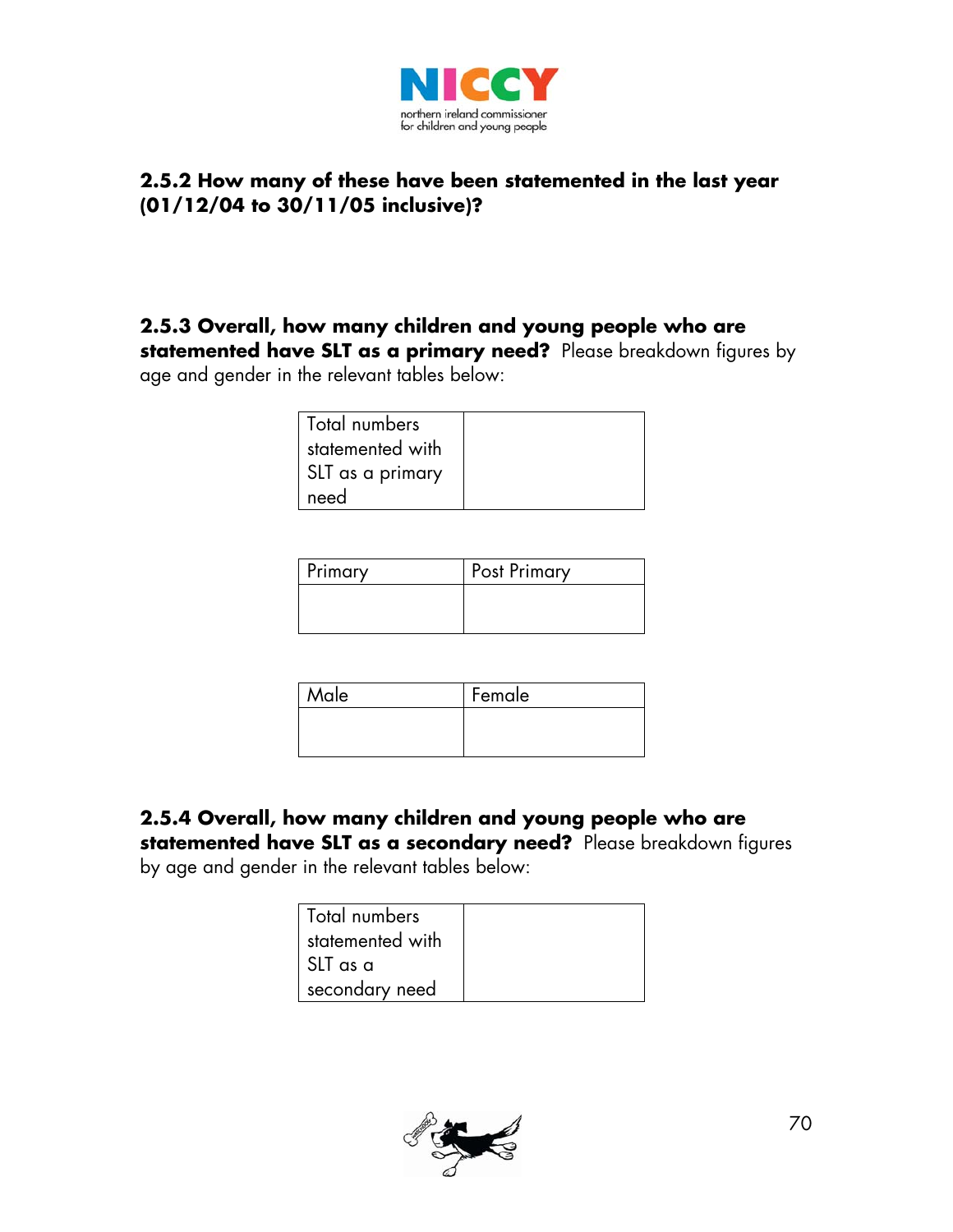

| <b>Primary</b> | <b>Post Primary</b> |
|----------------|---------------------|
|                |                     |
|                |                     |

| Male | Female |
|------|--------|
|      |        |
|      |        |

# **Section 3: Special Schools**

**3.1 How many Special Schools are there within your Trust with pupils requiring SLT?** 

**3.2 What percentage of children statemented within your Trust are currently attending special schools?** Please breakdown figures by age and gender in the relevant tables below:

| % of statemented   |  |
|--------------------|--|
| children attending |  |
| special schools    |  |

| Primary | Post Primary |
|---------|--------------|
|         |              |
|         |              |

| Male | Female |
|------|--------|
|      |        |
|      |        |

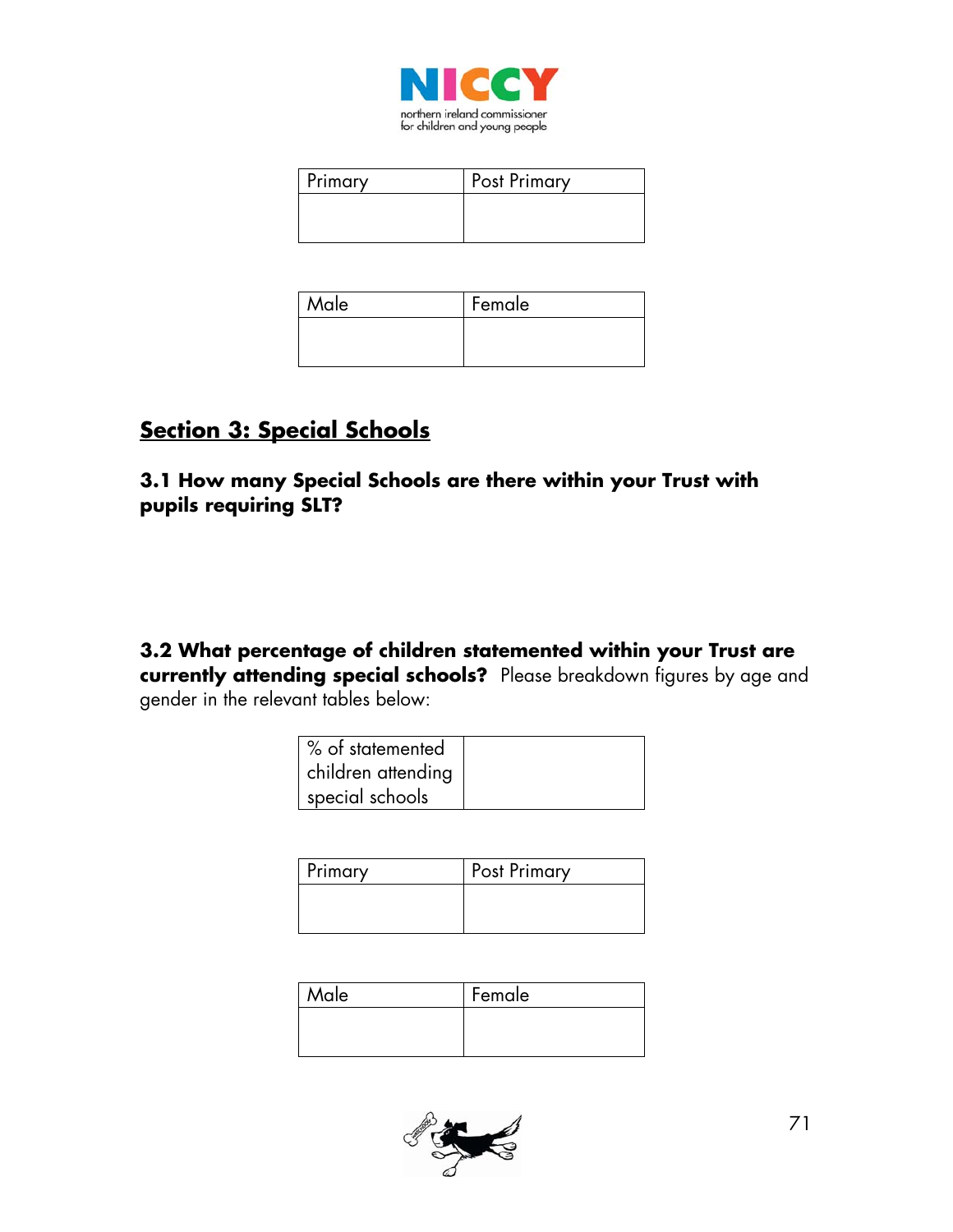

# 3.3 What percentage of children statemented within your Trust are

currently attending mainstream schools? Please breakdown figures by age and gender in the relevant tables below:

| % of statemented   |  |
|--------------------|--|
| children attending |  |
| mainstream schools |  |

| Primary | <b>Post Primary</b> |
|---------|---------------------|
|         |                     |
|         |                     |

| Male | Female |
|------|--------|
|      |        |
|      |        |

### 3.4 Please account for any children not covered in questions 3.2 or

3.3 (e.g. numbers of pre-school children, children not attending school)



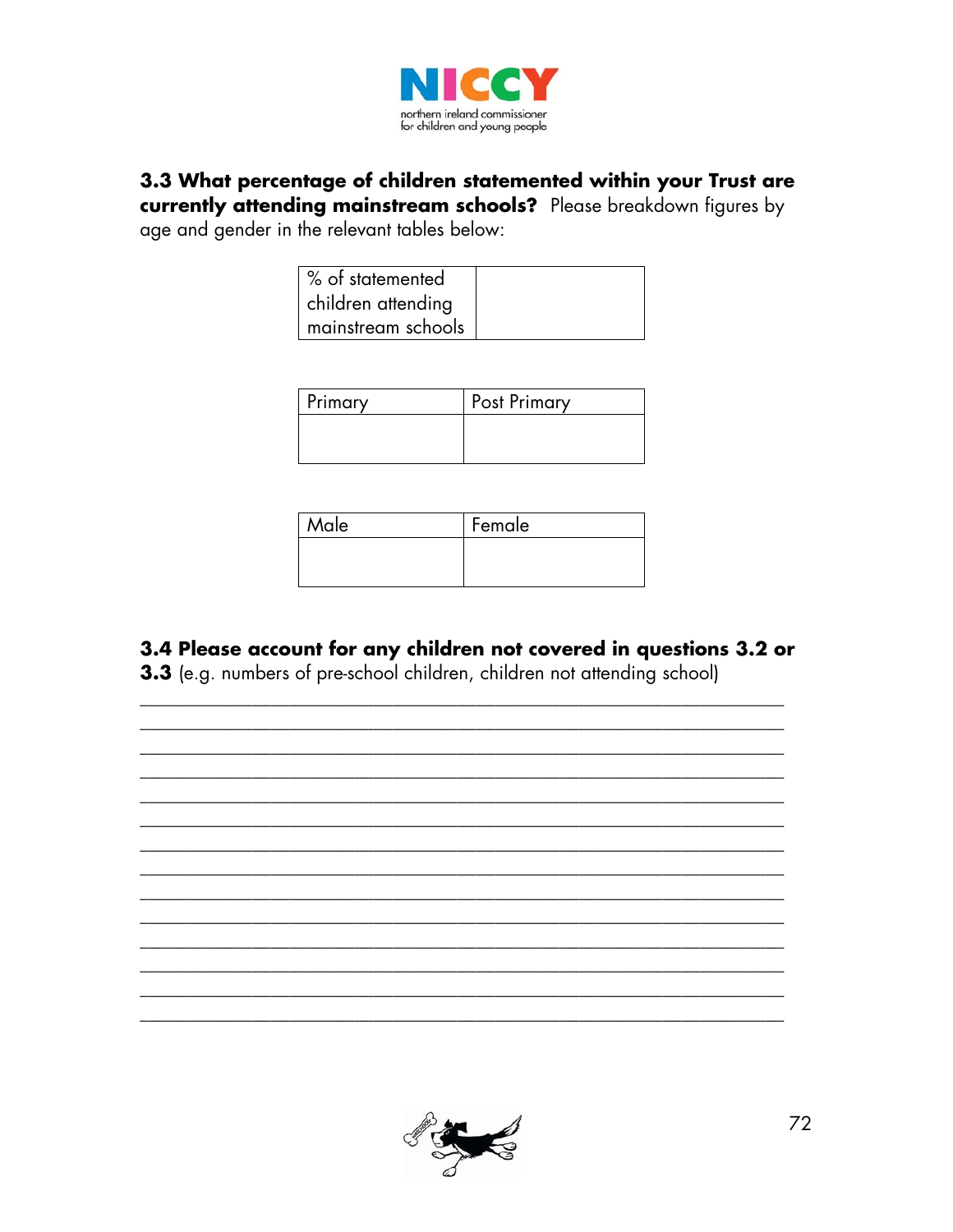

## **Section 4: Personnel**

**4.1 How many Speech and Language Therapists (full and part time) are currently employed within your Trust?** Please breakdown figures by setting in the table below:

| Mainstream<br>school | Special<br>school | Hospital<br>setting | Community<br>setting | Other<br>(please<br>specify) |
|----------------------|-------------------|---------------------|----------------------|------------------------------|
|                      |                   |                     |                      |                              |

**4.2 How many WTE Speech and Language Therapist posts are there**  within your Trust at present? Please breakdown figures by setting in the table below:

| Mainstream<br>school | Special<br>school | Hospital<br>setting | Community<br>setting | <b>Other</b><br>(please<br>specify) |
|----------------------|-------------------|---------------------|----------------------|-------------------------------------|
|                      |                   |                     |                      |                                     |

**4.3 How many WTE vacancies are there for Speech and Language Therapists within your Trust at present?** Please breakdown figures by setting in the table below:

| Mainstream<br>school | Special<br>school | Hospital<br>setting | Community<br>setting | Other<br>(please<br>specify) |
|----------------------|-------------------|---------------------|----------------------|------------------------------|
|                      |                   |                     |                      |                              |

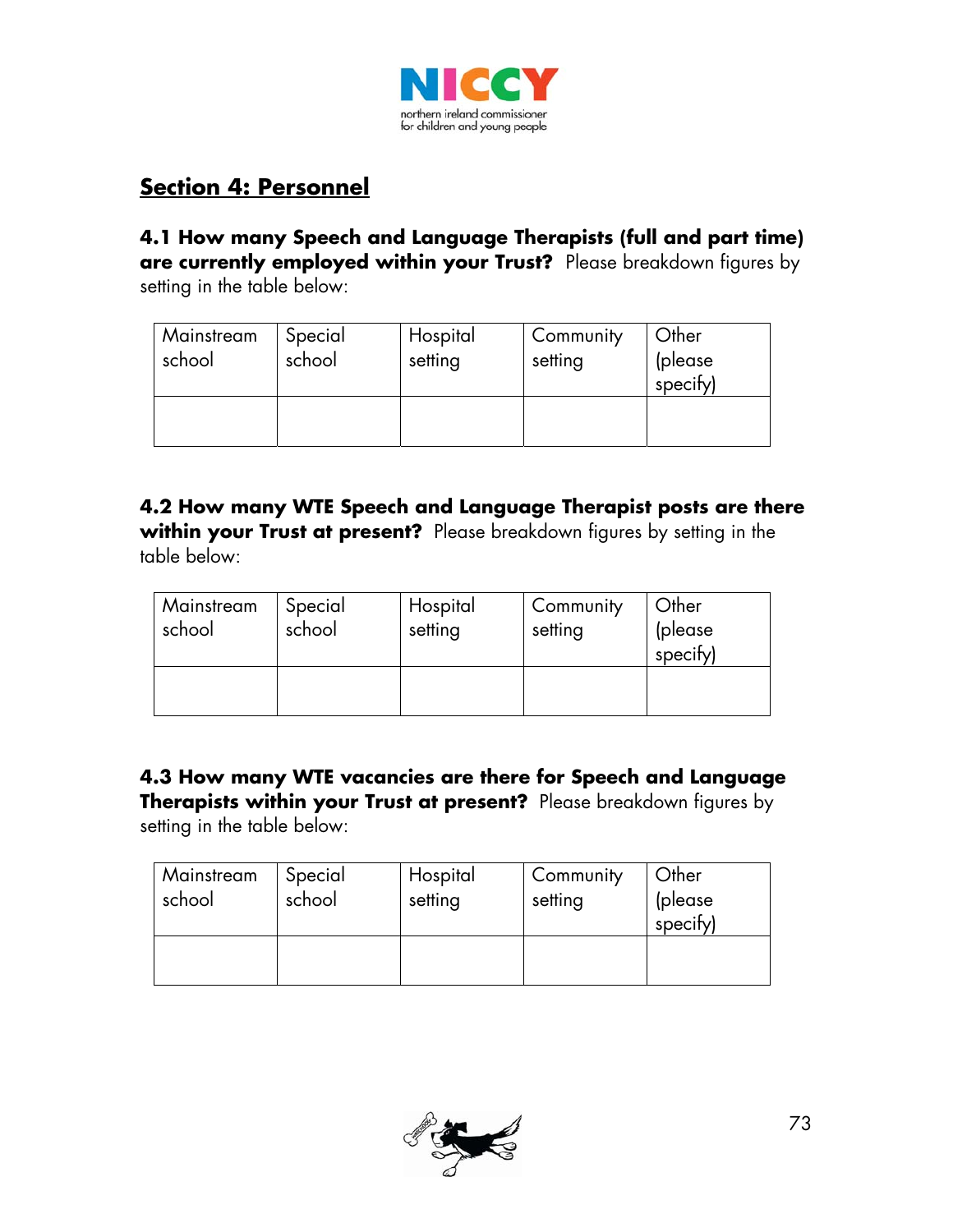

# **4.4 How many Speech and Language Assistants (full and part time)**

**are currently employed within your Trust?** Please breakdown figures by setting in the table below:

| Mainstream<br>school | Special<br>school | Hospital<br>setting | Community<br>setting | Other<br>(please<br>specify) |
|----------------------|-------------------|---------------------|----------------------|------------------------------|
|                      |                   |                     |                      |                              |

#### **4.5 How many WTE Speech and Language Assistant posts are there**  within your Trust at present? Please breakdown figures by setting in the table below:

| Mainstream<br>school | Special<br>school | Hospital<br>setting | Community<br>setting | Other<br>(please<br>specify) |
|----------------------|-------------------|---------------------|----------------------|------------------------------|
|                      |                   |                     |                      |                              |

#### **4.6 How many WTE vacancies are there for Speech and Language Assistants within your Trust at present?** Please breakdown figures by setting in the table below:

| Mainstream<br>school | Special<br>school | Hospital<br>setting | Community<br>setting | Other<br>(please<br>specify) |
|----------------------|-------------------|---------------------|----------------------|------------------------------|
|                      |                   |                     |                      |                              |

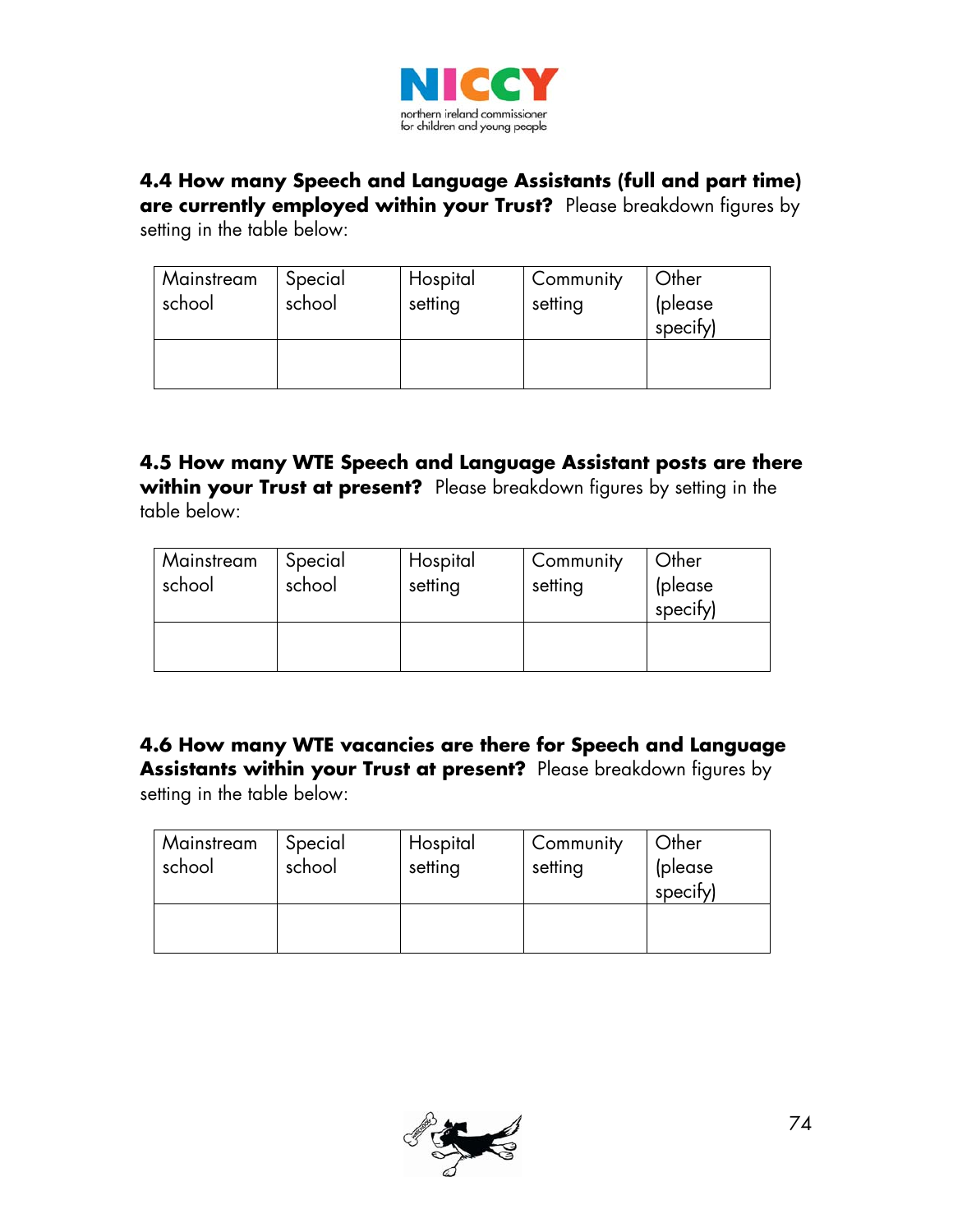

### 4.7 What are the administrative support arrangements attached to the SLT provision within your Trust? Please breakdown answer by setting

in the table below:

| Mainstream<br>school | Special<br>school | Hospital<br>setting | Community<br>setting | Other<br>(please<br>specify) |
|----------------------|-------------------|---------------------|----------------------|------------------------------|
|                      |                   |                     |                      |                              |
|                      |                   |                     |                      |                              |
|                      |                   |                     |                      |                              |
|                      |                   |                     |                      |                              |

### **Section 5: Complaints**

5.1 What is the process within your Trust for recording formal complaints?



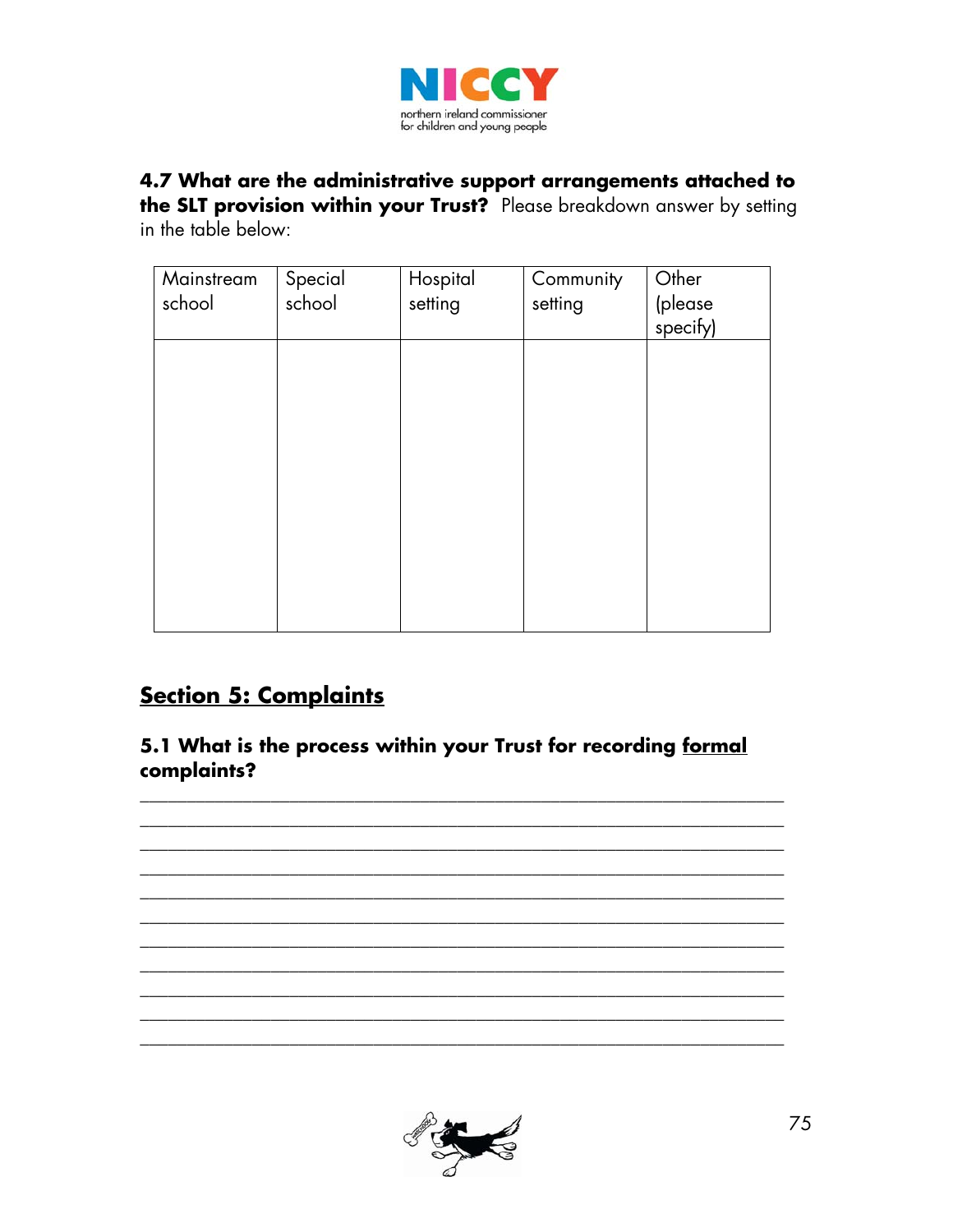

#### 5.2 How many formal complaints have been lodged in the last year?

#### 5.3 What is the process within your Trust for recording informal complaints?

5.4 How many informal complaints have been lodged in the last year?

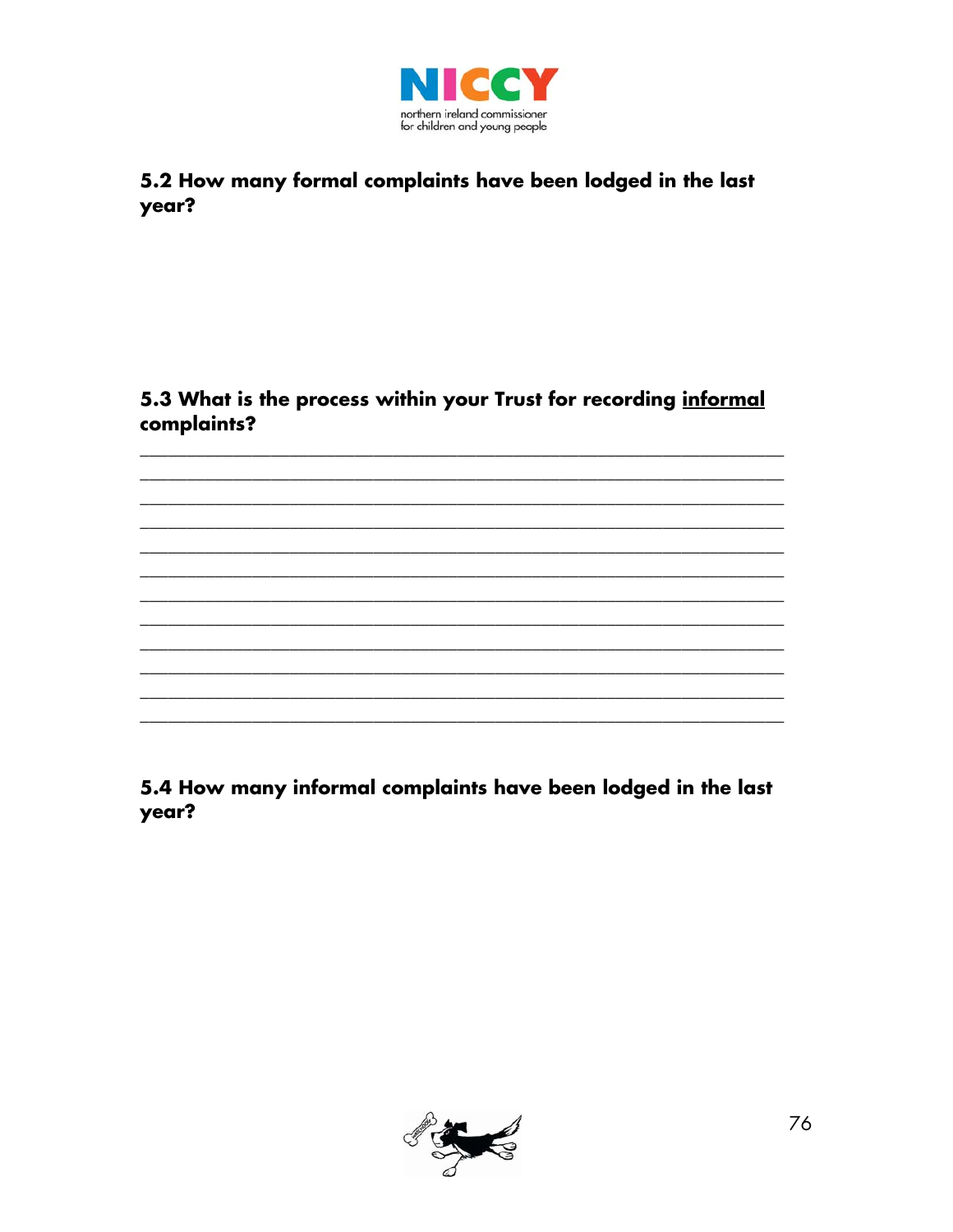

### **Section 6: Developments within the Trust**

6.1 In the last 12 months, what changes, if any, have been implemented within your Trust, in terms of recording, practice and employment?

6.2 Has your Trust implemented any new models of service delivery in the last 12 months?

YES/NO

If yes, please provide details:

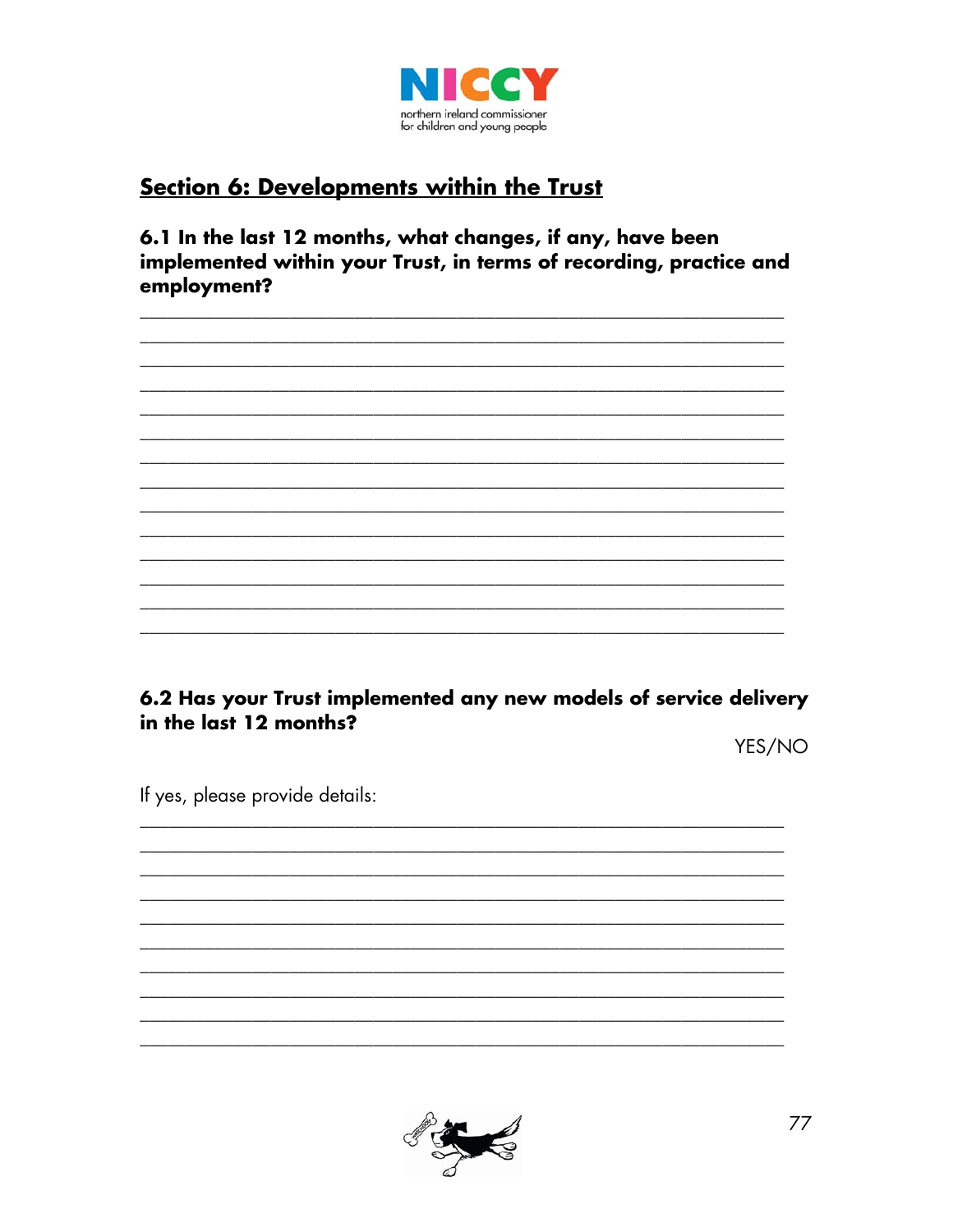

#### 6.3 Specify if your Trust has received any additional resources/allocated more existing resources for administrative assistance in the last 12 months?

6.4 In a previous overview of SLT provision in Northern Ireland, NICCY recommended that HSS Trusts audit and evaluate the services provided, and ensure that good practice is shared. Please demonstrate how your Trust has achieved this in the last 12 months.



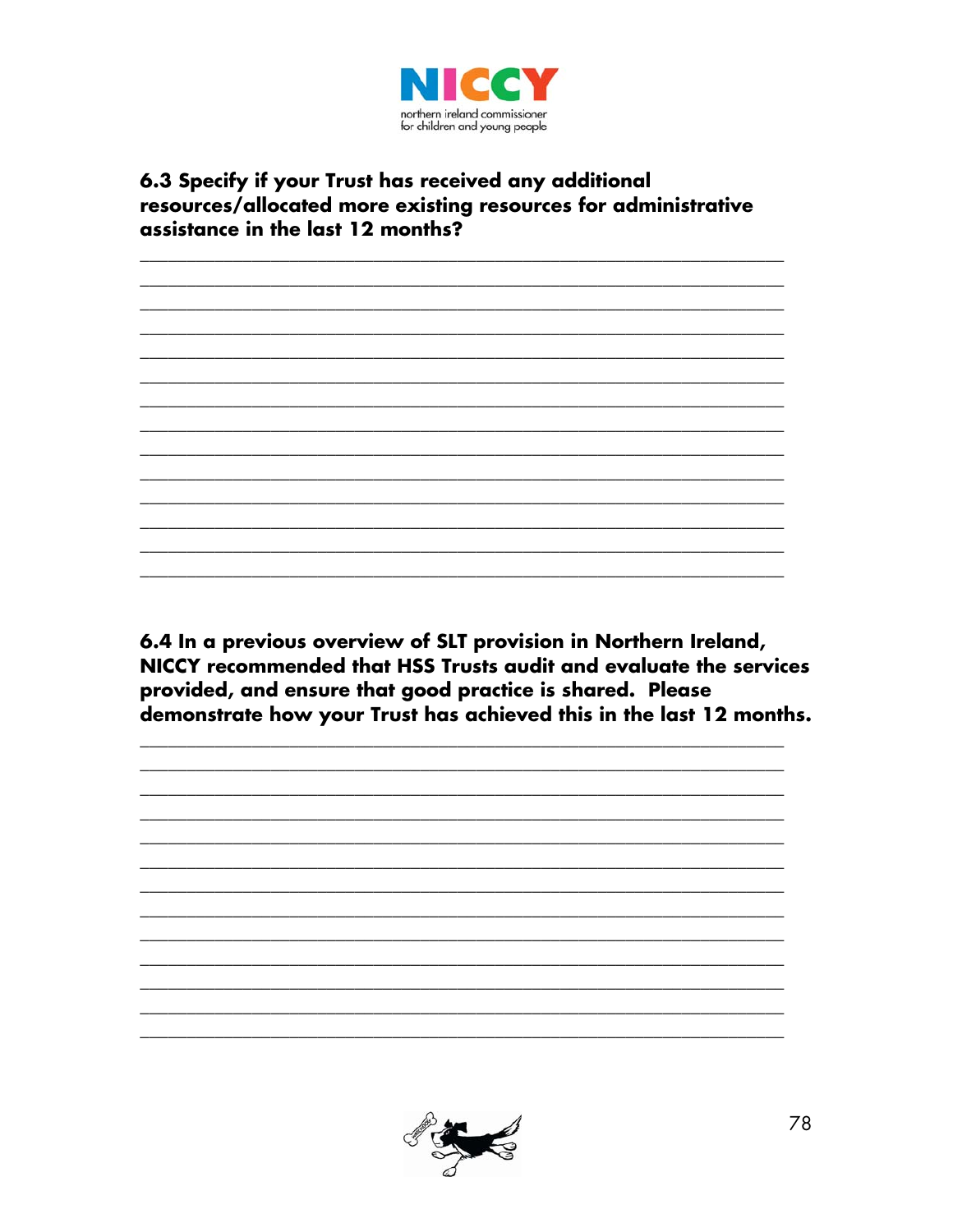

### 6.5 Please share any other developments re SLT provision in the last year not yet mentioned



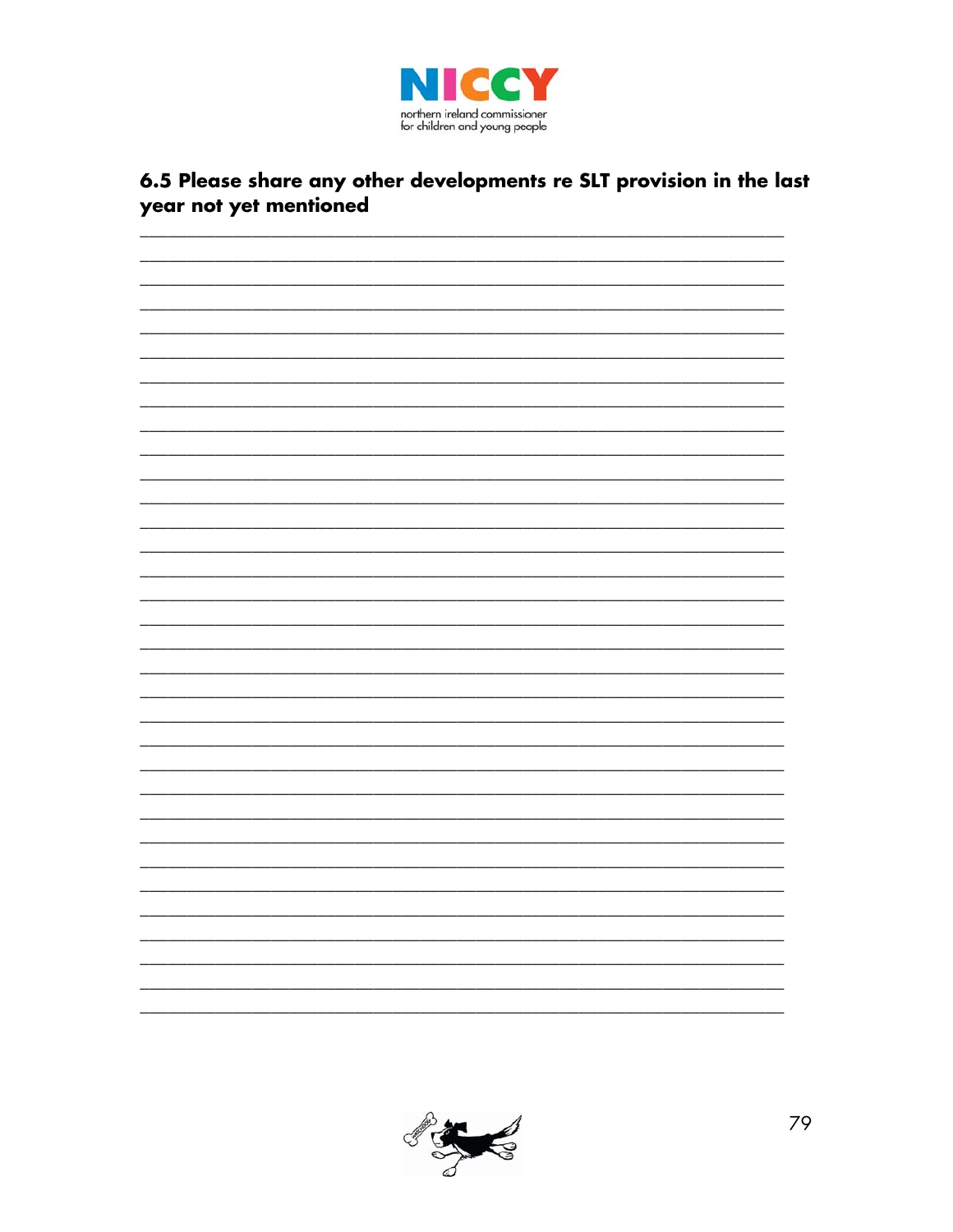

### **Section 7: Future Developments**

**7.1 Please identify any gaps in service provision that still need to be addressed.** Tick all relevant areas and offer further explanation:

|                        | Tick if  | Explanation |
|------------------------|----------|-------------|
|                        | relevant |             |
| Inadequate             |          |             |
| Financial              |          |             |
| Resources              |          |             |
| Insufficient SLT's     |          |             |
|                        |          |             |
| Insufficient SLTA's    |          |             |
|                        |          |             |
| Inadequate             |          |             |
| appointments<br>system |          |             |
| Inadequate system      |          |             |
| for recording          |          |             |
| complaints             |          |             |
| Insufficient admin     |          |             |
| support                |          |             |
|                        |          |             |
| Numbers on             |          |             |
| waiting lists          |          |             |
| Lengthy waiting        |          |             |
| times                  |          |             |
| Other (please          |          |             |
| state)                 |          |             |
|                        |          |             |
|                        |          |             |
|                        |          |             |